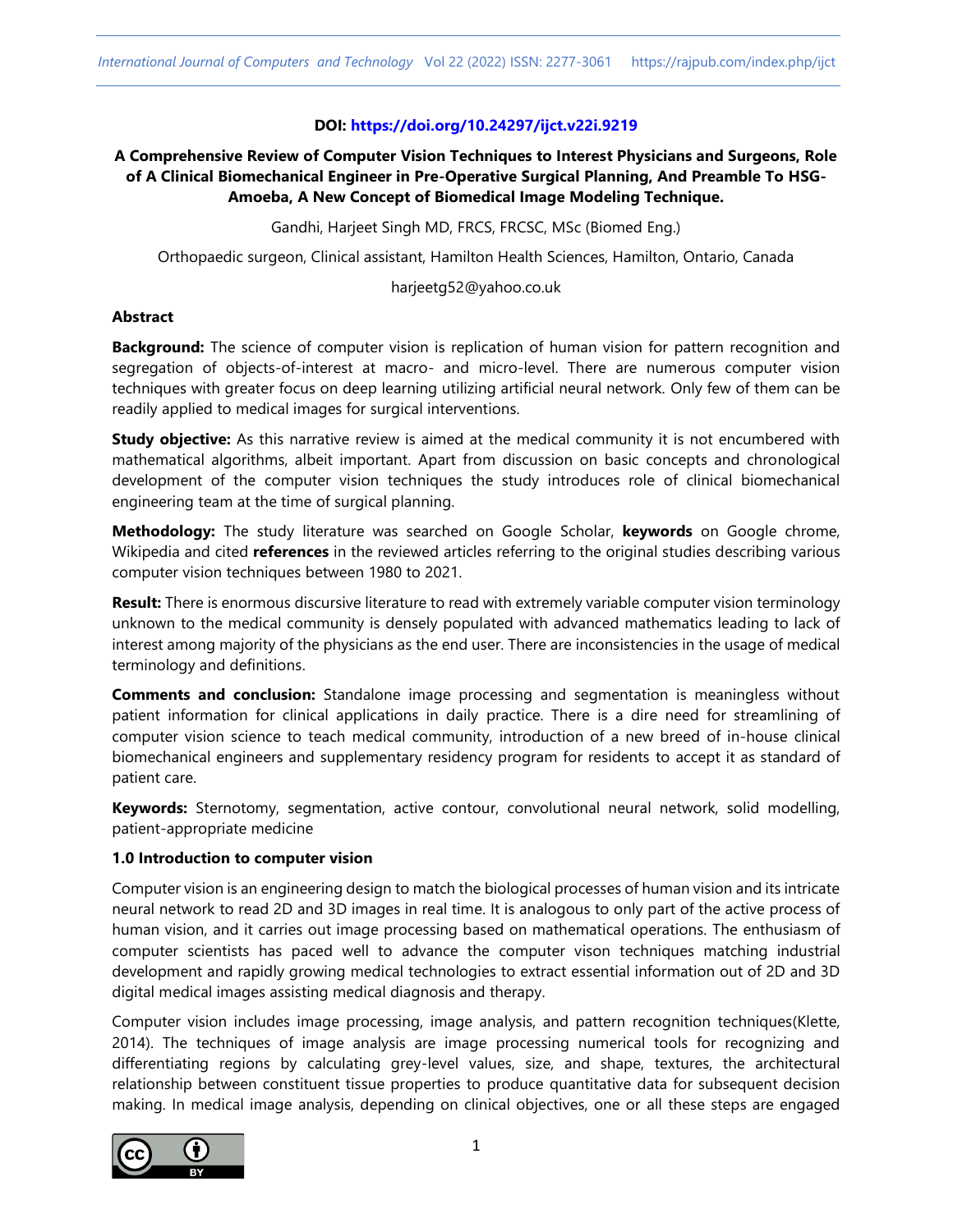sequentially\_1. image acquisition with a suitable modality; 2. image pre-processing for enhancement and inclusion of elements perceptible to human vision; 3. segmentation to identify region-of-interest; 4. feature extraction to measure grey-level values, intensity gradient, textures, geometrical properties; 5. Segmentation of one or multiple regions of an image that contains a specific object of interest; 6. higherlevel processes such as image recognition and registration to classify and label various regions by sorting them into categories; and finally 7. decision making for medical diagnostics and therapeutic applications(Davies & Holloway, 2005). The main concept behind medical image processing is to enhance the visual quality of digital images to erase defects such as geometric distortions, blurring, and noise, to acquire meaningful information.

Image processing is broadly categorized into three areas(Prats-Montalbán et al., 2011), a) image compression to excise redundancies in input or original image; b) pre-processing it by reducing noise, pixel calibration, and standardization, enhancing edges of each region to produce a 'new' image by manipulating image space; and c) image analysis to provide numerical and graphical information to quantify output image characteristics and properties. In computer vision, segregating regions-of-interest (segmentation) is a mainline activity therefore there are a plethora of image segmentation methods that have evolved within image processing techniques in the last fifty years. Since the late eighties, the potential role of computer vision in medical image quantification has grown enormously and is still growing to improve the segmentation methods to increase its clinical application. Much of it has been applied successfully, particularly in the field of medical nuclear physics to devise treatment strategies and allied medical radiology imaging technologies to acquire high-resolution 2D and 3D imaging studies and temporal four-dimensional (4D) patient-based follow-up during treatment. However, there is still a lack of evidence and a significant gap between experimental and routine surgical treatment as a standard of care. There is abundant experimental literature available for review and serious consideration. It can only be achieved in a collaboration led by a surgical team and clinical biomechanical engineers as hospital-based members rather than standalone professionals in an engineering laboratory.

## **2.0 Study objectives**

The present review is motivated by growing interest of the physicians in navigation surgery and machine learning for in-depth diagnosis and therapeutics. Considering limited mathematical adroitness of the physicians the study is configured to meet their primary needs to know and understand the 'nuts and bolts' of computer vision for emerging image-based practical applications. Therefore, this narrative review is not encumbered with mathematical algorithms, albeit important. The enormity of the subject is such that the review includes only the most relevant basic computer science concepts followed by important image processing, traditional image segmentation methods in practice since the beginning of 1980s and more recent techniques. Considering the pros and cons of fast evolving computer vision science, at the end there is preamble to a newly conceptualized physiology-based biomimetic model called hyalite sol-gel Amoeba (HSG-Amoeba) model, devised to acquiesce tissue densities for surgical application.

The computer vision science directed at processing and segmentation of medical images is a multidisciplinary undertaking, therefore the concept of clinical biomechanical engineering team within the hospital surgical department is discussed at the onset. The role of a clinical biomechanical engineer is to carryout higher numerical analysis and assist in selecting the most suitable implant design based on <sup>1</sup>*patient-specific* and *patient-appropriate* (Gandhi, 2019) parameters at the time surgical planning and medical treatments.

<sup>&</sup>lt;sup>1</sup> The word 'specific' refers to a precise anatomical location or an entire segment of a region or organ system, e.g., head of the humerus of the skeletal system, and *'appropriate'* means that something is suitable and favourable only for a single patient under special circumstances, including patient physique and multiple influential co-morbidities. A technique can only be called *'patient-specific'* if the collected set of data to which it is applied belongs to a specific anatomical section/segment of a bone as in the case of skeleton or a specific element of an organ for

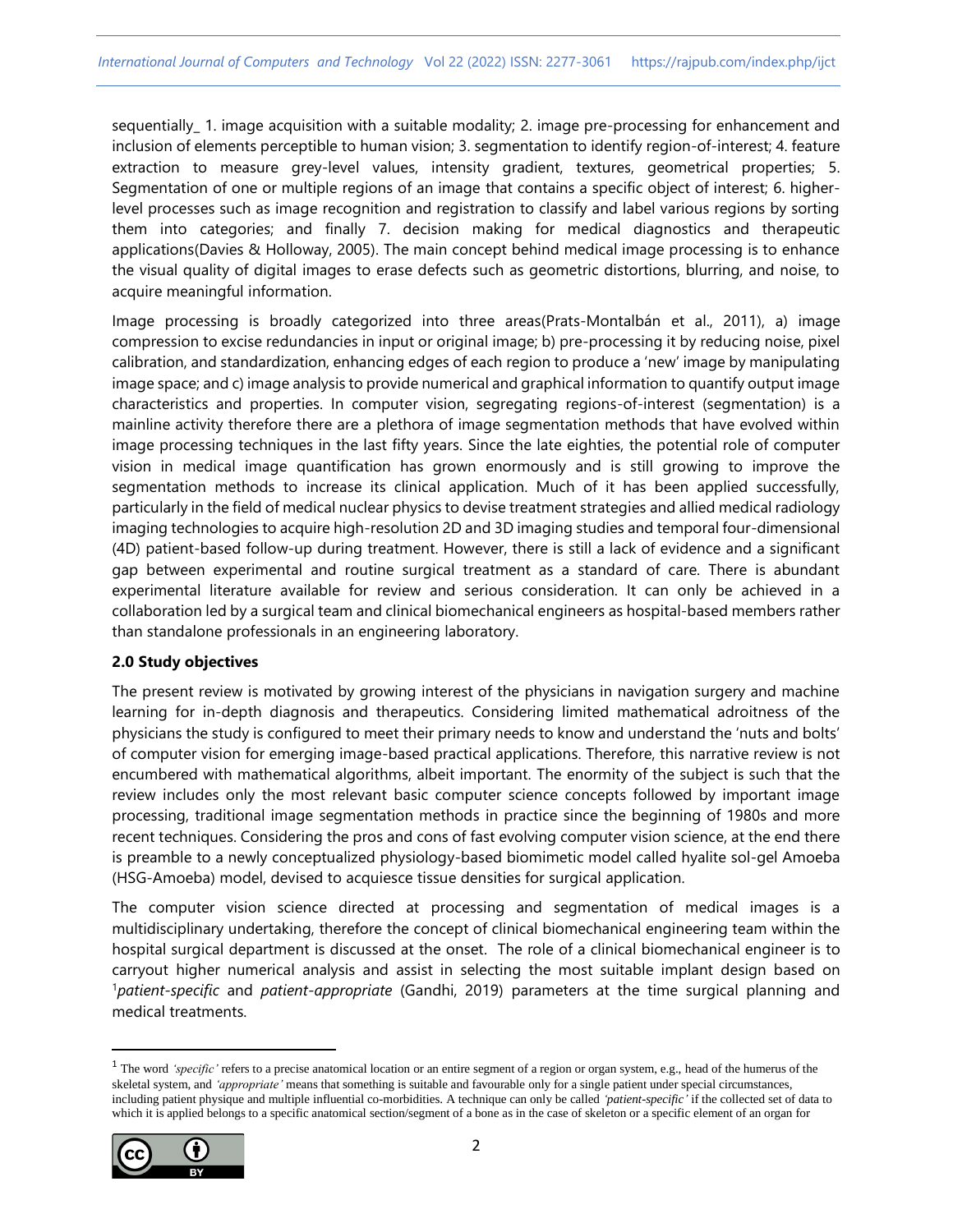As an example, the properties of digital image of the thorax are discussed as it is a routine and the most frequent investigation undertaken using all imaging modalities. It is a complex multilayered medical image consisting of all kinds of solids and fluids projecting radiolucent and radio-opaque tissues for computer vision applications.

Currently, there is an enormous amount of unaligned and discursive computer vision learning material, but much of it is outside the scope of the present study, therefore it is carefully handled to a limited number of computer vison techniques including only high yield segmentation methods that may be applied successfully to real-life 3D anatomy.

## **3.0 Role of a clinical biomechanical engineer**

The science of computer vision is a challenging subject given that there are hundreds of techniques and complex mathematical algorithms. Currently, it is outside the avenue and beyond aptitude of most medical practitioners for computer vision techniques to be a standard of care without a clinical biomechanical engineer becoming established as a team member within the department of surgery to play an active role in improving patient-based outcomes. Now that high-quality 3D models can be rapidly printed with additive manufacturing techniques in a variety of biomaterials, this new technology and science of computer vision can be employed to advance surgical techniques from its current position in the engineering and biomedical engineering laboratory into clinical practice and operative surgery. The collaboration of engineers and endusers working together on a leveled platform will generate immediate stimulus and feedback. It will accelerate the operation of computer-aided technologies with the input of the interested clinicians in parallel with clinical biomechanical engineers. Thereby the process of development and application of 2D and 3D image-based technologies can become directly feasible routine for *patient-specific* biomechanical assessments as an integral part of pre-operative surgical planning to meet the requirements of *patientappropriate medicine*(Gandhi, 2019).

The current attempt is to initiate such pre-operative surgical planning objectives that will introduce the inhouse role of a clinical biomechanical engineer to undertake a surgeon-induced surgically relevant mathematical analysis based on the *patient-appropriate* clinical status of individual patients. It is realized and expected that introduction of such pre-operative planning will incur extra costs in terms of human resources, equipment, person-hour, and computational time. Overall surgical techniques and process of patient care will hardly be tempered with the introduction of clinical biomechanical engineers to the department of surgery to make engineering recommendations based on mathematical analysis of 3D patient-specific model and finite element analysis (FEA) to advise an implant design from currently available implant systems. With the presence of engineering expertise wherever necessary *patient-specific* and *patient-appropriate* implants can be readily manufactured by using additive manufacturing technology.

## **4.0 Methodology**

Primarily, the study literature was searched on Google Scholar, Google Chrome by using keywords such as computer vision, image processing, image segmentation, image registration, medical image processing; computer vision textbooks; Wikipedia and relevant references cited in the reviewed articles. Secondarily, searched for original studies describing various techniques and methods during computer vision evolution between 1980s to 2021. The illustrations were drawn in MS Paint and artwork by hand.

# **5.0 Medical imaging technology**

In the field of medical imaging, the x-ray recording machine is equivalent to the light-sensitive camera, which has been in use since its discovery in December 1895 by Roentgen. The x-ray beam when projected

biomechanical evaluation and higher numerical analysis for clinical application rather than to the entire organ system of that individual; without the inclusion of any kind of extraneous experimental or population based statistical values to constitute *'patient-appropriate medicine'*.

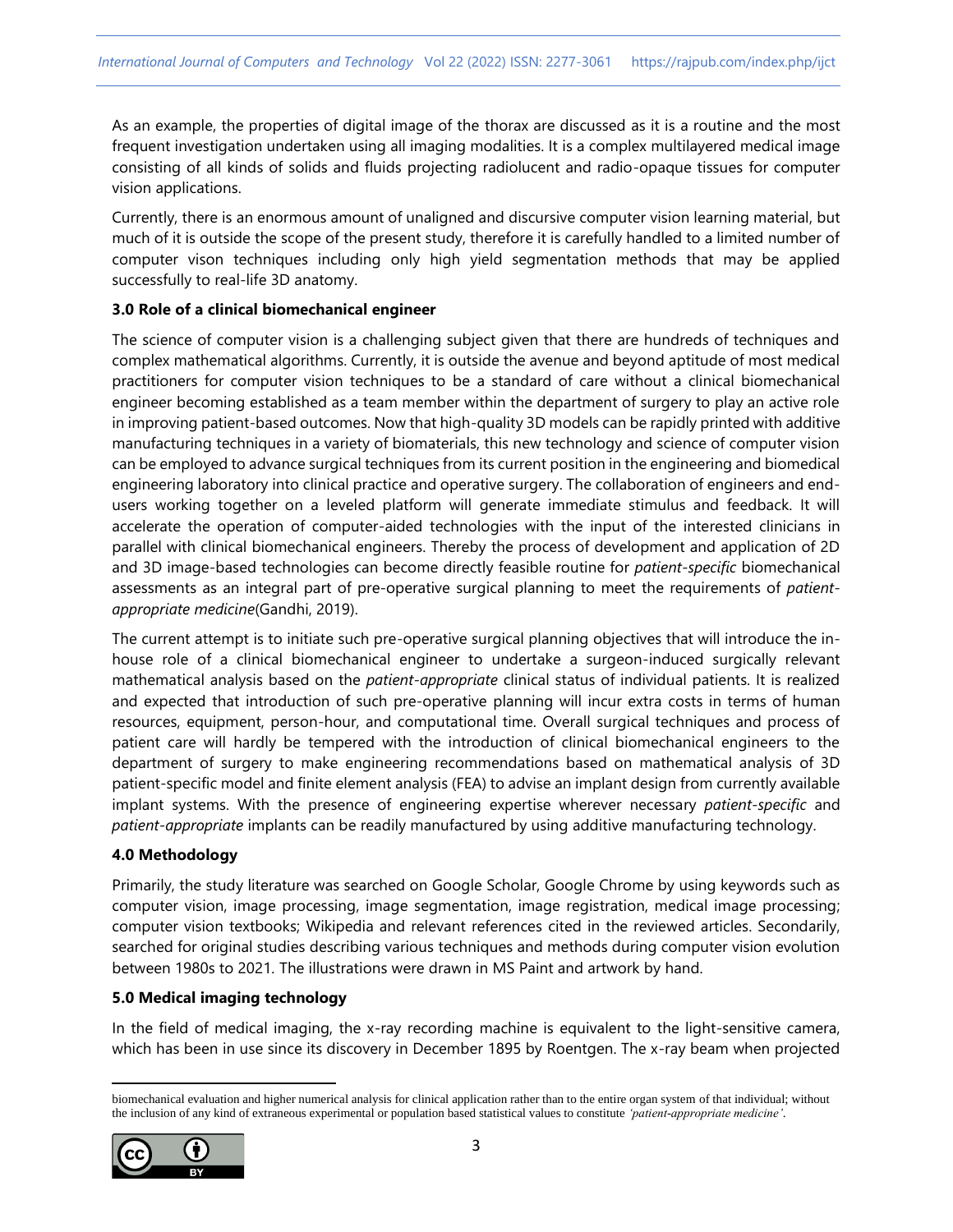through 3D biological structures of varying radio-opaque and radiolucent densities, it is recorded as a 2D image and, when recorded with computed tomography (CT) in the form of numerous 2D slices, the set of data can be automatically organized into 3D reconstruction for storage and display. The medical image modality of nuclear magnetic resonance imaging (MRI) is based on the concentration and distribution of hydrogen ions in the tissues affected by the magnetic field to produce 2D data, which can also be transformed into 3D images. The radiographic digital image data is stored as a picture archiving and communication system (PACS). The CT and the magnetic resonance tomography set of data are stored for future display as digital imaging and communication in medicine (DICOM). Alternative to these modalities, a recently introduced electronic operating system (EOS) based radiographic recording machine can register two orthogonal views simultaneously and can automatically generate reasonable quality of 3D images for limited regional anatomy of interest. Despite all these innovative and much-preferred imaging modalities, the modality of plain radiography has been eagerly exploited by obtaining two or more projection views of the regional anatomy and synthesized by applying image registration and mathematical algorithms to create 3D embodiments for further analysis and processing.

## **5.1 Digital image**

The digital image is a binary numerical representation of a 2D object or a scene. Technically it is described as a bitmap image, also called a raster image (Fig. 1). A raster image is an electronic file that consists of discrete picture elements, which are the smallest areas within a scene called pixels.



**Figure 1** – Raster image showing pixels of varying grey scale intensities.

A pixel(Lyon, 2006) is the smallest luminescent unit or a cell in the raster form of a 2D digital image. The word 'pixel' is a synthetic term that originated in the early sixties, formed from 'picture' (pix) and 'element' (el). In the case of a 3D volumetric image, the element is called voxel (**vo**lume + pi**x** + **el**ement). Unless a normal digital image is magnified (zoom-in) to more than a hundred percent the pixels are too small to be seen with normal human vision. They are graphic representations of thousands and millions of photosensitive electronic tiny sensors on the full frame of a digital sensory plate of an image recording device. A one-megapixel device has one million pixels. The size of each square pixel is related to the viewing area, aspect ratio, and pixels per square inch of an image. It is approximately 0.26 X 0.26mm, 96.15 pixels per square inch with 1280 X 1024 resolution. The degree of image resolution (sharpness) is defined by the number of pixels in the grid of the digital sensory plate of the recording device.

In the computer system, it is in the form of binary (bi) digits (ts) (0, 1 or black and white) called bits, and the matrix formed by the pixels is a series of bits. A set of 4 bits arranged in a pixel has  $2^4 = 16$  different values/levels of grey values or brightness levels. One bit pixel means either black or white colour. The medical images have a minimum of 8 bits or one byte (bit + eight) in a pixel to provide  $2^8$  = 256 grey values for clarity and contrast, suitable for human visualization. The quality of the image needed for analysis and

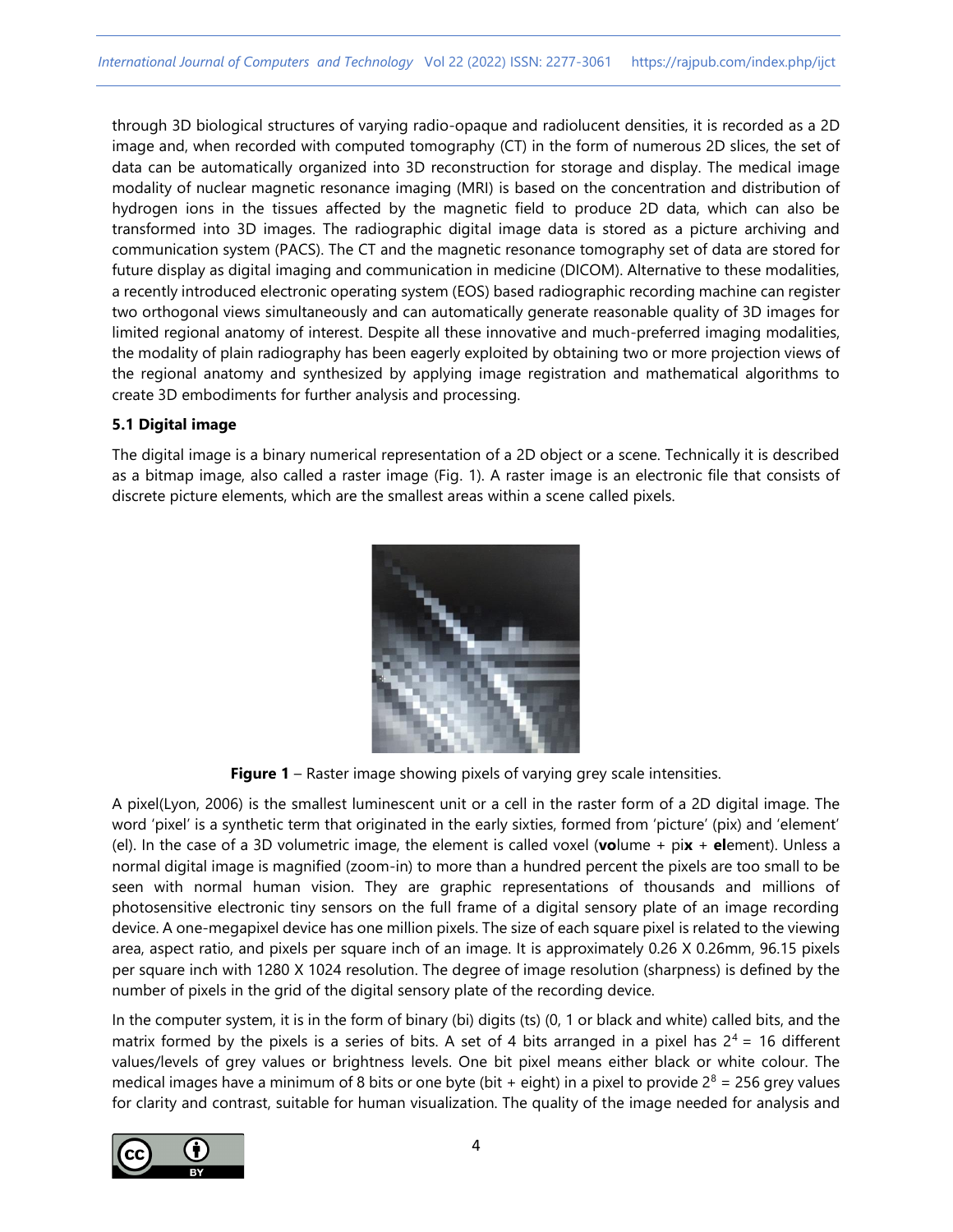processing is because of the black, white, and grey brightness or intensity gradient (contrast) that constitutes the greyscale of an image. The distribution of the brightness levels in an image can be shown graphically in the form of a histogram called greyscale intensity histogram, which is a kind of map of pixel values in each image.

An optimal image is expected to have greyscale values ranging between 0-255, where 0 depicts black and 255<sup>th</sup> represents maximum white brightness. A highly saturated pixel value means a complete loss of information. There should be an even distribution of grey shades representing the best possible tissue material density, to provide good contrast between different tissues and organ boundaries to assist easy recognition, analysis, and least number of steps for segmentation and further processing.

## **6.0 Image registration, segmentation, and other operations**

In an acquired image light reflected off the object is represented as a bright region often referred to as foreground and surrounding area as background. In a classic black and white image bright foreground as a region-of-interest (ROI) can be isolated by manually drawing a definitive line around it as its edges. In other words, there is a point of separation between the bright and the dark intensities where the ROI ends forming a threshold between two zones, which can be classified and labeled as foreground and background. These simple activities of edge location and the defining threshold between two different intensities divide the image into two or more distinct regions. In simple terms, this intentional process of partitioning the image into segments for further study by an observer is referred to as segmentation. These peculiar features can also be used to match similar images of different sizes and in the distant future to express the change in the image. This technique to match or register a pre-existing image to a new image is called registration. Semantic segmentation is the process of assigning a label to every pixel in the image is in stark contrast to classification, where a single label is assigned to same class as a single entity. On the other hand, instance segmentation treats multiple objects of the same class as distinct individual objects or instances.

These fundamental ideas form the basis for hundreds of registration and segmentation algorithms developed in the last fifty years during the evolution of computer vision science. The simplest way to classify segmentation and registration techniques is to recognize edges and define thresholds based on image intensities to divide an image into two or more regions somehow interactively or automatically. A compound image has a varying degree of grey levels distributed all over and a collection of intensities to give the image a kind of textured appearance, which too can be used for image segmentation and registration. Fortunately, almost all medical images presented for examination are in varying tones of black and white intensities and textures (grey-level scale) for diagnosis and treatment purposes. Unlike light reflected photography, the radiographic medical image formation is an X-ray transmission technology and represented grey-level scale intensities are because of tissue densities. It gets rather more intricate in an image like that of the chest where there are several overlapping structures forming layers of differing densities.

Thus, in computer vision, the two main activities which form the basis of greater understanding and clinical applications of medical digital images for translation of an average prototype image (example, source, reference, atlas) to individual patient image (real, target, new reference, end object, objective) are registration and segmentation. It is most important to know that both registration and segmentation methods are driven by the application of mathematical algorithms, which are constructed on wellestablished physics-based algebraic principles and geometric theorems.

As the main goal of registration is to achieve the best possible translation between images by an energy minimization algebraic solver (algorithm) automatically there is an additional computational cost to it. This involves a) transformation between images, b) objective similarity measures, and c) optimization(Sotiras et al., 2013; Zitová & Flusser, 2003). There are numerous parametric and geometric methods described in the

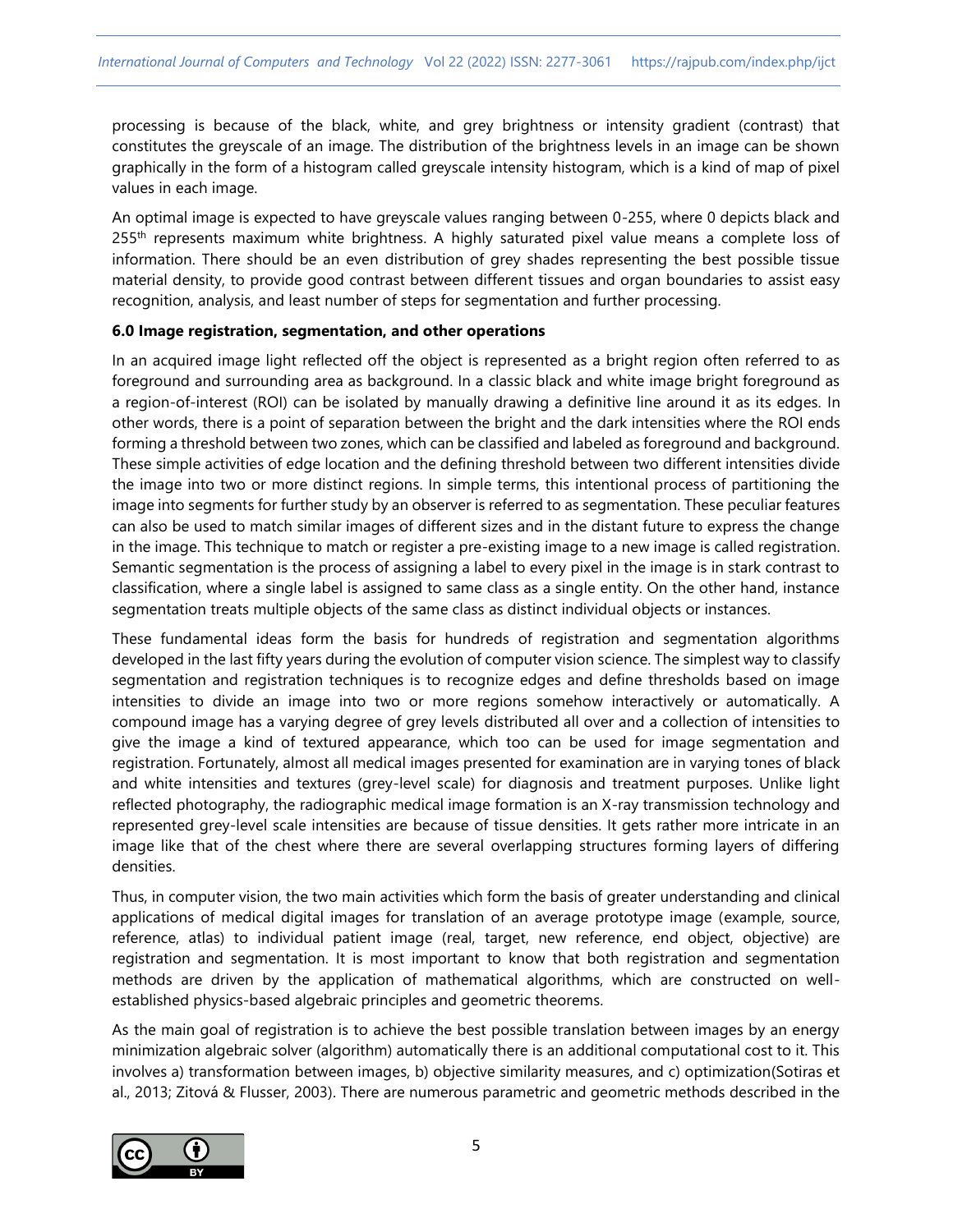literature to carry out the registration of 2D and 3D medical images(Salvi et al., 2007; Sotiras et al., 2013; Tam et al., 2013; van Kaick et al., 2011).

## **6.1 Segmentation**

Within the larger picture of the image there are numerous geometrical primitives, such as one-dimensional points and lines, two-dimensional squares, and circles, and when these are reconstructed into volumetric shapes form functional objects or regions of human anatomy. Each object or region may or may not have clear dividing edges and boundaries. However, in cellular structures arrangement of cells in a defined way, and more importantly, tissue density, air, and water content confer upon each tissue a distinctive physical property. It is due to these characteristics each tissue is discretely designated grey-level values and rendered in the form of image brightness or intensity in analogue and digital images.

Before any kind of treatment is implemented, it is only wise to analyze the whole image and specifically the ROI thoroughly by somehow segregating it into smaller units to increase the focus of study, and subject it to further analysis. This step of isolating the ROI is called segmentation(Del Toro et al., 2014). With the growth of computer vision and artificial intelligence, the interest has steered towards computer-based medical image analysis and processing. At the same time, there had been the development of numerous mathematical, heuristic, and metaheuristic algorithms with increasing accuracy to improve quality and costeffectiveness in terms of computational cost and automation to save time.

As the medical images are collections of a variety of tissues forming specialized areas, each area may require attention at various times during the evolution of a disease. To increase focus, an image can be analyzed by categorizing the whole image into specific organs, subdividing to label them into various parts. And, for greater understanding, segment diseased tissues from the healthy or even decompose desired normal anatomy for finite element analysis, and in the case of skeletal system with the bone-implant interface. Recently, with the development of robotic vision and autonomous vehicles on the horizon the image processing to assess the surroundings deeply has moved to each pixel and sub-pixel level analysis as part of deep learning programme (Lecun et al., 2015a; Shotton et al., 2009).

## **6.2 Image transformation operations**

Image processing for segmentation of ROI is performed at the level of each set of pixels. The medical images with an assortment of tissues within the same frame can be sorted by similarities and/or dissimilarities based on grey-level values of their pixels as regions, aggregate, and clusters or by some other kind of association such as colour, a mixture of tissues, air and water within the region that is of interest to physicians to perform specific procedures. To increase focus, three basic operations are generally required during one or the other type of segmentation technique to transform an input digital image into an output image or other kind of representation(Castleman, 1996). These operations are performed following the coordinates in the image space. A point output value at a specific coordinate is represented exactly to the same coordinate in the input value of the original image.

As the standard medical digital images have square pixels or cubic voxels, the images are sampled by applying a square grid over an image. The included neighbouring pixels can be arranged in a grid of either four connected pixels, above, below, right, and left of the selected pixel forming a grid of five pixels. Or the output grid can be formed with eight connected pixels all around the centrally placed selected pixel when a square sampling grid is applied to the input image (Fig. 2).

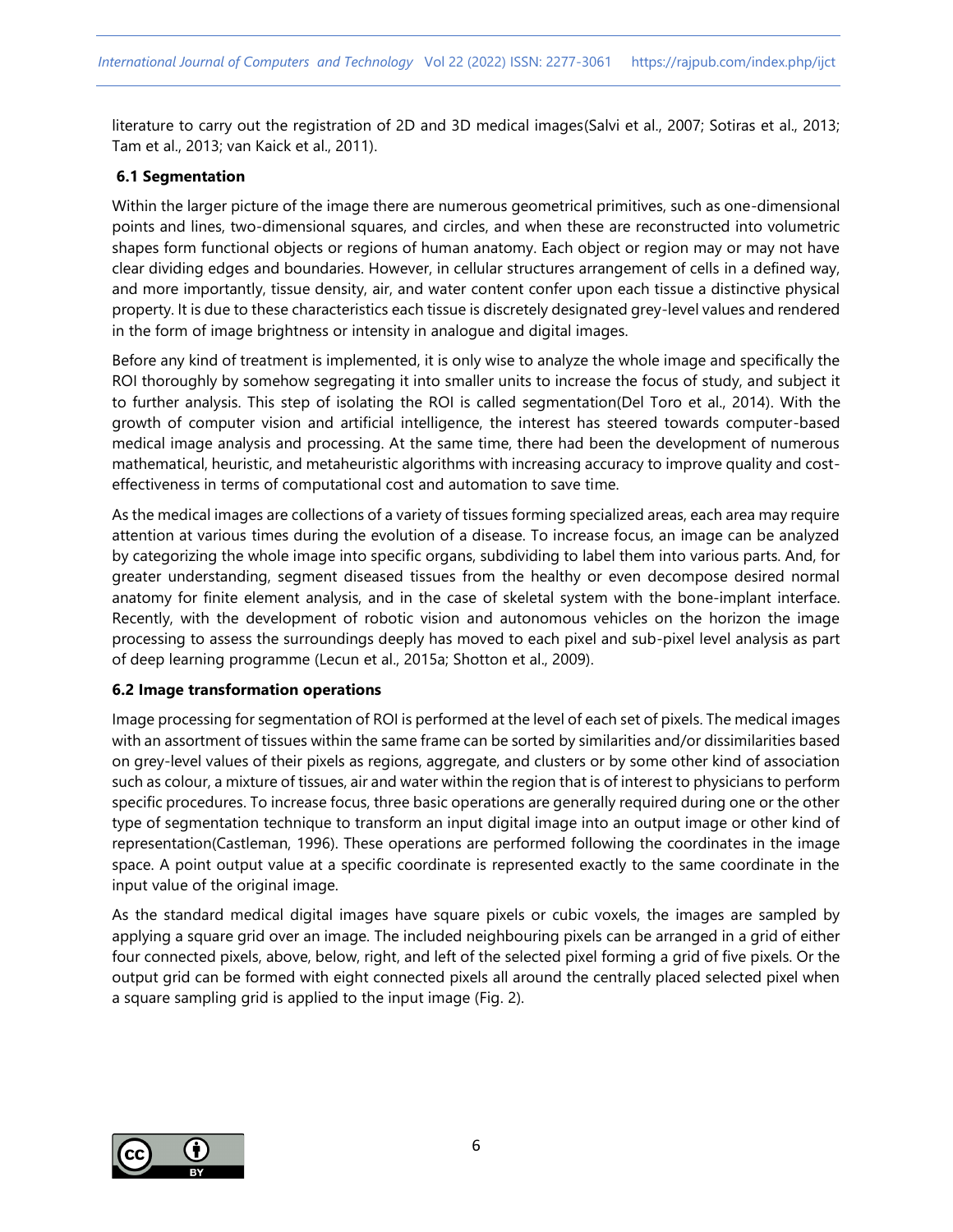

**Figure 2** – Raster image showing 1 + 4 pixel grid and 1 + 8 pixel grid

# **6.3 Image intensity histogram**

Image intensity histogram is a statistical representation of the distribution of grey levels in the spatial domain of an original image (Fig. 3). The number of pixels and how their grey-level values are distributed in a digital image are generally displayed as either a bar chart or a graph on Cartesian x-y coordinates(Dzung et al., 1998; Pham et al., 2000). A standard histogram displays the distribution of pixels and their numerical intensities ranging from 0 to 255. For a red, green, and blue colour image a 3D histogram is generated. An image histogram gets importance from its application in numerous techniques for image pre-processing to enhance quality to prepare it for various segmentation methods.



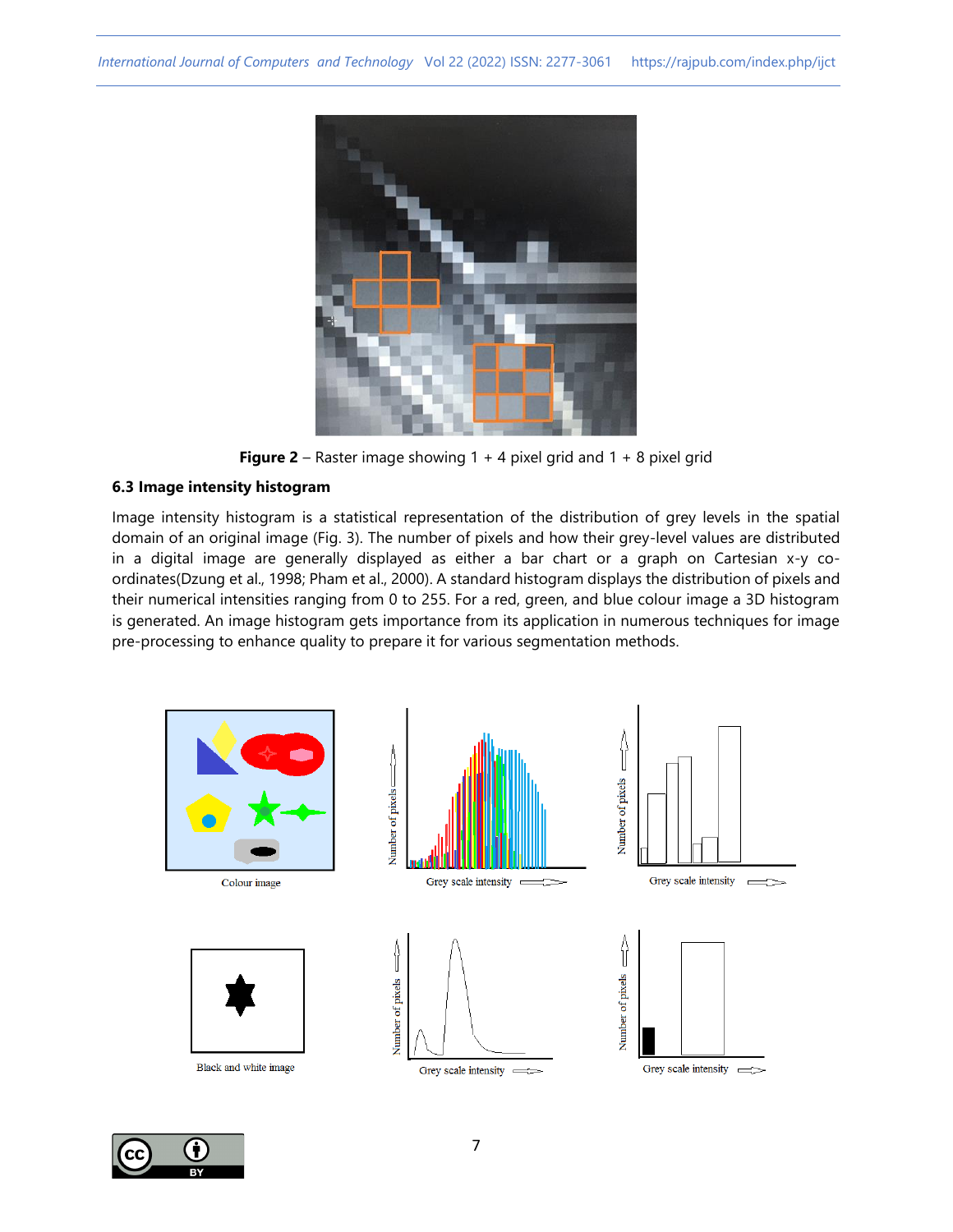**Figure 3** – Intensity histograms and graphic representations of a coloured and a black and white image.

A digital image histogram is constructed by scanning the image to count the pixels and record the intensities at each pixel coordinate. Binary image (black and white) histogram will have bimodal representation, a low peak for black and a high peak for white high-intensity segment of the image. When there are numerous grey tones, the histogram shows the multi-modal distribution of the pixels. The main advantage of generating a histogram for a digital image is that an operator can alter image quality by manipulating the histogram, which can help to enhance the sharpness of the edges of the objects and make the segmentation process easier. As most of this is done automatically it becomes particularly important in the case of medical images to preserve the tissue densities and normal topography of the structures in the image during segmentation for higher quantitative analysis. Therefore, the idea of histogram equalization, where during pre-processing the pixels are distributed evenly over the whole intensity range to transform the output image, is not a great idea in medical image analysis.

#### **6.4 Image noise**

Noise signal in physics is a non-periodic undesirable disturbance produced by irregular vibrations of random non-harmonic frequencies of varying amplitudes arising out of scientific instruments and surrounding ambient environment(Mandar et al., 2015). It is the noise from various sources that contaminate and degrades the quality of medical images and makes the segmentation task difficult. In the case of medical images, the noise is random as opposed to from defined sources causing distortions such as shading and lack of focus.

Although modern-day technology has reduced noise levels associated with digital cameras and medical imaging modalities to almost negligible levels, the noise produced by photons is hard to eliminate. The problem of photon noise is because of statistical variation of photons which strike the sensitive pixel grid like a drum. It is the statistical variations associated with photon count that this finite amount of noise would be impossible to eradicate. In addition to the photon noise, thermal noise which also degrades the quality of medical images is generated from thermal energy produced when electrons are released from CCD material. The other well-recognized troublesome sources of noise worth mentioning are transistors, capacitors, and amplifiers making up the image recorders, and surrounding electromagnetic environment in all hospital workspaces.

## **7.0 Continuum Mechanics**

Within engineering mechanics and mathematics, continuum mechanics study deals with the deformation of solids and fluids following the laws of physics("Continuum Mechanics for Engineers, Third Edition," 2009). The fundamental assumption is that almost all materials at the macroscopic level are homogeneous, isotropic, have continuous structure and when described are independent of a coordinate system. However, traditionally the motion of infinitesimal points in solids and fluids is described in terms of Lagrangian and Eulerian equations. Mathematically, both formulations when applied to appropriate models result in similar outcomes, but the Eulerian technique is practiced more often.

## **7.1 Application of continuum mechanics to deformable models**

The concept of deformable models has been directly inherited from geometrical designs through computer graphics. In computational modeling, it becomes necessary to depict handcrafted graphs as numerical data to generate mathematical algorithms to make the virtual motifs physically active. Deformable models are generally represented with curves and surfaces. In the past, curves and surfaces had been numerically defined by <sup>2</sup>splines and patches when making engineering drawings. Over time these have been refined to

<sup>&</sup>lt;sup>2</sup> Footnote: A spline curve is a piecewise polynomial formula to represent the shape of a mechanical spline. A hull (covering surface or frame of a body) is a deformed 3D structure bounded by several 2D squares or rectangular fasciae, called **patches**, and several of these patches put

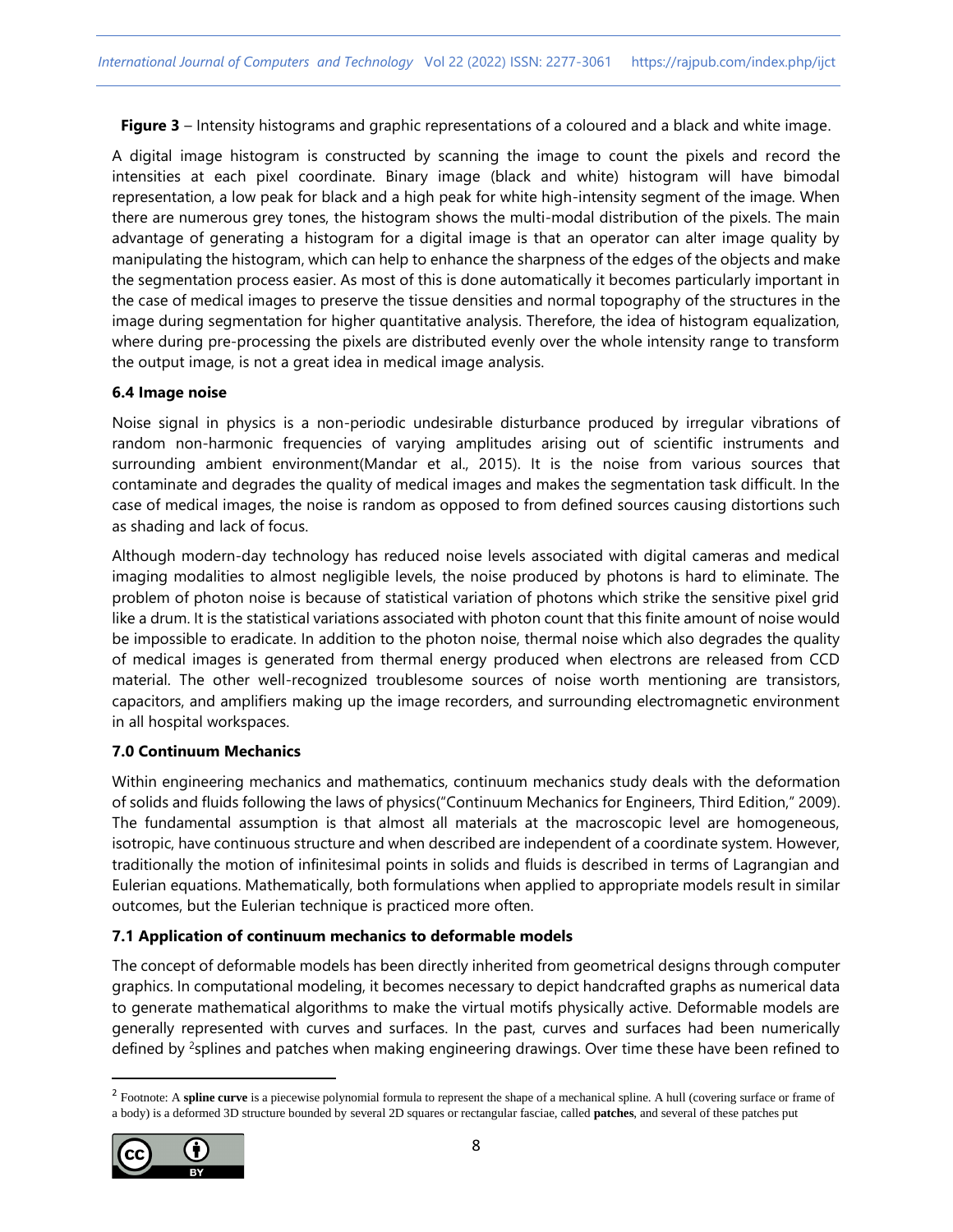develop 2D and 3D computer models for application in industry and medical imaging. The curves and surfaces are represented by a set of control points and movement of these control points iteratively move them to new positions, adding and removing, and altering their weights (parameters) mathematically are employed as active curves and surfaces(Gibson & Mirtich, 1997). The reason physics-based deformable models have been developed further is that they can be handled interactively and automated with reasonable expectations of an operator, which would be otherwise impractical to implement with geometrical techniques alone.

Moreover, a computer model can be represented as a system of masses and springs in various configurations and deformed according to a mathematical algorithm. The linear springs follow wellestablished Hooke's law and masses as control points can be moved and tracked by choosing appropriate weights to animate the devised system. Human tissues are viscoelastic and anisotropic, which makes them nonlinear springs. But for image segmentation and further numerical analysis with tissues as homogeneous and isotropic adequacy of linear dynamic motion of control points as representative masses is considered acceptable and run-on Newton's second law. Macroscopically continuum models of real objects are solids, and the computational models are discrete points and lines simulating the real objects. Therefore, the active motion of these elements as dynamic computer models when analyzed can only provide approximate simulation on a small discrete time scale with the help of iteratively run algorithms. They need to be parameterized to define initialization, driving vectors, velocity, and position of termination(Gibson & Mirtich, 1997). To have a near real approximation the model design must be given parameters based on prior understanding of the original object and its material properties must be taken into consideration. For stability the continuum mechanical model acted on by internal and external forces must reach a state of equilibrium by minimization of its potential energy. In the case of a deformable model, the work done is the sum of applied load on the control points, the force distributed on the surface in between the points, and gravity acting on the whole body of the system. The potential energy only reaches a minimum value when the material of the whole deformed system experiences zero displacements, becoming smooth again.

## **7.2 Application of continuum mechanics to finite element methods**

In the case of continuous solids, the process of deformation causing displacement of material, its equilibrium state is solved by a continuous differential equation. Whereas in the case of the mass-spring model with discrete control points and lines forming a mesh of finite elements the state of equilibrium is at each node of the mesh. This leads to the concept of the finite element method, which divides/discretizes a solid object into a set of discrete finite elements, where a state of equilibrium upon deformation can be solved by the partial differential equation for each element with constraints applied as boundary conditions for given material properties(Bathe, 2006; Zienkiewicz et al., 2013). For finite element analysis the elements are variously shaped, and recently in the case of a 3D image in-situ voxels are used to represent the finite elements instead of embedding a mesh of elements in an object or simply a wireframe superficially to represent deformation and calculate the influence of internal and external forces.

## **8.0 Concept of energy minimization**

Energy is an agency that actively sets an entity into motion, drives it ahead, and finally terminates its motion. In computer vision, all these steps are applied interactively to user-run deformable active curve, surface, and even three-dimensional volume models for processing a variety of images. In this respect, the energy

together in continuity form **hyper-patches,** which are constructed with parametric curves known as **Bezier curves** and the complete fascia forms the **Bezier surface**. A collinear set of control points joined together form a linear curve and applying varying number of weights or application of force at each point, a desired non-linear curve can be formed. When the first and the last points of it are kept fixed then in-between control points embedded in the curve or surface can be manipulated to form a smooth non-linear curve is referred to as non-uniform rational basis-splines (**NURB-Spline**), which is an intuitively driven technique as part of computer-aided design engineering.

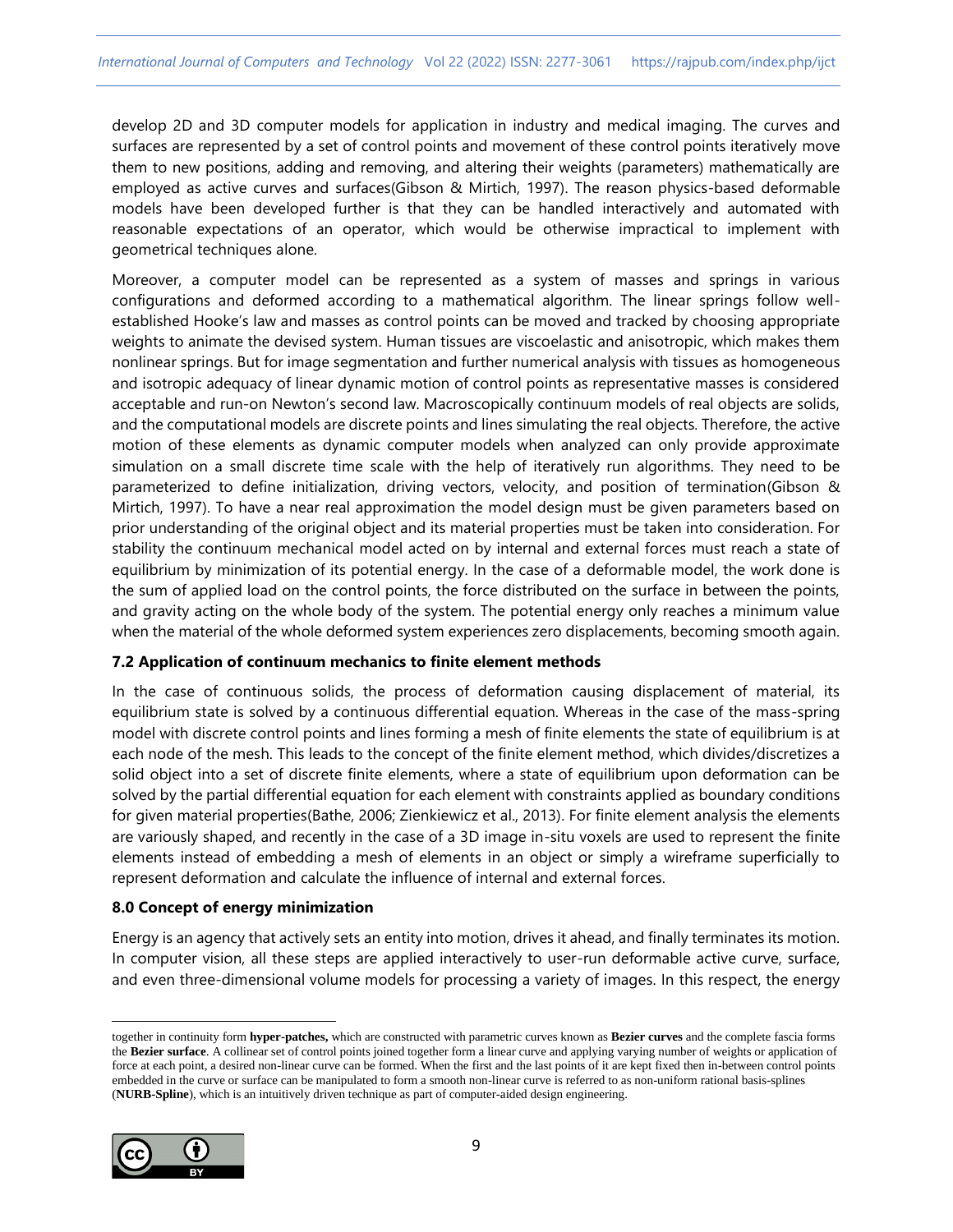source can be internal to motivate the model and external originating from pixel intensities of the image. In engineering physics, the formulation and solution are solved for a system such that it achieves minimal energy to reach a stable state at the point of termination of the desired motion. In user-run experimental physical systems such as virtual reality, the energy is created by writing suitable algorithms based on principles of continuum mechanics to determine the motion of an active model with specified compulsory constraints to initiate and inhibit the activity. The energy parameters are frequently defined to match the prior knowledge of the goals to fit objectives of image registration and segmentation. Image energy is pixel intensities as the formulated data in Cartesian coordinates to represent the difference in intensities in x and y direction according to intensity gradient. It is the magnitude and directional change in intensity of greylevel or colour in a digital image. This image property forms the basis of image processing to delineate edges to identify and classify various regions within panoramic view of multi-object multilayer radiographic images like the chest.

In mathematical formulation conservation of energy may not be entirely viewed like in physics. When developing a mathematical algorithm internal (input) and external (output) energies or forces are approximated by providing modifiable quantities as parameters and constraints such that the process can be terminated as desired without loss or waste. In terms of geometrical optimization, it is assumed that in the given location it has minimum energy to attain a stable state in that spatial domain.

## **9.0 Quantum mechanics in computer modeling**

Quantum mechanics is the behaviour of atoms and elementary particles on the basis that whenever radiant energy is transferred, the transfer occurs in pulsations or stages rather than continuously, and the amount of energy transferred during each stage is of a definite quantity. In computer vision processes, except for techniques like convolutional neural network (CNN), the available computational models are based on quantum mechanics, a force field, which is used to calculate the potential energy of a system of atoms or items (say pixels of an image) for dynamic simulation to guess the correct geometry. An iterative algorithm is applied, where the first force acting between atoms or items is calculated, and if this force is less than the supposed force then the calculation is terminated. Otherwise, more atoms are computed until the predicted force is reduced to less than the chosen threshold. Quantum mechanics can be used to calculate energy and the gradient of the potential energy surface for the position of the atoms or items in the given domain. The optimization (method to select the best element or combination of elements from the available solutions) algorithm can be applied theoretically to minimize the forces in methods like gradient descent as in image intensity gradient and potential energy of surface curvature.

In the same way, the energy minimization concept has been applied to numerous image analyses and processes, particularly ones that are classified under active contour models, in the form of mathematical algorithms. In these cases, the virtual geometric model in the form of a curve, a surface, or a mesh during motion has higher internal energy when getting attracted towards the desired site under the influence of external energy derived from the image characteristics. When the energies approximate each other, the designed algorithm reaches the minimum energy the motion of the curve model is terminated, if the algorithm is idealized to the task.

#### **10.0 Heuristic and Metaheuristic**

The ability of human beings to know or learn by immediate perception and understanding of truths and facts without consideration to logic and reason, particularly in the case of a new instance is often referred to as intuition. It is this intuitive power that encourages human beings and animals to undertake a personal investigation of observed events to find the best possible solution. This kind of lateral thinking and developing collateral ideas can help understand most of the computer vision modeling techniques and how the mathematical formulations may be conceived and updated. This process of immediate acquisition of

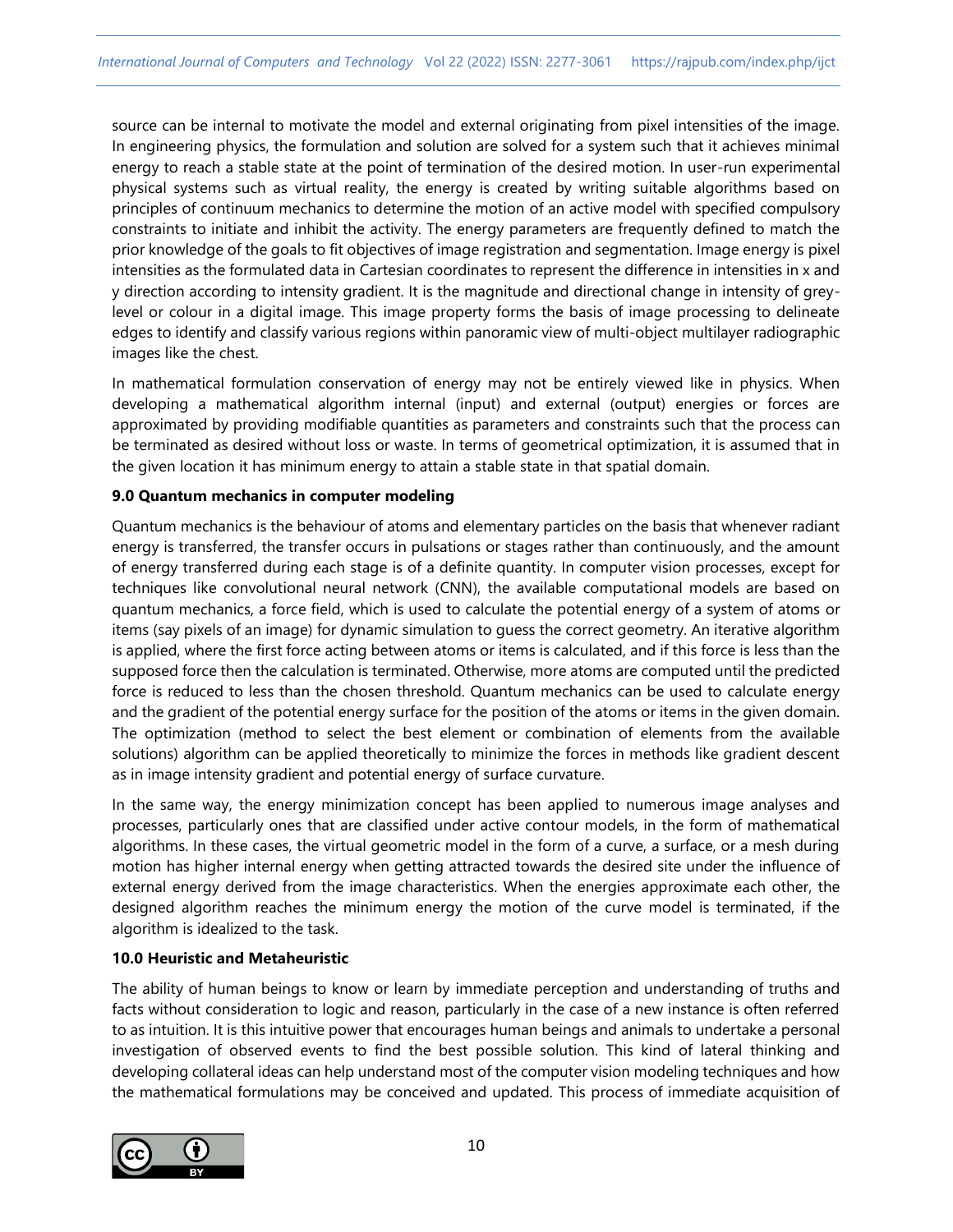potential knowledge and understanding of any problem to find a method to begin and construct the most reasonable solution without certainty forms the concept of heuristics (Gk Heuriskein - to find). A metaheuristic is a kind of heuristic beyond intuitive learning and observations to draw inferences. It is derived from biological phenomena such as best gene selection, which can be abstract and demanding for the optimization of engineering problems.

In computer vision, heuristics do not guarantee optimal solutions, in fact, do not guarantee solutions at all. Heuristics can be applied to real or practical problems, whereas mathematical algorithms apply to abstract, theoretical problems ending in any number of satisfactory solutions(Romanycia & Pelletier, 1985). The heuristic approach taken after an exhaustive algorithm, in contrast, is supposed to deliver a guaranteed solution. The goal of modern heuristics in computer vision is to overcome the disadvantages of premature convergence to nearest local optima(Kokash, 2005). Metaheuristics often perform better through a random and thorough search and is a favoured method for generating solutions to many engineering problems(Yang, 2010) The list of metaheuristics is long and diverse(Luke, 2013). Heuristic and metaheuristic methods can handle a wide range of problems and explore large solution space but may still fail to provide optimal solutions.

## **11.0 Digital imaging of the thorax (chest)**

The chest region is a collection of numerous soft tissue structures containing air in the respiratory tract and oesophagus; large blood vessels and heart filled with blood, and other small solid structures usually not appreciated on a plain radiograph unless calcified. The thoracic skeleton consists of twelve pairs of bilaterally arranged ribs, articulating with twelve thoracic vertebrae at the back and on the front with intervening costal cartilages are tied in the mid-line by a tie-board called sternum (Fig. 4). There are significant variations with change in posture, quiet and laboured breathing, differences among males and females, and age-related. All these variations occurring during respiration influence the relative position of the ribs and vertebral column during imaging of the thorax when it comes to marking salient control points on the dynamic skeletal elements for morphometry(Kenyon et al., 1991), and segmentation during the modeling process.





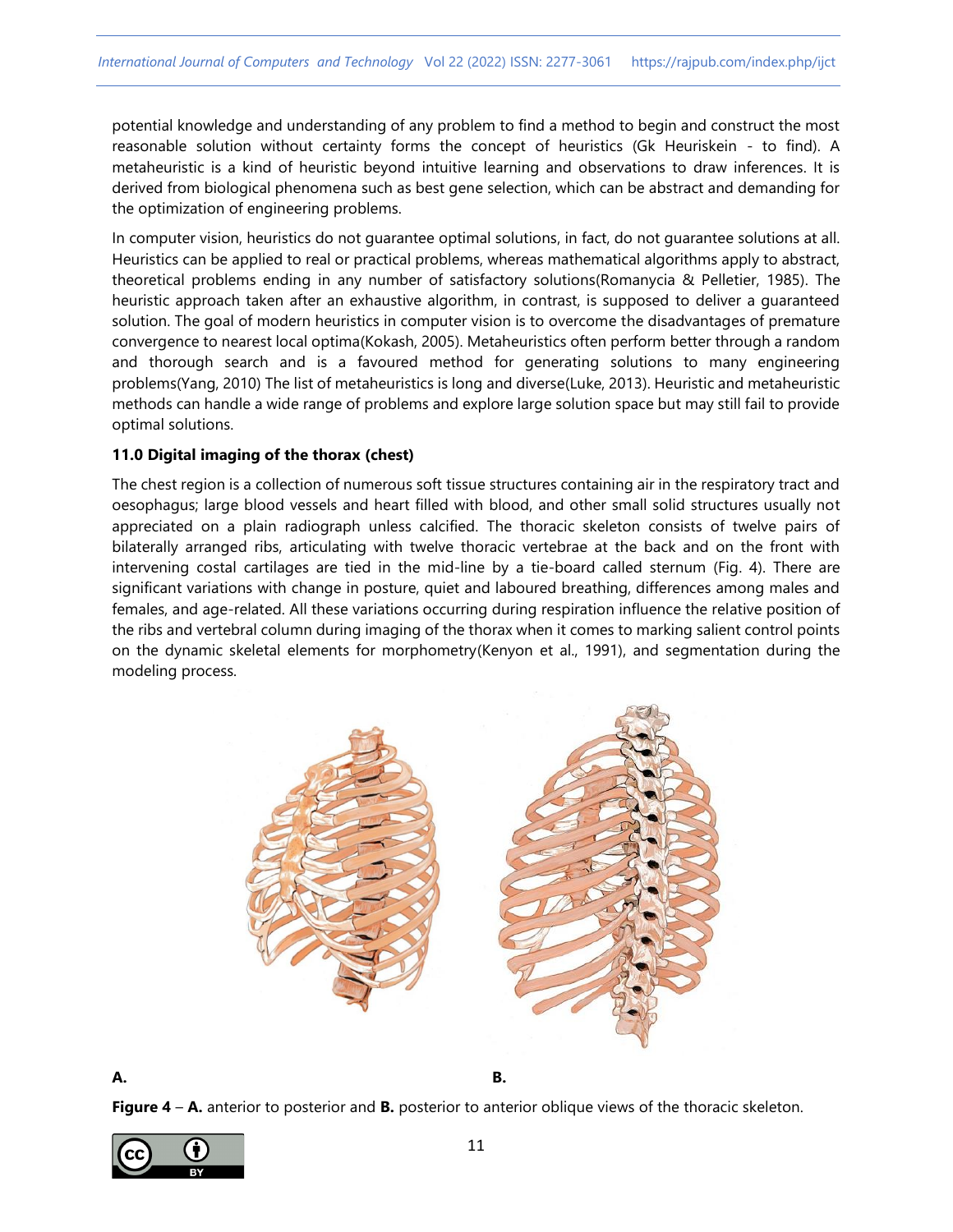

**Figure 5** – A posterior-anterior (**top**) and lateral (**bottom**) radiographic views of the chest. The images modified to highlight skeletal structures of the thorax.

The multilayered complex chest anatomy of varying densities and constantly moving structures greatly influence the quality of the radiographic image. Unlike the film based x-ray plates, the digitally acquired images have much greater resolution and heterogeneous grey-level values of bones and soft tissues. Higher image resolution, variable texture, and grey-level relative to factual bone density permit interactive and automatic segmentation of the thoracic skeleton on plain radiographs possible. On CT imaging heterogeneous density of the ribs produce an intensity gradient range from 700 to 3000 Hounsfield Units(Candemir et al., 2016). However, due to the crowding effect of the ribs and overlapping soft tissues, the cumulative density of structures in the mediastinum and thoracic vertebral column in the same sagittal plane, the sternum on posterior-anterior view is almost completely concealed (Fig. 5).

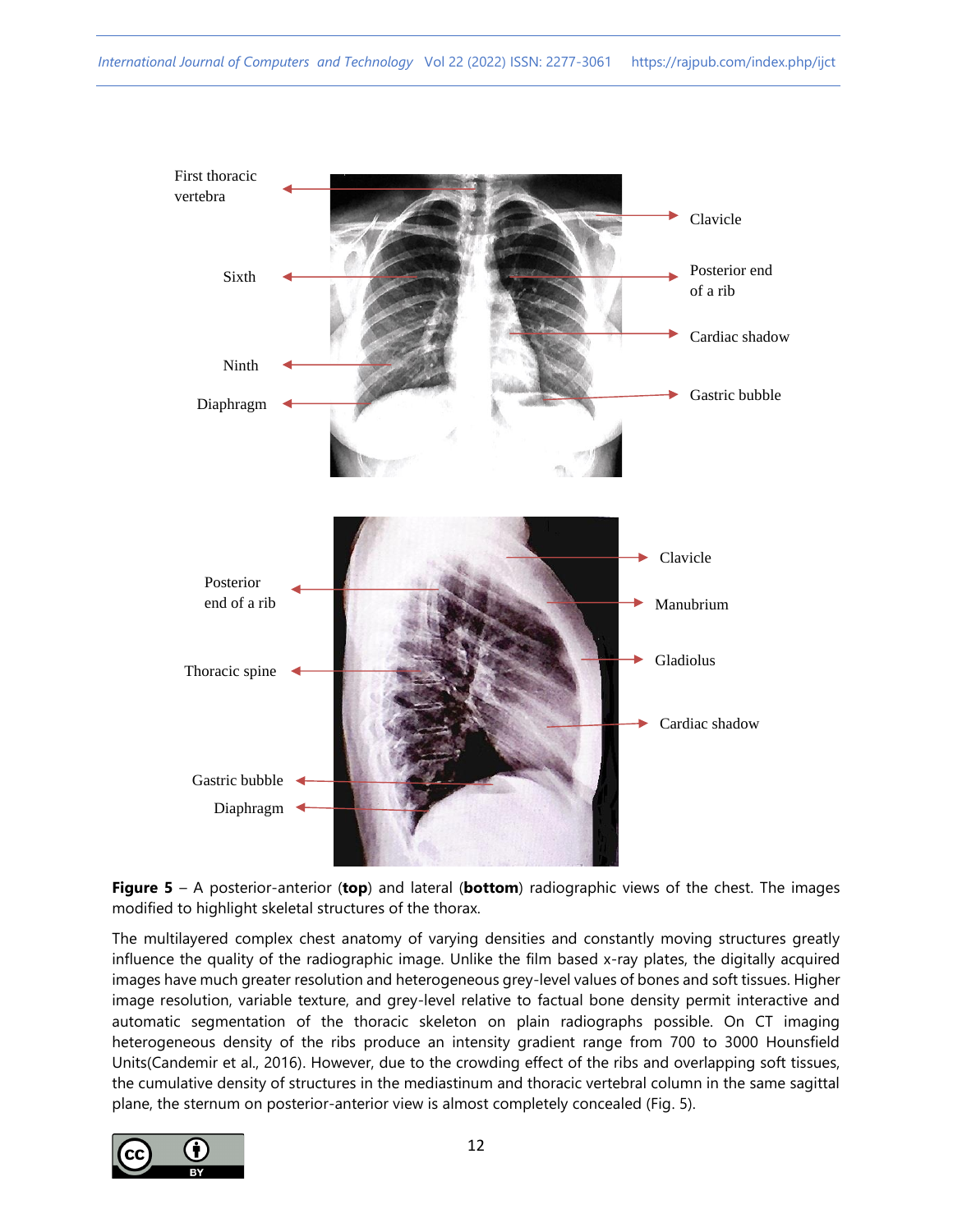Frequently, ribs below the  $6<sup>th</sup>$  and  $7<sup>th</sup>$  pair are poorly seen on a posterior-anterior view demanding an oblique view to visualize the whole radius of the lower ribs. A 15-20 degree right oblique posterior-anterior view shows a slightly warped eccentrically placed image of the sternum over the cardiac shadow, and its edge-on profile view on a lateral view may be used for radiographic morphometry and segmentation. Overlapping of structures in the image field tend to add ambiguity to grey-level values and intensity gradient when measured in Hounsfield units on plain radiographs. Whether the adjoining structures of higher radio-density affect the HU of lower density tissue remains unclear. There is no standardization of radiographic technique in routine clinical practice to match the posterior-anterior and lateral views of the chest x-rays for grey-level and intensity gradient-based registration of the images to reconstruct a 3D image. To exclusively acquire images of thoracic skeleton intrathoracic soft tissues can be subtracted with dual-energy subtraction x-ray but overlapping of ribs due to their oblique descent from posterior to anterior show false boundaries of the ribs, and poor location of anterior ends of the ribs due to lower bone density(Candemir et al., 2016) is further masked by soft tissue organs immediately under the diaphragm, which affect their true grey-level values.

The quality of thoracic skeletal imaging may also be adversely influenced by thick subcutaneous adipose coat in cases of high BMI, and occlusion by large breasts. Alternatively, biplane electronic optical system (EOS) based digital plain radiographic scanner takes posterior-anterior and lateral views at the same time provide a 3D reconstruction of the thoracic skeleton of the chest falls short because costal cartilages and sternum are not included routinely(Bertrand et al., 2008). 3T and higher Tesla MRI imaging of the thorax is essential for building a complete articulated thoracic skeleton to include fascio-cutaneous and adipose layers, breasts, tendons, and muscles of the trunk acting on the ribs and the sternum, costal cartilages and articular cartilage, and joint capsules and ligaments if an ideal thoracic model must be constructed for realistic FE analysis and surgical application. Unfortunately, the image intensities of MRI do not relate to the tissue densities. Currently, building an ideal 3D image of the complete articulated thoracic skeleton from 2D radiographs is an ambitious undertaking.

## **12.0 Modeling processes in computer vision**

Virtual computer models are kind of analogies as digital (numerical) representations to include salient features essentially to analyze the problem in return for a reasonable solution close to reality. A simple and compact model of a 2D pattern of an object is called a template, and in medical image processing and analysis to accommodate variations in size and shape, multiple templates or atlases forming a training set is generated to make an average atlas for copying and editing a new patient-specific medical image by registration. To overcome the computational cost of checking against each atlas in the set one at a time the process can be automated to find the best fit(Sabuncu et al., 2009).

In computer modeling, a deformable model is a virtual geometric entity or object whose shape can be changed iteratively based on heuristic knowledge from mathematics, physics, and engineering mechanics. These geometric entities are generally represented as curves, surfaces, blobs, solids, or even bio-mimetic machines. These deformable motifs are motivated and powered by mathematical principles of partial differential equations. The 2D and 3D dynamic models are frequently designed to operate in time-varying dimensions (4D). Mathematically, these entities are representative drawings (maps) of the computer models in space, and under applied force change from existing shape to a new shape (deformation).

## **12.1 Control points**

The thought of control points and point distribution model is like pencil and paper games of dots and boxes, joining dots to make subjective contours represented in dots of 2D objects by having *a priori* knowledge. The control points pierced into a template like old-fashioned postage-stamp perforations are employed to customize the size by moving points in hand-crafts and sartorial practice.

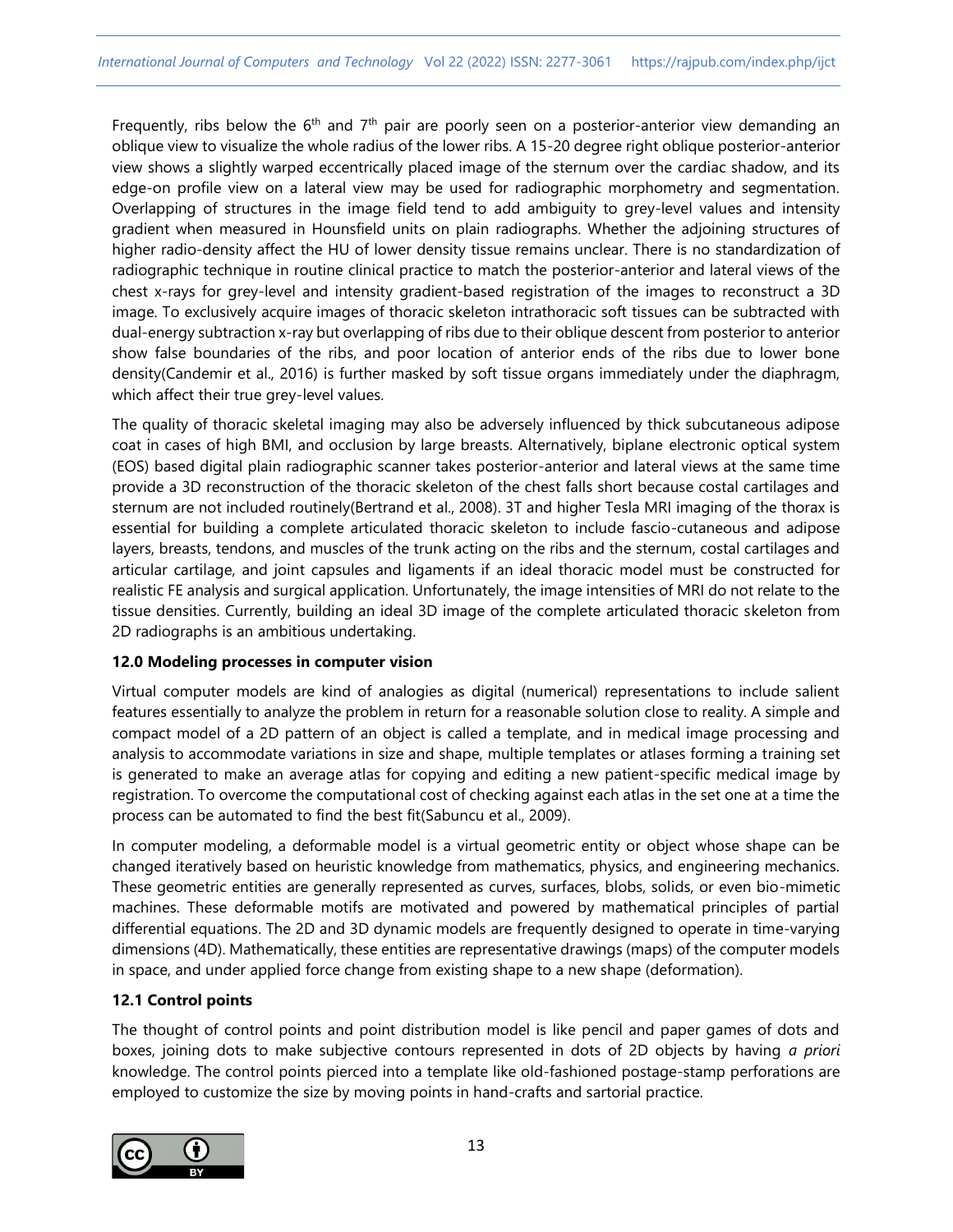In computer modeling, control points or landmarks are a collection of points that define the shape and salient features of an entity in an image or a geometric model to act as handles for manipulating the image dimensions during registration and segmentation. A shape defined by a set of a finite number of points distributed within static Cartesian co-ordinate space is termed point distribution model. Each of these points defining the shape is given a vector comprising x and y coordinates. These shape vectors are statistically computed to a mean shape. Several same shape medical image atlases of varying dimensions are converted to a single mean atlas and the shape variability is calculated by performing statistical shape analysis.

## **12.2 Principal component analysis and Procrustes analysis**

Every shape has only a few defining features but for greater accuracy sometimes is represented by hundreds of control points depending on the size and complexity. To reduce the computational cost and data the reduction method used to perform statistical shape analysis is called Principal Component Analysis (PCA). It is a linear algebraic formulation that involves transformation matrices, finding Eigenvectors and Eigenvalues (Eigen from German means unique) by selecting important shape variables to produce the expected outcome. The approach to compare the shapes and scale them up or down the generalized Procrustes analysis is undertaken. The Procrustes (pro – in favour of + crusty, means a bad-tempered person with bad manners; and in a Greek legend, character Procrustes attacked travelers, who either stretched or cut off their legs to make them fit the length of his bed)(*Gage Canadian Dictionary*, 1983) analysis provides a measurement of the distance between superimposed two or more shape atlases annotated by control points to segment a new reference image.

PCA is a dimensionality reduction process to select the most important variables and let go of the least important and calculate new independent variables which are representative of all the original variables (www.towardsdatascience.com). When performing PCA it is important to preserve salient features for accuracy to maintain proportions and achieve maximum possible compression of the data.

## **12.3 Atlas in computer modeling**

An atlas can be a single illustration or collection of illustrations representing an image of a specific normal or pathological anatomy of a patient population. Within a given population there can be significant variations in the representative organ anatomy under study that would reflect in medical images as well. Initially, performing image analysis and segmentation requires the collection of parameters from hundreds of training images to include anatomical variations, to build an atlas of a prototype model to learn a specific anatomical region. However, to recruit and collect a large population-based data is not only expensive but also a major time-consuming laborious step. The image of a new patient can be segmented by employing only a single atlas model; however, the multiple atlas approach provides much higher accuracy(Aljabar et al., 2009).

# **12.4 Geometry and graphics in computer modeling**

In computer graphics, 3D modeling is a mathematical process to represent the surfaces of an object. The created 3D model of ROI is a representation of a physical entity with identifiable edges and boundaries within an image containing multiple entities. Solid models are employed for higher medical image analysis as they represent the volume of an object like a solid cube rather than a shell model akin to a box with corners, edges, and surfaces only. In 3D space, the edges can be a collection of points or dots connected by geometric primitives such as triangles and squares to form polygons. Vertices or corners are points where three or more edges meet in 3D space, and if each included polygon has a face, then the collection of connected polygons forms an element. The elements can be a collection of triangles, squares, hexagons, etc. Many numerical analyses are performed on meshes made up of a variety of polygons overlaid on the region-of-interest or the whole image. One such construction of polygon mesh for analysis is called the

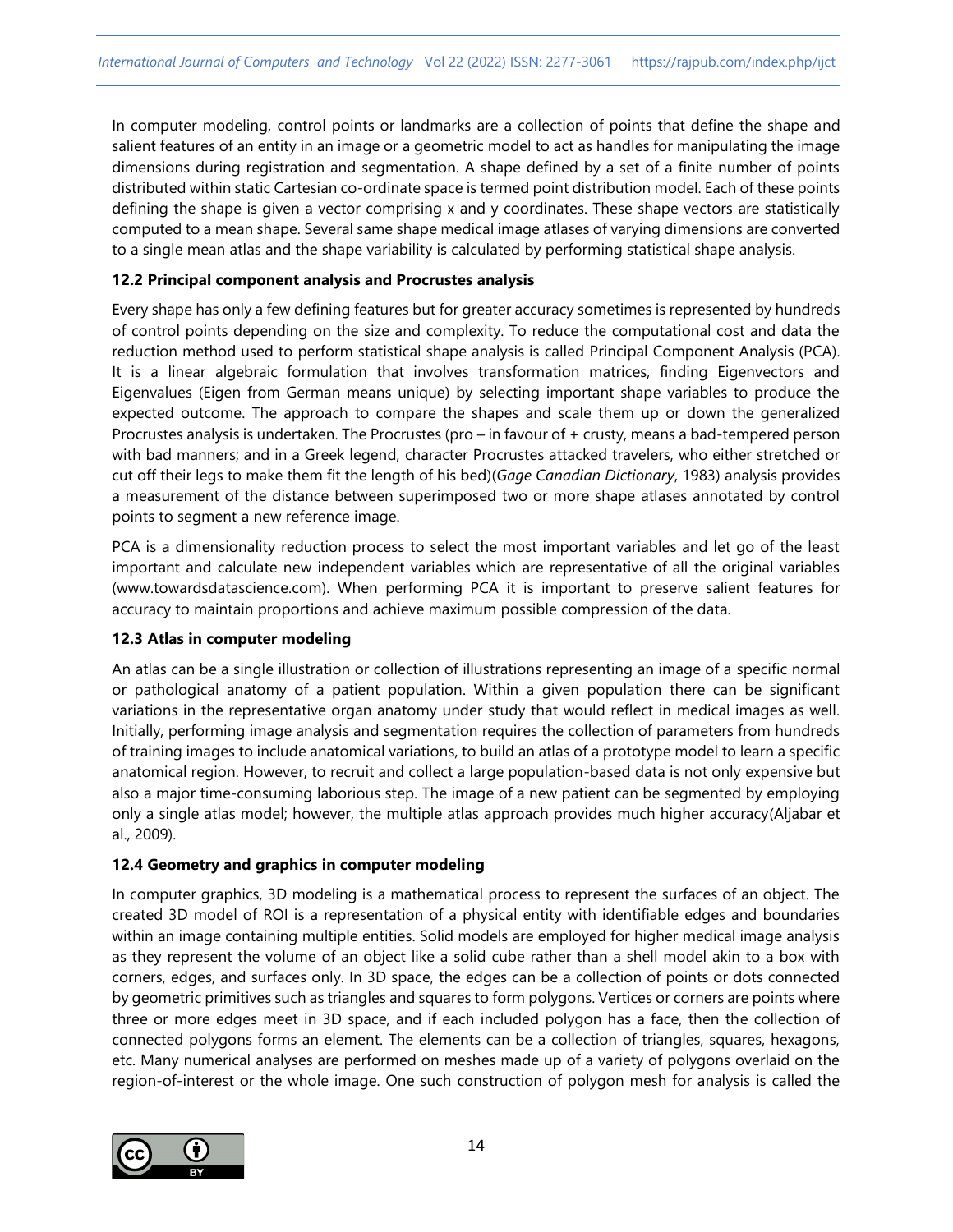finite element method in engineering. The points at the vertices of the mesh acting as control points (nodes) may be used for manipulating the underlying enclosed image entity to modify its geometry.

#### **12.5 Parametric modeling**

A parametric model is created from already known facts as a *priori* knowledge of an entity or object. Parameters are set of quantities as one or more independent variables, and parametric equations are commonly used to express the coordinates of the points that make up a geometric entity. In computer modeling techniques, the freedom to change parameters help interactively modify specifications of a model by the user to update dimensions for customization. The knowledge of regional human anatomy of interest is the ultimate source of *a priori* knowledge when it comes to segregating ROI in computer vision applications. Manual segmentation performed by an expert to develop a training prototype atlas from a given radiology image furnishes ground truth to validate the results of computer-generated segmentation. In mechanical engineering for constructing a computer-aided design, the parametric term is used to describe the change in the shape of 2D or 3D shell or solid model geometry by altering the values of the dimensions. Numerous open accesses and expensive for sale mechanical CAD software such as Solid works<sup>®</sup>, Inventor®, CATIA®, Mat lab®, etc. are available for parametric computer modeling.

#### **13.0 Classification of computer modeling techniques**

Almost all available medical image recording modalities deliver grey-level digital images consisting of pixels or voxels. Each of these micro-size elements has 8 or 16 bits, displaying 256 ( $2^8$ ) or 65,536 ( $2^{16}$ ) grey tones. Under natural ambient light, the human visual system can easily discriminate approximately 200 grey-level shades or tones(Barten, 1992). Therefore, even the liquid crystal display units with 8-bit pixels are adequate for viewing most digital medical images. With this minimum degree of image resolution, it is practically possible for a trained anatomist, radiologist, surgeon, or pathologist to manually segment a region of interest with suitable computer equipment. There is a significant degree of variability of intensity gradient, grey-level value, image texture due to image heterogeneity, the spatial organization of the tissues in the ROI and spatial-temporal (time lag as the 4th dimension) when it comes to follow-up a disease evolution to plan treatment. For these reasons the computer vision community engaged in medical image processing has put enormous effort to develop numerous algebraic, geometric, heuristic, and meta-heuristic variety of segmentation algorithms to run the process interactively and automatically. To mitigate the deficiencies of the antecedent algorithms to fulfill a specific kind of need for analysis of medical images and, other computer vision images. However, each newer algorithm is delivered with new limitations of its own, which has led to the expansion of the classification system.

A classification system makes the process of decision-making tasks easier whether it is to better define patient-specific regional anatomy or description of disease pathology from a variety of tissues in an image for patient-appropriate management. In an image, the same type of normal tissue such as fibrous, glandular, muscles, bones, etc. can be expected to have similar intensity distribution giving it self-segregating texture unless there are pathological changes in the region-of-interest.

In clinical practice, it is not a simple matter to define normal anatomy in a large busy radiographic image like that of the thorax with layers of structures. In this regard, the task of selecting the best segmentation technique from among the many is even more engaging to locate a pathological lesion. The importance of image processing lies in labeling diseased tissues reflected as pixel/voxel intensity values in two- and threedimensional modes of medical image for segmentation for further analysis. Therefore, varying pixel intensity, scattered noise, and textures in the image domain play a significant role when it comes to classifying and developing segmentation techniques. A simple way to classify and label ROI in an image would be to apply grey-level scale and intensity histogram for thresholding, detection of edges, and texture recognition in each region. Unfortunately, there remain many imperfections particularly when it comes to

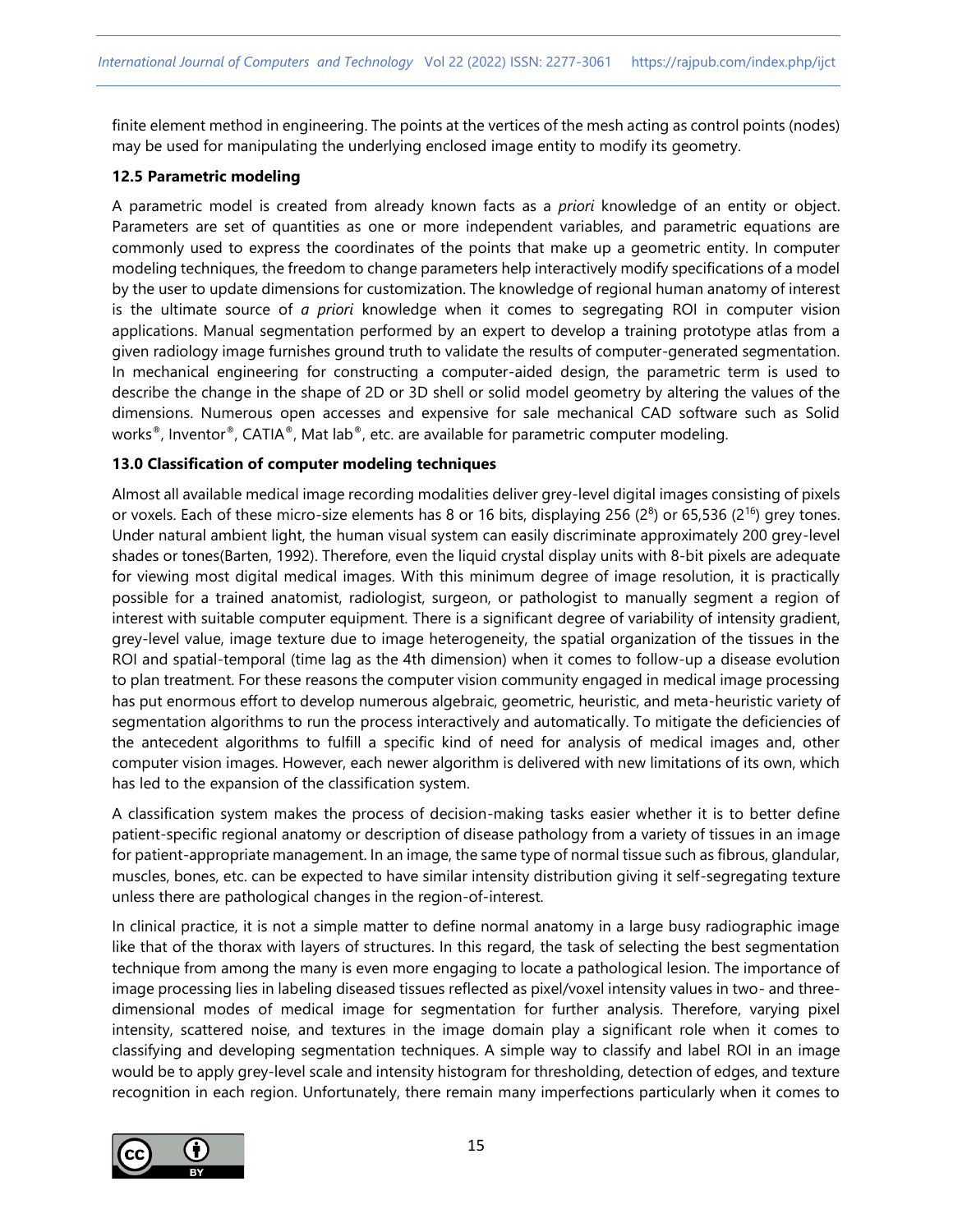studying the extremely variable and heterogeneous nature of medical images with the scope to develop newer techniques in the future.

Here, a simplified yet practical classification of computer-based modeling techniques presented, although limited to the present task it may be valuable in many other ways (Table 1).

| А.<br>Grey-level scale and            | <b>Rigid models</b><br>В.                                                          | C.<br><b>Free</b><br>form                    |
|---------------------------------------|------------------------------------------------------------------------------------|----------------------------------------------|
| intensity-based techniques            | Image matching techniques<br>a.                                                    | models                                       |
| Thresholding,<br>edge<br>a.           | Atlas-based templates<br>b.                                                        | Free<br>form<br>a.                           |
| fractal<br>dimension,<br>detection,   |                                                                                    | deformable models                            |
| region-based, clustering etc.         |                                                                                    | Extended<br>b <sub>1</sub><br>free           |
|                                       |                                                                                    | form deformable models                       |
|                                       |                                                                                    | Free<br>form<br>C.                           |
|                                       |                                                                                    | templates -rubber masks,                     |
|                                       |                                                                                    | spring-loaded models                         |
| <b>Deformable</b><br>D.<br>(intensity | <b>Parametric models</b><br>Е.                                                     | F.<br>Non-parametric                         |
| gradient<br>and<br>energy             | Active contour models - Snakes,<br>a.                                              | models                                       |
| minimization) models                  | adaptable snake, topologically adaptive                                            | Level<br>set curve<br>a.                     |
| Parametric models                     | snake, gradient vector flow snake,                                                 | surface<br>evolution<br>and                  |
| a.<br>b.                              |                                                                                    | methods<br>$\overline{\phantom{m}}$<br>Level |
| Non-parametric models                 | inertial snake algorithm, snake growing<br>algorithm, directional snake algorithm, | set<br>method,<br>geometric                  |
|                                       | balloons,<br>intelligent<br>balloons,<br>3D                                        | method,<br>geodesic                          |
|                                       | morphable model, 3D surface meshes,                                                | method                                       |
|                                       |                                                                                    | Atlas-based<br>b.                            |
|                                       | fire propagation algorithm etc.                                                    | method,<br>watershed                         |
|                                       | Statistical shape models -<br>b.                                                   |                                              |
|                                       | Active shape models,                                                               | method,<br>graph-cut<br>techniques           |
|                                       | Active appearance<br>models                                                        |                                              |
|                                       | <b>Others</b><br>Grow<br>$-$<br>and<br>$\mathsf{C}$<br>cut                         |                                              |
|                                       | techniques, edge flow, live-wire, fuzzy                                            |                                              |
|                                       | transformation<br>and<br>connectedness,                                            |                                              |
|                                       | Fourier transformation etc.                                                        |                                              |
| <b>Metaheuristic</b><br>G.            | <b>Bio-mimetic models</b><br>Η.                                                    | 3D<br>solid<br>Ι.                            |
| segmentation<br>and                   | Deformable organisms – with or<br>a.                                               | modeling                                     |
| optimization algorithms               | without artificial intelligence                                                    | Parametric<br>and<br>a.                      |
| Deep learning Artificial<br>a.        |                                                                                    | models,<br>geometric                         |
| network<br>fully<br>neural            |                                                                                    | multilayer<br>parametric                     |
| convolutional neural network, U-      |                                                                                    | solid modeling                               |
| Generative<br>Net,<br>V-Net,          |                                                                                    |                                              |
| adversarial Network, Projective       |                                                                                    |                                              |
| adversarial Network.                  |                                                                                    |                                              |
| Genetic algorithm and<br>b.           |                                                                                    |                                              |
| numerous other algorithms             |                                                                                    |                                              |
|                                       |                                                                                    |                                              |
|                                       |                                                                                    |                                              |

**Table 1**- A limited structural and functional classification of computer-based models.

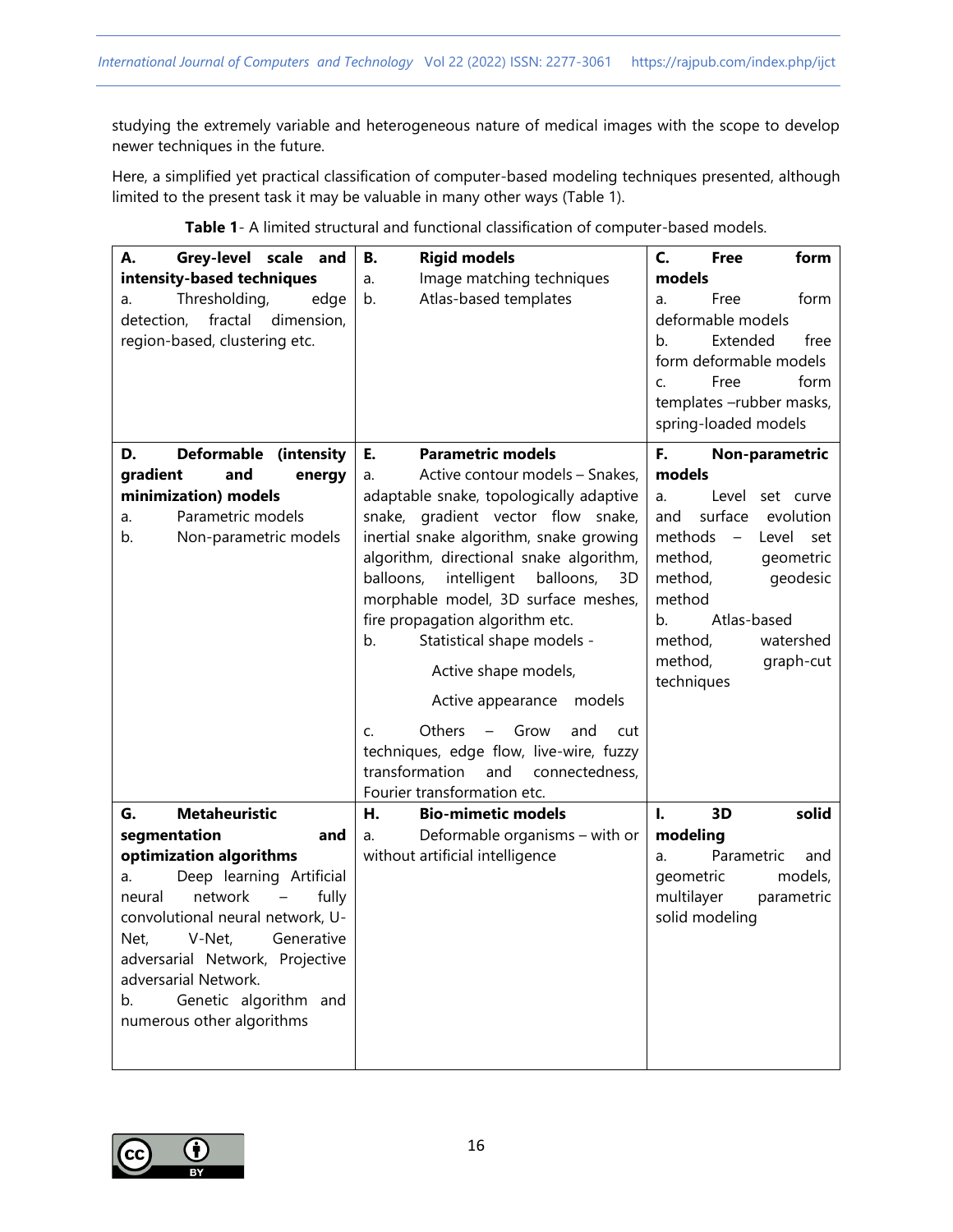#### **14.0 Methods for computer modeling**

A computer-aided model is a virtual representation of a known object and its variations with or without added constraints by the user help to define significant features of its shape to remain true to the anatomy of the structure. Segmentation of normal and pathological anatomy helps to have a greater understanding of disease evolution. In case there is a need for biomechanical evaluation of solid weight bearing anatomical structures then the choice of physical properties such as anisotropy, elastic modulus, and similarity of material distribution of the model should match in-vivo biological properties to allow the form and shape of the model to respond congruously under applied loads. Unlike solid engineering materials, the deformation of biological materials can be highly unpredictable depending on material distribution and anatomical shape. This is true as the shape and material distribution of diseased structure changes so does its response to applied loads. In other instances, during follow-up of soft tissue pathology, there are morphologic and morphometric changes in the anatomy and appearance of tissues in acquired radiology images. Therefore, to establish computer-aided modeling of medical images, in a busy medical practice, it becomes important to have the collaboration of a clinical biomechanical engineering team to undertake the process of registration and segmentation of temporal shape for higher analysis and timely therapeutic intervention.

To achieve such goals what follows is a selection of the most common computer modeling techniques that have been applied to medical image processing and analysis. It is not exhaustive in terms of the amount of literature currently available on the subject. To keep it simple for basic understanding and within the framework of the study objectives, none of the techniques are supported by mathematical algorithms.

#### **14.1 Edge detection and edge detectors**

An image is a collection of specific and non-specific segments representing various features interrelated to each other functionally. The term edge means a set of points that distinguishes between the adjacent class of regions and feature-based variable segments that can be organized by curved lines(Marr & Hildreth, 1980). As the main objective of segmentation is to segregate a ROI the process of edge detection is the first and foremost tool to split a digital image to discriminate various zones and extract features of importance. They can be usually differentiated by their relative intensities and textures, separated by a set of featureless pixels that act as discontinuity without occluding the edge features of adjoining segments or territories. Presuming that the structural tissue of the given anatomy is homogeneous and of the same class, then the image intensity gradient can be expected to be the same as well. In that case, the region-of-interest (ROI) act as foreground, and adjacent territories of the image with relatively different grey-level scale and intensity act as the background to help detect its edge. At the edge, there is an abrupt change in pixel intensity to a higher value. The objective is to seek and identify a very precise narrow band of pixels with predefined brightness (threshold) that sharply marks the limits of the region. Each adjacent region would have its limiting edge and in-between any two edges of well-defined regions lay the boundary contour.

Automatic edge detection using differential operators is often performed by applying two-dimensional convoluting kernels or filters to the image for segmentation as an image pre-processing step. The operators can be configured to search vertical, horizontal, or diagonal edges(Senthilkumaran & Rajesh, 2009).

The first-order linear operators are Sobel, Prewitt, and Roberts (Fig. 6). The non-linear second-order operators are Laplacian, Kirsch, and Wallis. The Sobel is a discrete differential operator that calculates image luminance by considering intensity gradient. The Sobel operator filter consists of two sets of 3 X 3 matrices, which are horizontal and vertical in x and y coordinates, plotted in the plane of the image (overlying the image) to align and approximate to each pixel of the image to estimate the intensity gradient.

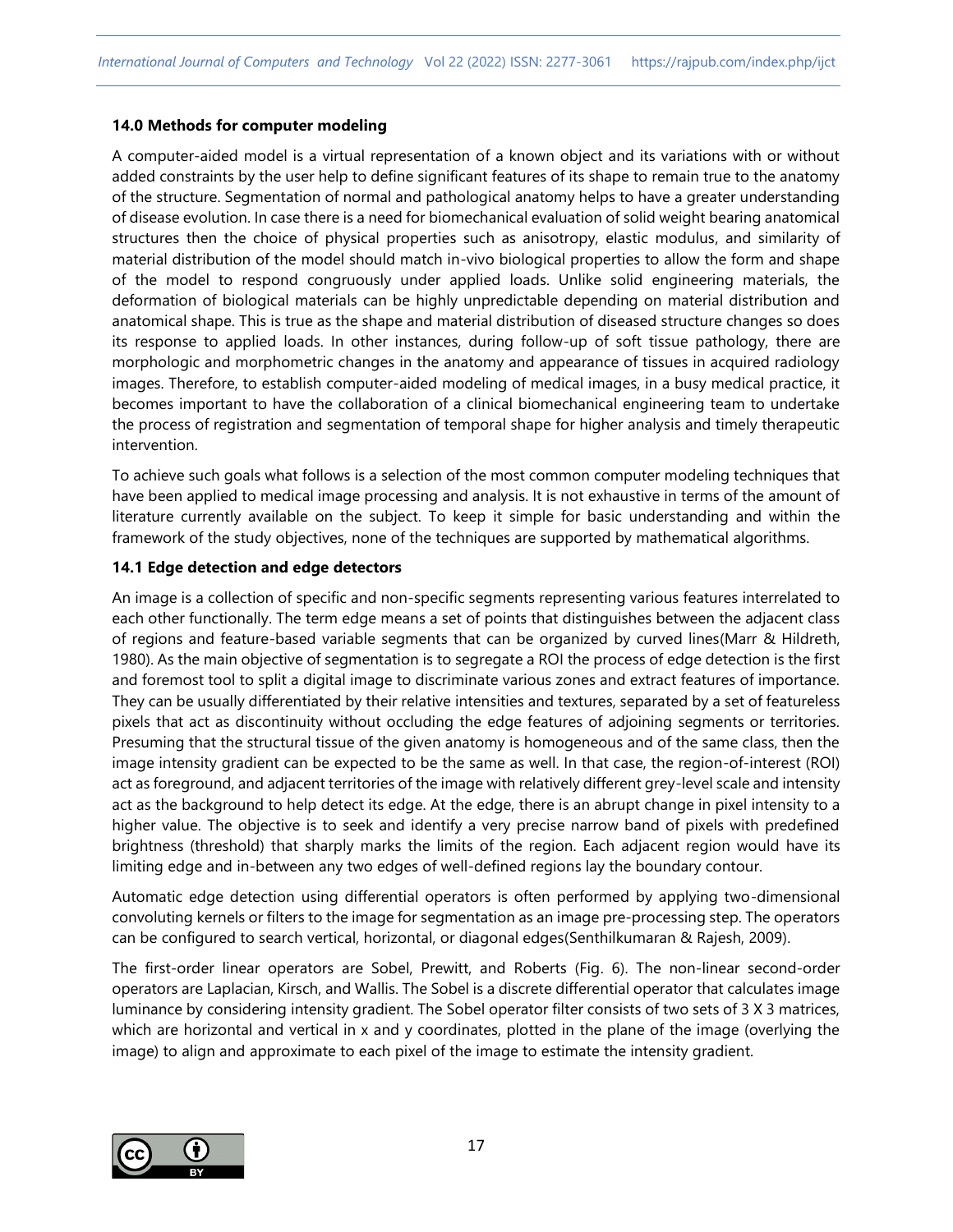

**Figure 6** – First and second derivative operators – Prewitt, Sobel, Roberts and Laplacian masks.

The second derivative Laplacian operator is good at finding the fine details in an image and is applicable when the edge needs to be detected regardless of the difference in pixel grey-level values around it(Haddon, 1988). The Laplacian filter kernels are omnidirectional and extract edge information in all directions. If the sum of all convolved values is equal to zero, the filter kernel reveals all image areas having significant brightness, making it an isotropic operator. The Laplacian operator responds strongly to isolated pixels than edge line pixels making it very sensitive to noise and less effective in case the image is very noisy. Therefore, in the presence of noise, the Laplacian operator undergoes a low pass filtering step by applying a Gaussian filter as a preliminary step. This two-step process is named Laplacian of Gaussian operation(Mendoza, F. & Lu, 2015).

Another popular edge detection algorithm is the Canny edge detector(Canny, 1986). The algorithm begins with a Gaussian filter to smooth the image for noise reduction, followed by a computation of intensity gradient magnitude like the Sobel operator. In the next iteration, a step called non-maximum suppression is applied to remove pixels that are not part of the edge. Finally, the previously set upper and lower threshold is applied to select relevant edge pixels. The pixels below the lower threshold are discarded and one greater than the higher threshold marks the edge. The pixels in-between the two thresholds only one with the highest value closer to the upper threshold are considered for inclusion to strengthen the edge. The Sobel operator can detect edges reasonably well following edge orientations, while the Canny edge detector after removal of noise with enhanced signal to noise ratio can deliver a one-pixel wide edge in the output image.

In medical images, the edges are not always uniformly connected showing an objective boundary, which is a low intensity very narrow belt between edges of two adjacent regions. Medical images of pathological lesions are more like irregular coastlines rather than smooth coasts. Therefore, to state that the marked functional and anatomical boundary contour of the ROI is the differentiating threshold for surgical planning is never a trivial undertaking, particularly when a malignant tumour in the image is ROI for segmentation. Considering fewer effective results of the edge detection techniques, they have become important only as a pre-processing step to more recently developed more sophisticated techniques for improved segmentation.

# **14.2 Thresholding**

In computer modeling, the process of separating two or more regions based on variable intensity and/or texture is called thresholding. The foreground as a ROI can be easily isolated by setting upper and lower limits (histogram graph valley as minima and peak as maxima) by suitably dividing the peaks of the image histogram at the depth of the valley, which divides the whole image into foreground and background bearing similar value pixels (global thresholding). Although grey-level thresholding appears simple but to

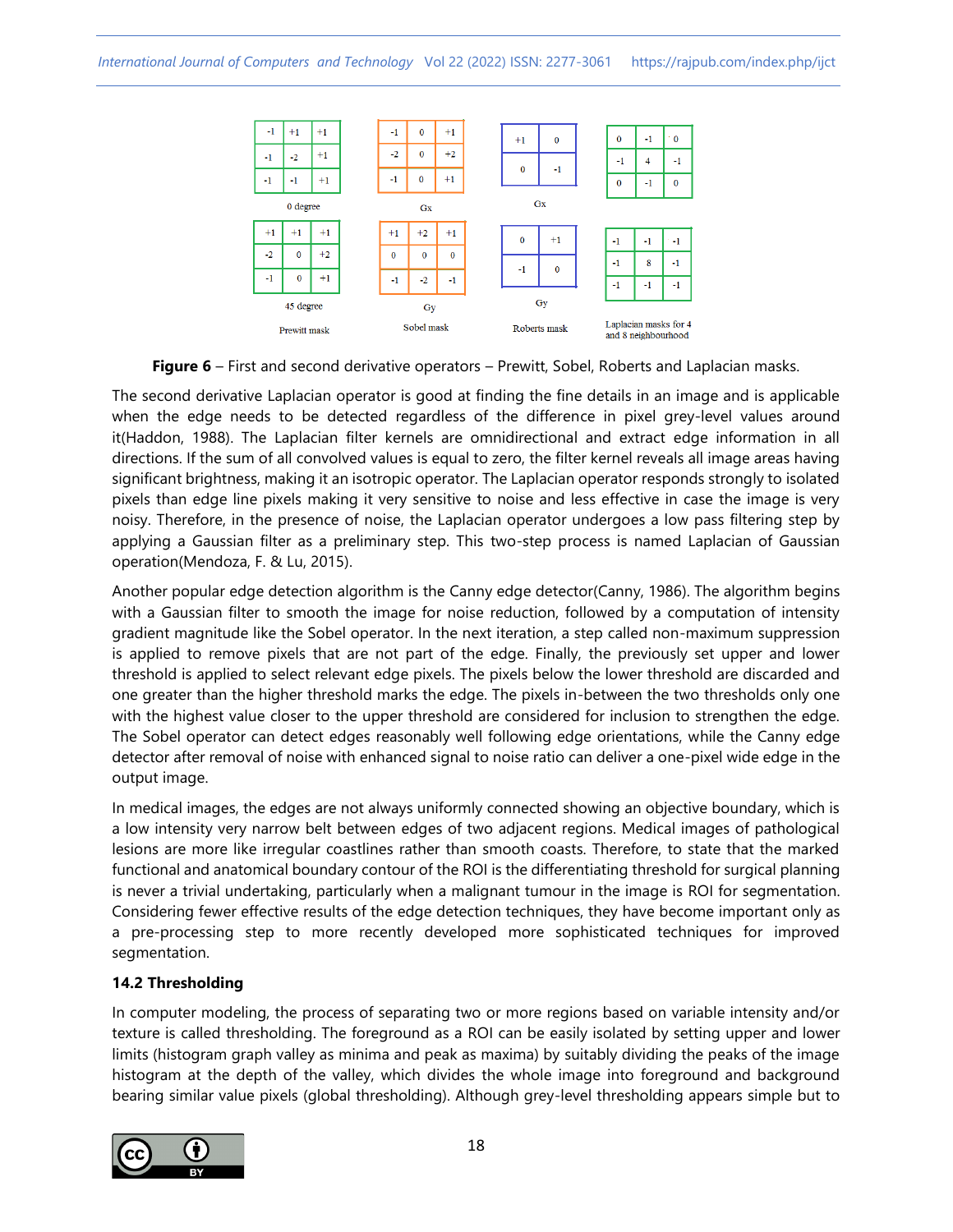select multiple correct thresholds for a heterogeneous medical image can be less than optimum for complete segmentation, more so if the image quality is marred by a low signal-to-noise ratio. In a multimodal image of numerous grey levels of low peaks, several intermediate peaks, and high peaks, generally, the upper threshold is used to initiate the marking of an edge, pixel by pixel.

In an ideal bimodal image, the threshold is selected at the bottom of the valley of the histogram to represent foreground and background(Prewitt & Mendelsohn, 1966). It is often difficult to select the threshold when the valley is flat and broad, the image is noisy, and peaks are of uneven heights. The remedy in such cases for selecting threshold the Otsu algorithm is preferred(Otsu, 1979). It is a non-parametric and unsupervised method, which selects an optimal threshold automatically but requires prior information about the ROI. It is based on the local minima property and the global property of the histogram. The selected threshold creates a binary image from grey-level pixel values. All pixels below and above the threshold value are respectively assigned zero and one value. Otsu method uses exhaustive search to evaluate the criteria for maximizing the variance between pixels above and below the threshold. In the case of medical images with multimodal threshold, the Otsu method takes a much longer time to select multilevel threshold(Sahoo et al., 1988). To improve upon the Otsu method, it is combined with other approaches. One such strategy is to combine with the K-means algorithm as both are based on criteria of minimizing within-class variance. The Otsu algorithm operates on global thresholding and K-means on local thresholding. Application of grey-level histogram is a preliminary step to the Otsu algorithm and applied in conjunction with K-means for enhanced segmentation(Vala & Baxi, 2013).

Very often the edges are enhanced by convolving the image gradient to produce a new edge. The convolution process involves implementing a filter/kernel to the original image domain in each direction. There are several such filters to emphasize the edges. However, a lack of standardization of image collection by different image modalities and inconsistent image intensity gradient can prevent precision, cause the failure of registration and segmentation algorithms to match time lag follow-up scenarios in the same patient, and during comparative clinical studies for higher analysis.

## **14.2.1 Fractal dimension-based edge detection and thresholding**

The concept of fractals and fractal dimension was conceived by Mandelbrot in 1982(Benoit B. Mandelbrot, 1984) to characterize complex irregular objects in nature. The hierarchy of human body tissues arranged in complex fractals reflected in the heterogeneity of medical images with irregular structures is difficult to analyze with Euclidian geometry, however, it lends well to fractal mathematics for image segmentation(Vuduc & 634, 1997). The box-counting technique (counting overlying grid-squares) is used to measure the fractal dimension of medical images based on a finite set of pixel data(Alan I. Penn, 1996) and develop algorithms for medical image analysis. The equation for calculating fractal dimension (Fd) of 2D geometric shapes is expressed as  $Fd = Log(n) / Log(m)$ , where n is the number of units and m is the magnification factor.

Fundamentally, it is a matter of grouping together elements of similar fractal dimensions to mark out the edges segregating ROI as a thresholding and edge detection tool. Recently, with the availability of FracLac<sup>©</sup> box-counting software application for assessing complex patterns, its role had been further exploited for computational image processing to study the progression of malignant tissue histology(da Silva et al., 2021) and high resolution MRI images containing(Marusina et al., 2017) atypical focal lesions.

## **14.3 Active contour models**

Currently, there are numerous classes and algorithms of deformable models utilized for image segmentation by defining the region and/or edge detection to delineate boundary contour. Edge detection segmentation techniques based on thresholding and local filters provide irregular and frequently incomplete segmentation, particularly if the image is noisy. The search into the development of dynamic

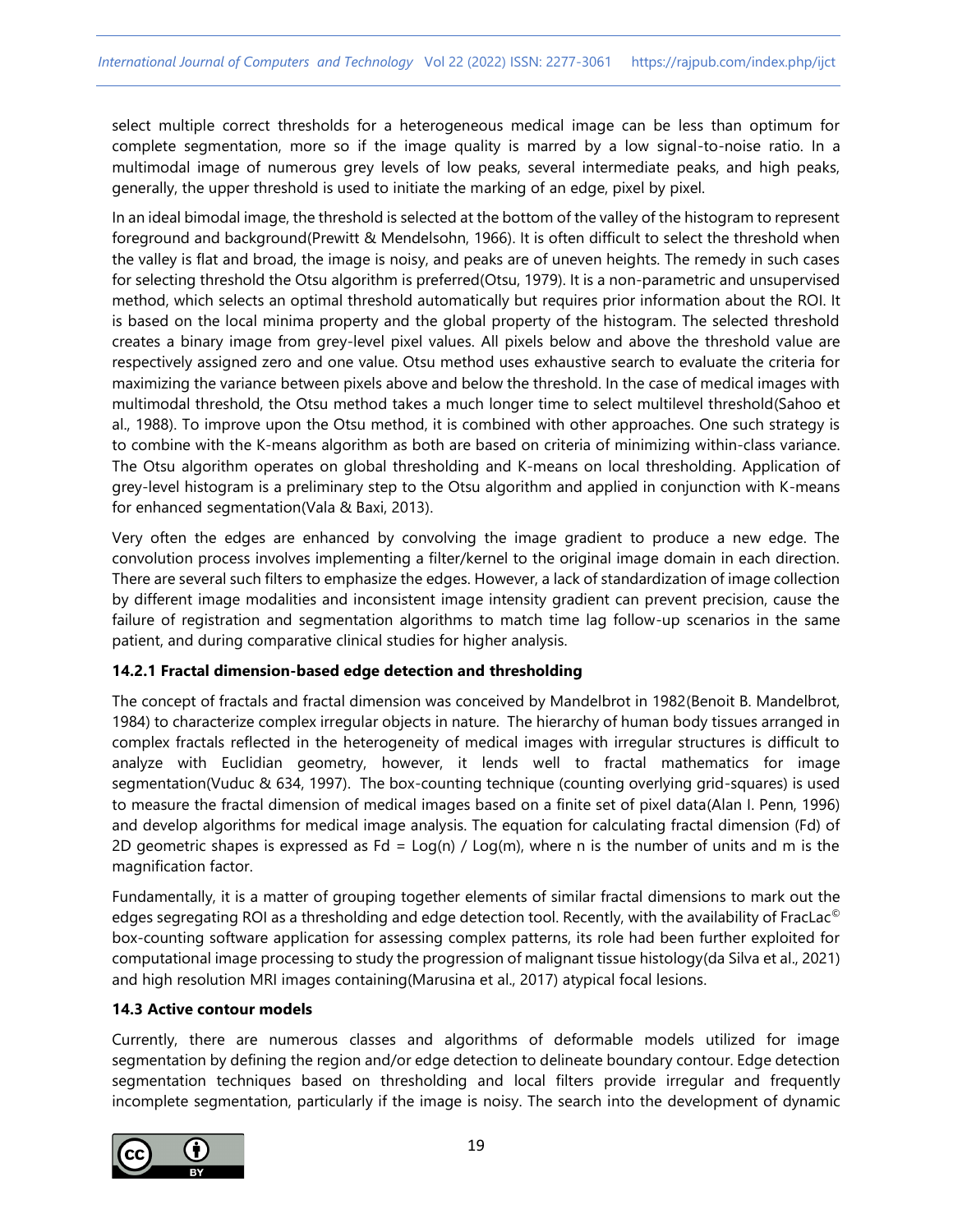deformable models started in the early 1980s to advance the state of computer vision from free-form deformable models and template-based shape-matching performed by correlation of intensities in the spatial domain and feature space. The free form deformable, and matching template atlas had limited dynamic variability to meet the demands of highly versatile dynamic changes occurring in the medical images within any given population and time-lag follow-up in the same patient. Hence, deformable active contour models evoked greater attention for medical image segmentation and higher analysis. The main thought behind dynamic deformable models is that they can be operated based on prior knowledge of the imaging anatomy and ROI, with or without predefined parameters to run and deform one-, two-, and threedimensional models by constructing time-dependent suitable algorithms explicitly and implicitly to match the shape of a known object boundary contour. The model is called active because it can adopt and follow the given set of data with constraints, and the ability to react to laws of physics in response to image properties.

The active contour models are based on the principle of unification of physical laws and optimization theory(McInerney & Terzopoulos, 1996). An active contour model is usually represented by an arbitrary geometric curve-shaped body (a spline) that can alter its shape in space and over time, guided by the image properties and imposed constraints. The curve model acts and behaves like an elastic energy string to represent its internal parameters and each point on it moves in conjunction with each other when deformed by an applied force. The curve behaves within its constraints to conform to a new shape and is optimized according to image energy (intensity gradient) as the external parameters. At a point of energy equilibrium state, the curve model delineates the boundary contour of a ROI. The system achieves an equilibrium state when internal elastic properties of the curve model balance with external image intensity gradient as its external energy. Most of the active contour algorithm consists of three phases – a suitable initialization site of the curve in relation to boundary contour of the ROI, progressive deformation of the curve by the leading control points to energy minimization site and termination criteria to cease at the edge, converging to zero and phase out. The number of iterations required is set by segmenting operator according to size and shape of ROI. Fundamentally, a whole variety of these interactive models best operate based on prior knowledge of the anatomical space and topology, edge pixel intensity and image intensity gradient, local and global spatial information, to motivate the curve with user-dependent parameters.

For better understanding, it is important to learn that line is a one-dimensional geometric shape whose course can be defined by an equation on a graph representing statistical data. The term curve here refers to the active computer model and contour is a line that represents the edge or boundary of a structure, an object, or a region to segregate it from the rest of the image.

## **14.3.1 Snakes**

The pioneering 'Snakes' algorithm introduced in 1988 is an energy minimizing spline guided by internal and external forces to detect lines, edges, and even subjective contours(Kass et al., 1988) to approach human visual perception to segment ROI. 'Snakes' has its roots in autonomous energy minimization models(Sperling, 1970) and shares the concept of deformable rubber mask templates(Widrow, 1973a, 1973b), to develop an interactive technique and guide the model to a local minimum as a point of energy equilibrium state. The basic 'Snakes' model behavior depends on internal spline forces (elasticity and rigidity), which makes it act like a membrane and a thin plate, making it a controlled continuity spline(Terzopoulos, 1986). The spline is motivated by the external energy of image intensity gradient and applied constraint forces. Adjusting the weights of stretching (membrane behaviour) and bending (thin plate behaviour) of the spline controls its active behaviour to provide smoothness and regular outline to conform it to the boundary contour at the final moment of energy minimization.

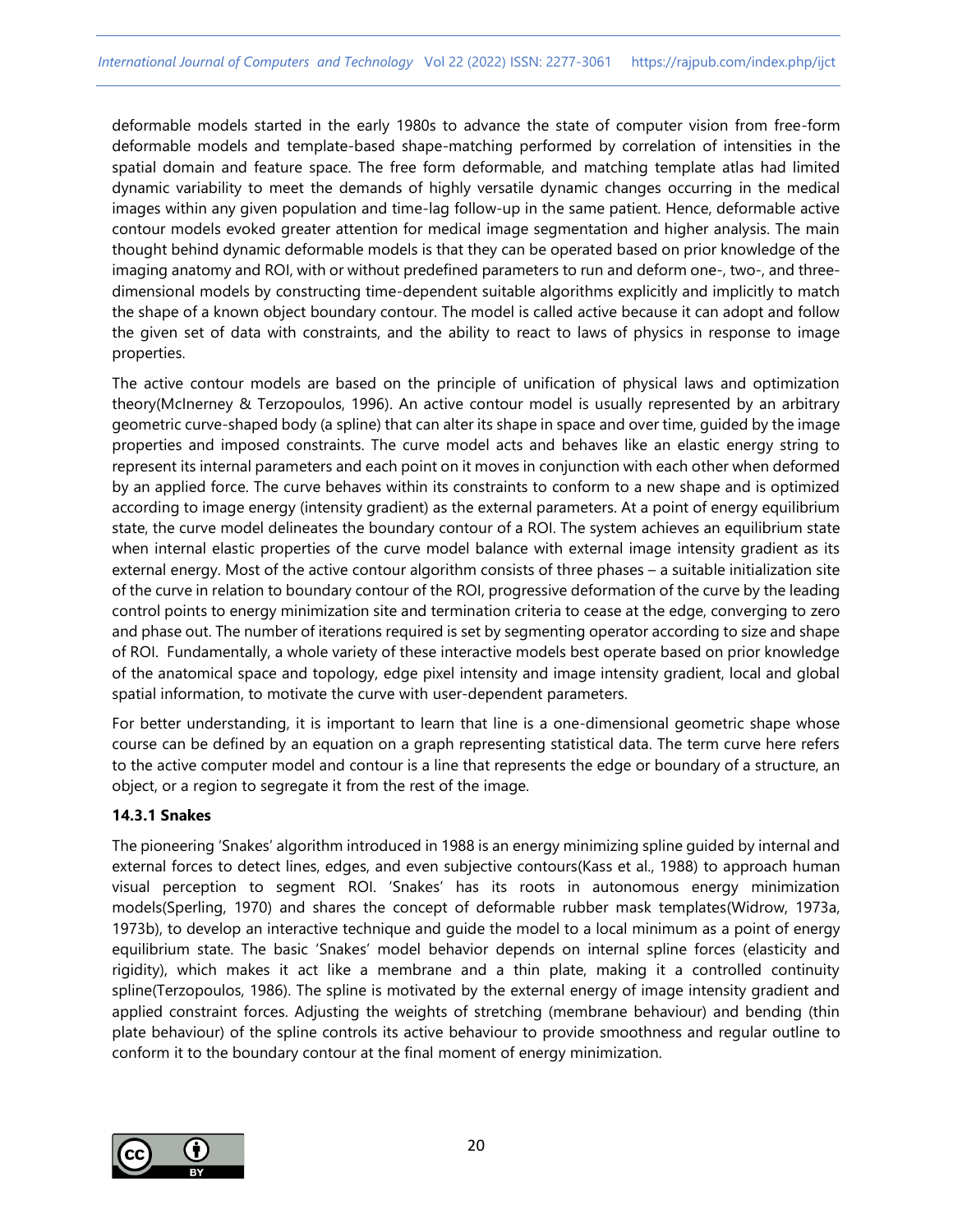

**Figure 7** – Illustration showing propagation of an active curve (chartreus green with red control points) within a region-of interest towards its edge (indigo) within the boundary contour (dark blue) separating it from the edge (dark green) of an adjoining region. Arrows shows direction of progression of the curve.

The total energy of the parametric 'Snakes' spline curve is sum of internal energy at a specific point in space of arc length plus image energy at a specific point of the arc length in space plus energy constraint at a specific point in space and its distance from the specified edge (Fig. 7). The curve tends to get attracted to the brighter intensity of the closest lines and edges depending on its constraints and gets pulled to terminate only at points of energy minimization. The minimum local potential energy of the curve is equivalent to the maximum local intensity gradient of the image at the edge of desired boundary contour. The 'Snakes' algorithm iteratively by discretization of Euler-Lagrangian equation into sub-equations intends to reach equilibrium state so that curve energy is equal to image energy as its terminating criterion. In these time-dependent discretization iterations if time duration is longer than the matched traveled distance, say from one pixel to the next then the curve can transgress the intended edge resulting in unstable boundary contour. Therefore, the algorithm parameters are set to align with a high-intensity gradient so that the edge of the required segmentation region after necessary iterations ultimately marks the boundary contour.

It is sensitive to noise and due to lack of gradient in the depth of concavities prevents its convergence to delineate such boundary contours. The algorithm fails to handle the heterogeneity of the image gradient which represents the variable topology of all medical images, and it also requires recurrent additional parameters with changes in image geometry. It is these limitations and increasing demand for medical image analysis and processing, which have given a tremendous impetus to the computer vision community to make necessary modifications to already ingenious 'Snakes' and develop further new ideas. Most of the modifications within physics of energy minimization are at the level of image spatial domain, higher dimensional model geometry and energy terms; and non-parameterization of the model to reduce the number of iterations.

## **14.3.2 Balloon 'Snakes'**

Balloon 'Snakes' curve(Cohen, 1991) is an extension of primordial 'Snakes' discussed above. Balloon 'Snakes' was devised to overcome freezing of the 'Snakes' at local minimum image energy in presence of noise and homogeneous image intensity gradient. In this algorithm, a new energy functional term called balloon force or pressure is added to the primordial 'Snakes' that controls the amplitude and direction of the balloon curve. The control points of the balloon curve have positive and negative signs, which respectively inflates

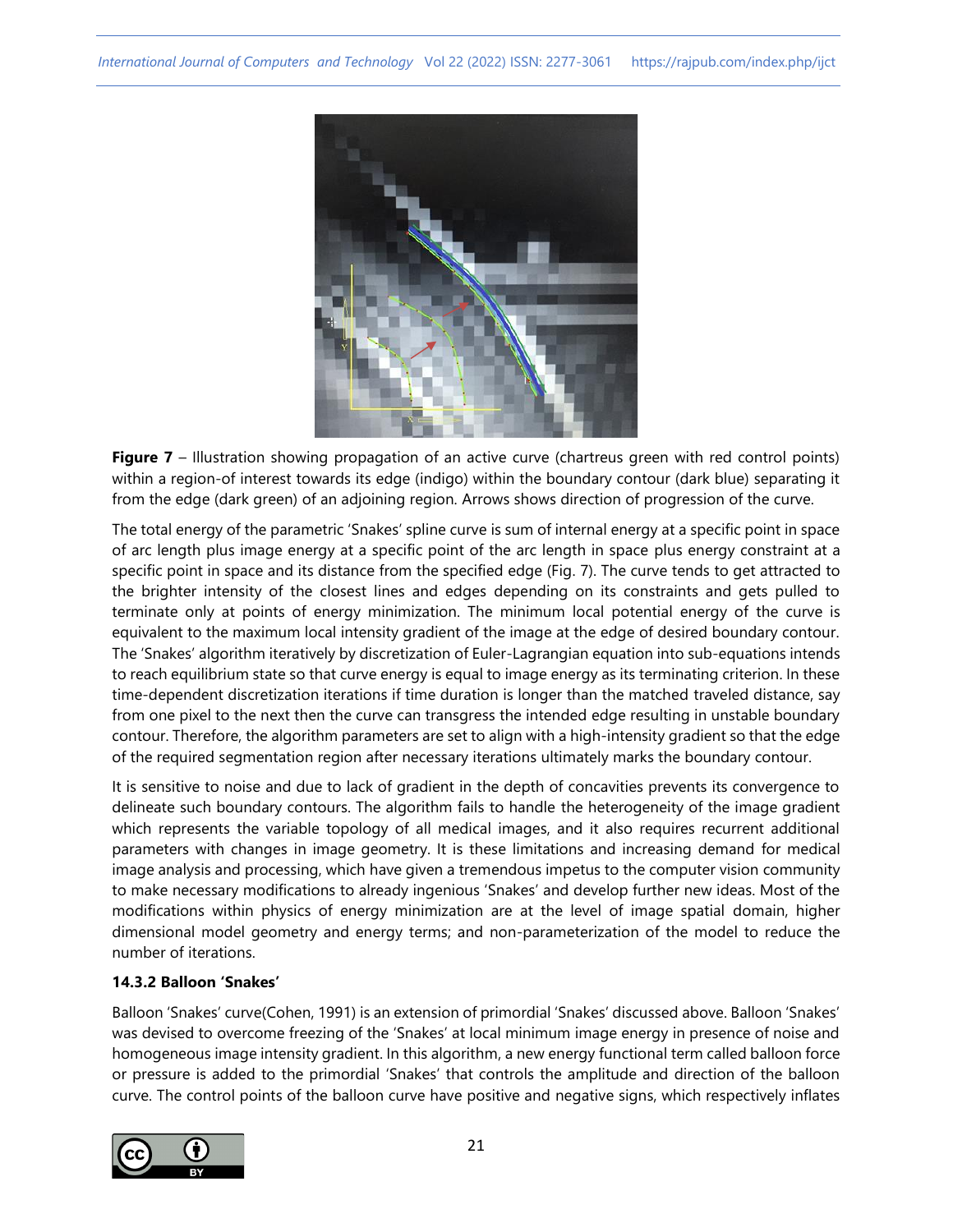or deflates the active curve depending on the magnitude of balloon force to overcome noise and react to gradient potential referred to as distance potential force to increase capture range and refrain from leaking through weak edges. Balloon models operate better when edges are strong, or the image had been preprocessed by applying an edge detector filter. Balloons fail to recognize subjective contours and inflate beyond the expected boundary contour and may overshoot missing edges.

## **14.3.3 Intelligent balloon**

The algorithm of the deformable intelligent balloon model is interactive, and it also operates on the energy minimization principle, with prior knowledge of the structure due for segmentation(Duan & Qin, 2001). The highlight of this balloon is that it can simultaneously recover both arbitrary shape geometry and changing topology. The algorithm begins simply with interactive seed implantation, which then begins to deform the model and grow towards the edge according to modeled dataset. Another significant feature of the algorithm is that it adaptively subdivides the model geometry locally and globally during deformation and automatically detects self-collision. It is because of this self-collision recognition the model evolves correctly to modify following the image topology and mark the boundary contour. Combination with mature polygonal mesh optimization techniques makes the process of intelligent balloon effective to generate good quality segmented regional topology.

#### **14.3.4 Level set methods**

The level set technique came to be introduced into image segmentation to resolve the issue of segmenting an image with variable topology by applying an active curve or a surface. The curve or the surface is activated and updated at each time step by forces derived from the image intensity. The level set method was developed to describe the front propagation to model ocean waves and burning flames(Osher & Sethian, 1988) based on Hamilton-Jacobi formulations. And later it was applied to medical image processing. The construction of the technique is simple, where a virtual model of curve or curve embedded in a 2D or 3D surface is laid over and above the image plane, generally referred to as hyper-surface. The 'Snakes' algorithm advances the curve perpendicular to the control points explicitly with the knowledge where the front would terminate. Upon meeting sharp corners, concavities, and



**Figure 8** – Illustration of honey dippers, **A.** showing multiple zero level set planes along the path as honey flows from top to the bottom of the dipper over its variable shape and dimensions; **B.** demonstrating part segmentation (white outline) of honey dipper elements as the level set plane/hypersurface progresses over its varying topology.

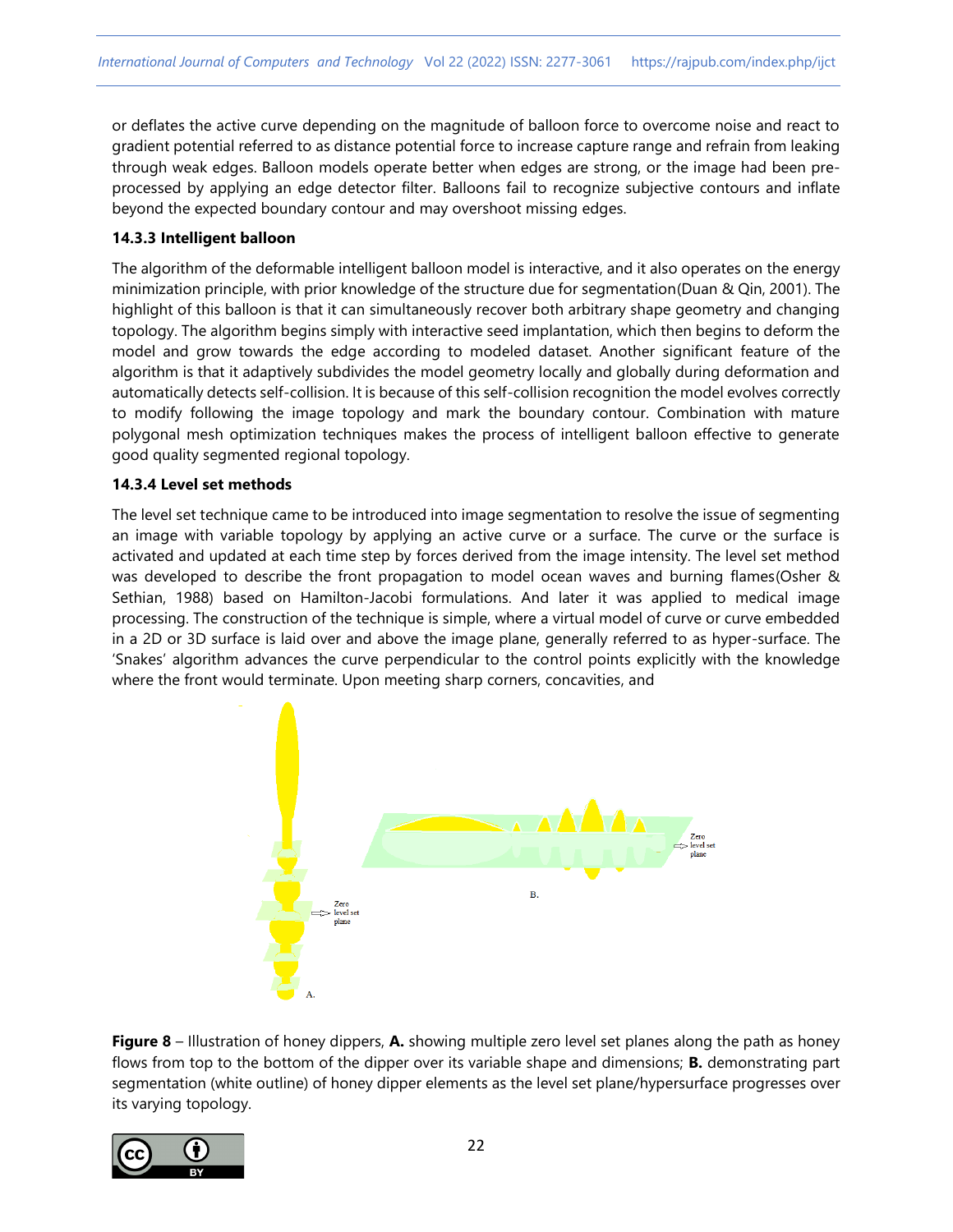changing topology, the orientation and number of control points of the evolving front must be reparametrized interactively to keep the distance between the points smaller and smooth, which makes the process unmanageable(Sethian, 1985). Further to help the evolving curve or surface continuously flow and mark the edges of changing topology it must split, and merge frequently as required(Malladi et al., 1995).

To simplify, imagine when a large blob of honey flows under the force of gravity on two adjacent objects, for example around the shape of a honey dipper, it is perturbed at the interface and splits upon meeting the obstruction (Fig. 8). After marking the outer boundary contour of the first object the residual blob soon merges and continues to evolve and move under the same force of gravity to mark out the boundary of the next object. With the unchanging force of gravity, the continuous flow of honey with the constant speed on the changing topology of the honey dipper demonstrates the fundamental concept of the time-dependent implicit definition of front propagation. Similarly, in each level set state, the value is zero at any time during propagation or progressive motion of the curve or surface front with a constant speed. When the zerothickness hypersurface is not engaged, its speed term at time zero is <0. At the interface, it is set to move at the speed term equal to zero and as it propagates it is >0. Each time the propagating surface or curve meets a new obstacle formed by the changing regional topology it is stopped in its path and reset to zero at each passing time step. The whole process is reiterated between these values. The force is high/positive inside the ROI and low at the high-intensity gradient at the edge, stopping the curve to define the boundary contour. The direction of the moving front is always normal (perpendicular) to mark out the boundary contour evenly rather than lopsided.

Although this active contour model for flexible topology does not require prior knowledge of object shape knowledge of image anatomy can be useful to introduce repelling force to prevent curve leakages at the edges of the region-of-interest.

The initial curve can be placed anywhere in the plane of an image. The embedded curve is programmed to search the boundary of the ROI either by propagating inward or outward in the normal direction. After initialization, the algorithm is automatic except to vary the smoothness of the curve to match the boundary contour. Despite its ability to manage segmentation of variable shapes and textures in the image, the level set technique has difficulty fully segmenting an edge with deep concave irregularities. This may be resolved by having an extrinsic and an intrinsic level set curve to define the boundary contour and the edge can be made stronger by combining the level set approach with an edge detector(Shah, 1996).

## **14.3.5 Gradient vector flow for 'Snakes'**

There had been several modifications to overcome the difficulties of curve initialization and propagation into the concavities by making changes either to the forces related to the curve or the image properties. One such example is pressure force to inflate and deflate the curve as a balloon to push the curve towards the boundary contour faster and into the concavities of the edges. Too much force can cause trespassing of the curve through areas of low-intensity gradient edges at the boundary. Alternatively, the propagation of the curve may be influenced by increasing the image-based potential forces, such as introducing dense vector fields called gradient vector fields (GVF)(Xu & Prince, 1997). In this technique, the energy minimization is achieved by solving linear partial equations which diffuse the gradient vectors of a greylevel edge map computed from the image. The active curve run on the concept of gradient vector field algorithm is called gradient vector field snakes. As a result, the GVF snakes can be initialized further away from the boundary contour of the ROI, and progress into a concave boundary contour. At least, it tends to resolve the issues of curve initialization and effectively intrude into narrow and deep spaces to mark concave boundary contour.

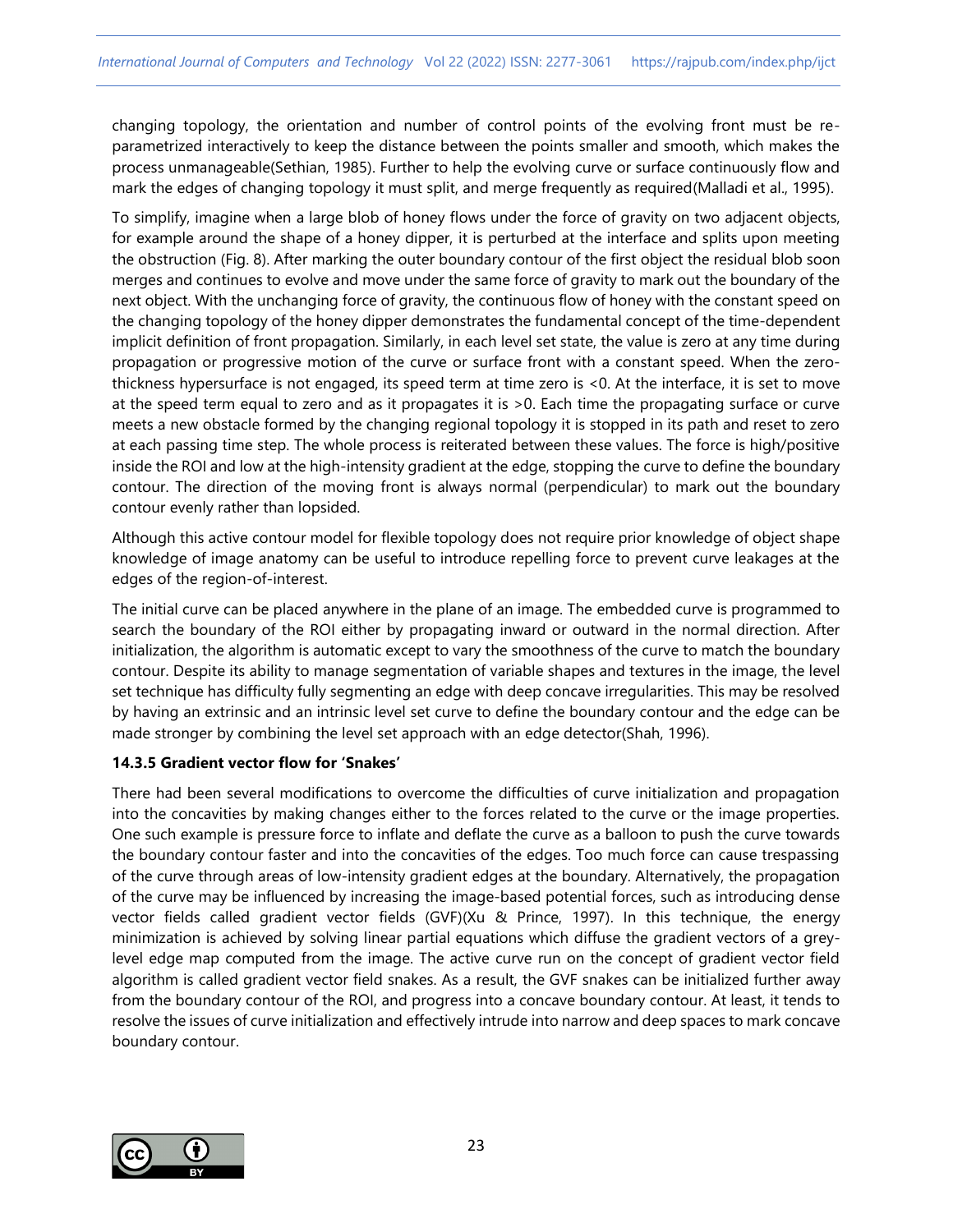The formulation of the GVF field vector is such that it directs the Snake normal to the edges, varies uniformly across homogeneous regions of an image, has large magnitude only when close to the edges, and forces the Snake into the concavity instead split to skip across the aperture of the concavity. The generalized diffusion equations of applied physics are employed and solved by discretization and iteration to "fill in" the concave boundary missed by the original 'Snakes' formulation(Xu & Prince, 1997). GVF snake can be initialized inside or outside the boundary contour for segmentation and does not require prior knowledge of image structure. If the balloon model bulges through rents in the edges, then the GVF snake misses sharp corners by forming round outlines due to its chosen regularization internal forces resulting in a less-thanoptimal edge map.

Like other parametric and geometric active contour models, the GVF snake too fails to automatically handle variable topology in an image(Li et al., 2005).

## **14.3.6. Chan-Vese active contour model**

The Chan-Vese model based on the combination of a piecewise smoothing and termination criterion of an edge defining algorithm(Mumford & Shah, 1989) and zero level-set terms is energy minimizing active contour algorithm(Chan & Vese, 1999) independent of edge gradient function developed to segment very noisy or smooth edges of a ROI that marks both internal and external boundary contours.

The Chan-Vese active contour model algorithm directs a closed curve to effectively define the edges. It can be initialized either endogenous or exogenous to the ROI. It is provided with two constants during its evolution, each representing the averages of the image intensity gradient "inside" and "outside" the boundary contour. The endogenous area belongs to the ROI to be segmented. The algorithm is formed by "fitting energy" with two terms, one for inside and the other outside the edge. Boundary contour characteristics minimize the "fitting energy". If the curve goes outside, it means that the energy is >0 and vice-versa depending on whether the curve is endogenous or exogenous at initialization. The "fitting energy" will be minimized if the inside and outside intensities are more or less than zero. The "fitting energy" is minimized only in case the curve is on the boundary contour of the ROI. To make it robust, the curve is given additional regularizing terms, such as length of the curve and area of ROI within the boundary contour. The model algorithm segments ROI by simultaneously recognizing the intensity variations within and outside it. Thus, it can define boundary contours without edge gradient function, appreciating not the only smooth edge but even discrete points forming an edge. It is sensitive irrespective of the site of initialization and automatically detects the internal edge of a torus (doughnut shape). The curve length term scales to match the journey around the edges of the ROI and responds automatically to the change in topology as well.

# **14.3.7 Edge-flow technique**

In a medical image with multiple objects as region-of-interests, there are numerous edges to segment each region. However, as the images are heterogeneous each region can be expected to have a different texture and pixel grey-level values flowing towards its edge (edge-flow) and each of the higher intensity edges, therefore, has a distinct intensity gradient. The edge-flow technique algorithm(Ma & Manjunath, 2000) is an iterative edge flow vector propagation following the texture and grey-level scale for the detection of boundary contour of a region-of-interest in image segmentation.

This technique too is based on an energy minimization algorithm, model parameters, and image properties. Like pixels, the edge-flow in the image feature domain texture elements (Texels) are defined by computed parameters depending on the heterogeneity of the pattern, size of the region, and probable regional boundaries. It is the change in local pixel and texture information that propagates the edge-flow energy. The flow of intensity gradient due to phase difference between neighbouring regions is opposite to each other upon reaching the edges as a point of zero crossing that defines the boundary contour, segmenting

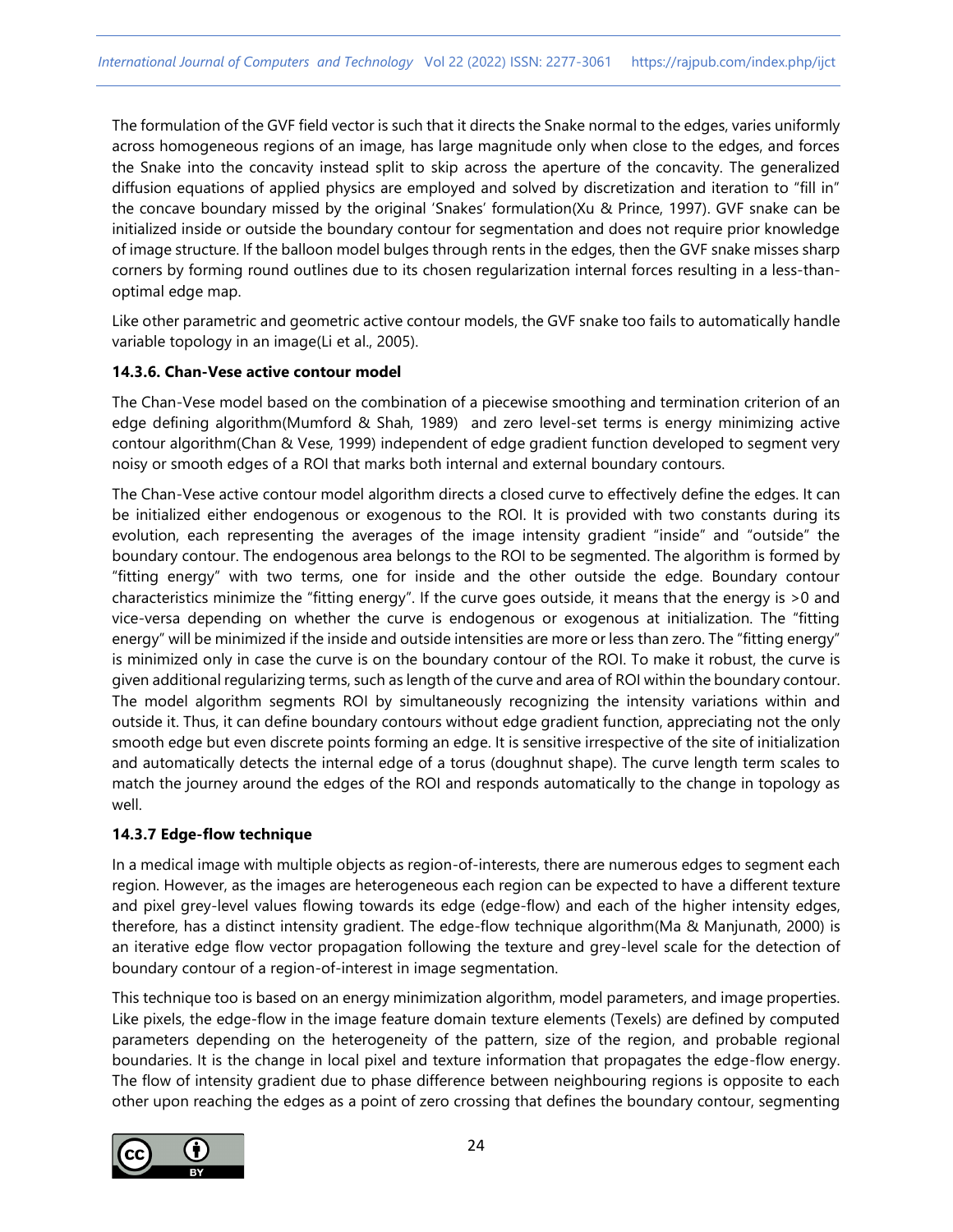the two regions. Energy is required to help the flow forward depending on the pixel grey-level scale, texture scale, and intensity gradient across the boundary contour.

The Edge-flow vector is equal to its flow energy (distance  $\times$  forward direction). Between two or more neighbouring regions there is a bidirectional edge flow vector, forward and backward in each region, and based on computed probabilities the flows are directed to find the nearest edge following directions of intensity gradient. At each pixel, local edge-flow energy estimates its flow direction, and it is propagated iteratively in opposite directions towards edges of adjacent regions. The energy is minimized at the zerocrossing of phase difference and upon reaching a stable state indicates the probable boundary between two edge pixels. The sum of the flow energy on either side is the boundary energy. Wherever the direction of the edge flow vector is similar propagating towards the periphery those locations are included in the local region. It is only when two opposing edge signals of the flow vector are detected the boundary is defined. A region merging algorithm is finally applied to fuse similar neighbouring regions to segment multiple regions of interest.

#### **15.0 Statistical shape model**

Human vision can expertly reveal subjective contours and recognize patterns representing a specific class of objects when marked in dots having *priori* knowledge. Like human faces, many human anatomical organs and the collection of cells forming a specific tissue tend to have some similarity and an average shape. The outline of these organs and structures has definable edges, which can be region-of-interest in an image for further examination. Technically, the shape is a property of an object which does not change during the registration process of translation, rotation, and scaling in size. When several examples of similar shapes are available a mean shape can be derived by applying statistical analysis(Cootes et al., 1992). The outline of the shape in a set of these examples called training sets can easily be marked manually by marking points or dots on the edges and salient surface features. This basic art concept and 'Snakes' to deform the connected point annotations is the basis of what has been described as statistical



**A.**

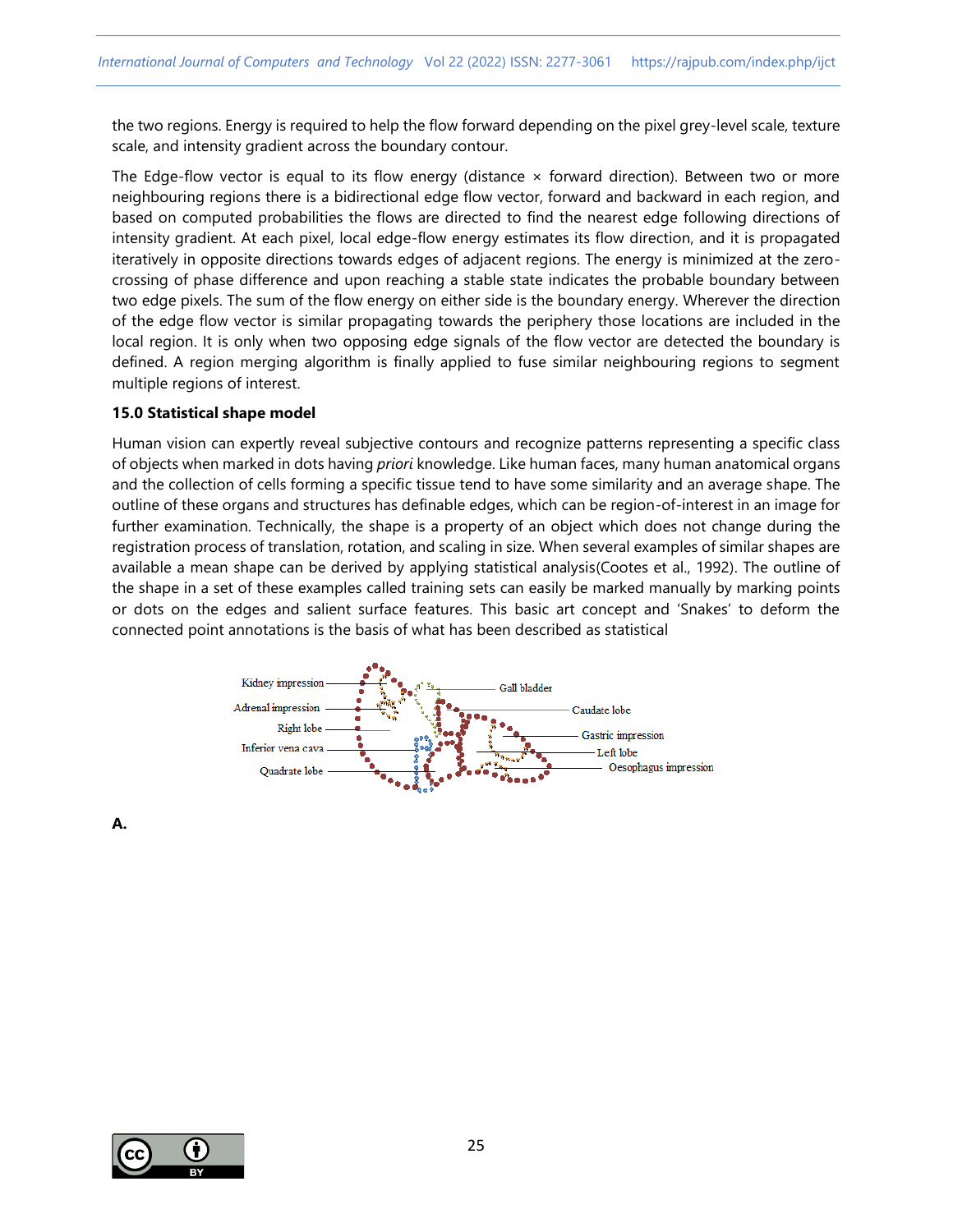

## **B.**

**Figure 9 – A.** - A point cloud of undersurface of the liver showing various lobes, impressions of nearby organs, including gall bladder and inferior vena cava; **B.** - a point distribution model of an oak leaf in red, its central and peripheral veins in green and that of Sternal buckle-G (IP of the author) in blue dots placed between leaflets/ribs.

shape modeling (SSM) technique(Cootes et al., 1992). Thus, SSM is a technique to construct the mean shape (an atlas or prototype) of a specific class of object or ROI in an image from several modes or variations as examples or training samples of an anatomical structure.

A pre-requisite to construct a mean statistical model from a series of 2D shape examples in a training set is that all the annotated points on the shape examples are located at the same corresponding positions of salient features. The cloud of all the points representing the whole image or a region-of-interest called point distribution model (PDM) is the active shape model (ASM)(Cootes et al., 1995) (Figure 9). When the statistical shape model encompasses the surface features (texture) by incorporating the grey-level intensity information it is called active appearance model (AAM)(Cootes et al., 1998; Cootes & Taylor, 2002; Timothy F. Cootes, Gareth J. Edwards, 2001), which increases the strength of this technique. When the positions of relevant anatomical point annotations that describe the frame of ROI are analyzed they construct a mean statistical shape model. A computer program is generally developed to automatically perform this tedious and time-consuming task of building PDM as a few dozens to hundreds of examples may have to be produced to generate a mean statistical shape model. The cloud of a point distribution model can be denser in 3D images for segmenting ROI for surgical application.

Where there are significant variations in shapes (modes) among the examples of the training set, at the time of registration the training set is further computed to scale all the samples to minimize the differences by applying generalized Procrustes analysis(Gower, 1975). Generalized Procrustes analysis iteratively aligns, scales, and reorient the whole training set to develop the mean statistical shape by minimizing the sum of squared distances between corresponding points to fit all the included examples.

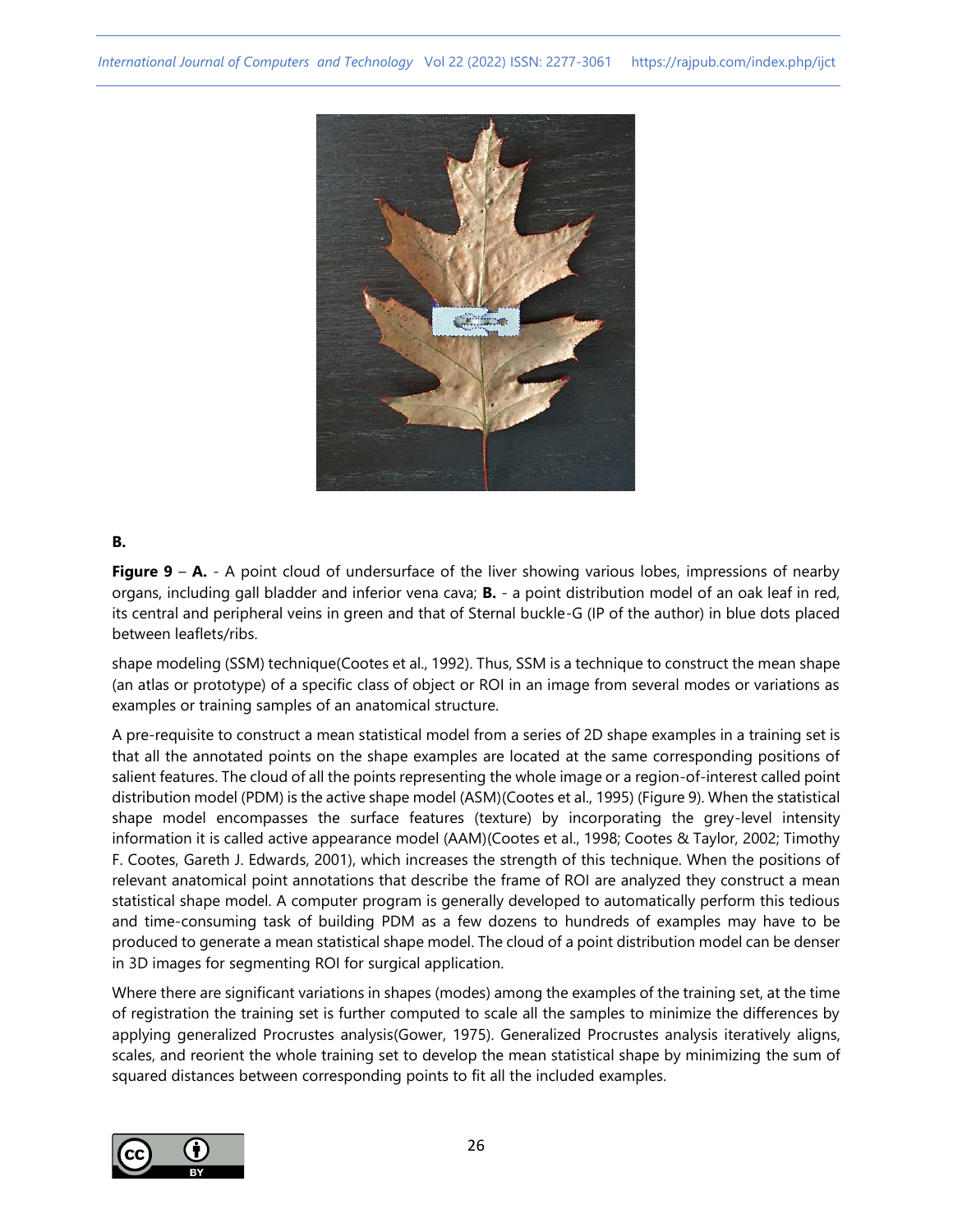Another issue with the PDM of a very dense and variable cloud pattern is to somehow select the most important shape vectors to compute the largest variance. This is achieved by applying Principal Component Analysis (PCA)(Jolliffe, 2002). Based on the normal bell curve the first 25 percent principal components have 68.5% of the variance (one standard deviation) and the first 100 have 90.1% of the information. The PCA reduces the number of variables in the mean shape and still represents almost the same boundary contour of the ROI. To build a quality statistical mean shape model maximum number of annotation points, mode variations in the ROI and most relevant pixels at the edge are included to increase the precision, particularly when segmenting a malignant lesion for surgical intervention.

ASM reconstruction is simple and fast but less robust in managing a new image with extreme variations in texture and irregular boundary of a malignant mass. When both ASM and AAM models are combined they have a greater range of parameters for statistical analysis and accuracy to mark out the boundary contour. However, if the difference between the mean shape and the new image under study differs significantly there will be a loss of outlying points because of Procrustes and Principal Component analyses reducing the quality of the image segmentation(Heimann & Meinzer, 2009).

SSM technique is suitable for image processing of stable hard tissue anatomy and introduction of automatic annotation of points for modeling 3D image segmentation has popularized the technique(Heimann & Meinzer, 2009). The region-of-interests in medical images that change rapidly within a short period at follow-up and undergo shape transformation during registration are unsuitable for analysis with SSM technique. Hence, it is only proficient in model-specific classes and stable shapes, such as the normal anatomy of the bones and brain.

Although larger training sets can increase flexibility and universality of a mean shape but makes the overall task of population recruitment expensive. SSM technique well established in face recognition as per its origin may not be ideal for medical images in clinical practice.

## **16.0 Three-dimensional morphable model**

The completeness of 2D images of 3D human anatomy and image quality within a specific class of image is dependent on the pose, projection, illumination (brightness), the density of tissues, the effect of occlusion by adjacent structures, the motion of anatomical region during acquisition and temporal variations on follow-up. The lesions seen within ROI in orthogonal views can change configuration relative to each other unless coupled together directly by some salient point correspondences. The maximum clinical value of any imaging technology for diagnosis and treatment planning can only be realized by 3D reconstruction. Like the SSM technique, the 3D morphable modeling approach for image segmentation requires class-specific prior knowledge for developing training sets and statistical information(Blanz & Vetter, 1999). Ideally, 3D models for medical applications require 3D training examples, which are frequently obtained from computed tomography and magnetic resonance imaging techniques.

The technique of 3D morphable models includes shape and texture vectors obtained through dense pixelwise correspondences to merge shape and texture properties into a single framework is called image vectorization(Jones & Poggio, 1998). The texture vector contains the grey-level value of each pixel in the examples of the training set and the prototype image model for correspondence to a new patient image.

Huge variations in medical images in the same class and within the same subject over time and during image acquisition require hundreds of training set examples. There are three steps to prepare a training set and construct a 3D morphable model(Blanz & Vetter, 1999). The first step involves pre-processing multiple views of 2D radiographic images or scans of 3D reconstruction from CT or MRI images to remove any artifacts and select to be modeled. Next, pixelwise correspondences are computed between each scanned example and a reference image mesh. Finally, the example images are aligned and scaled by applying general Procrustes analysis, followed by PCA. The major disadvantage in building a 3D morphable model is

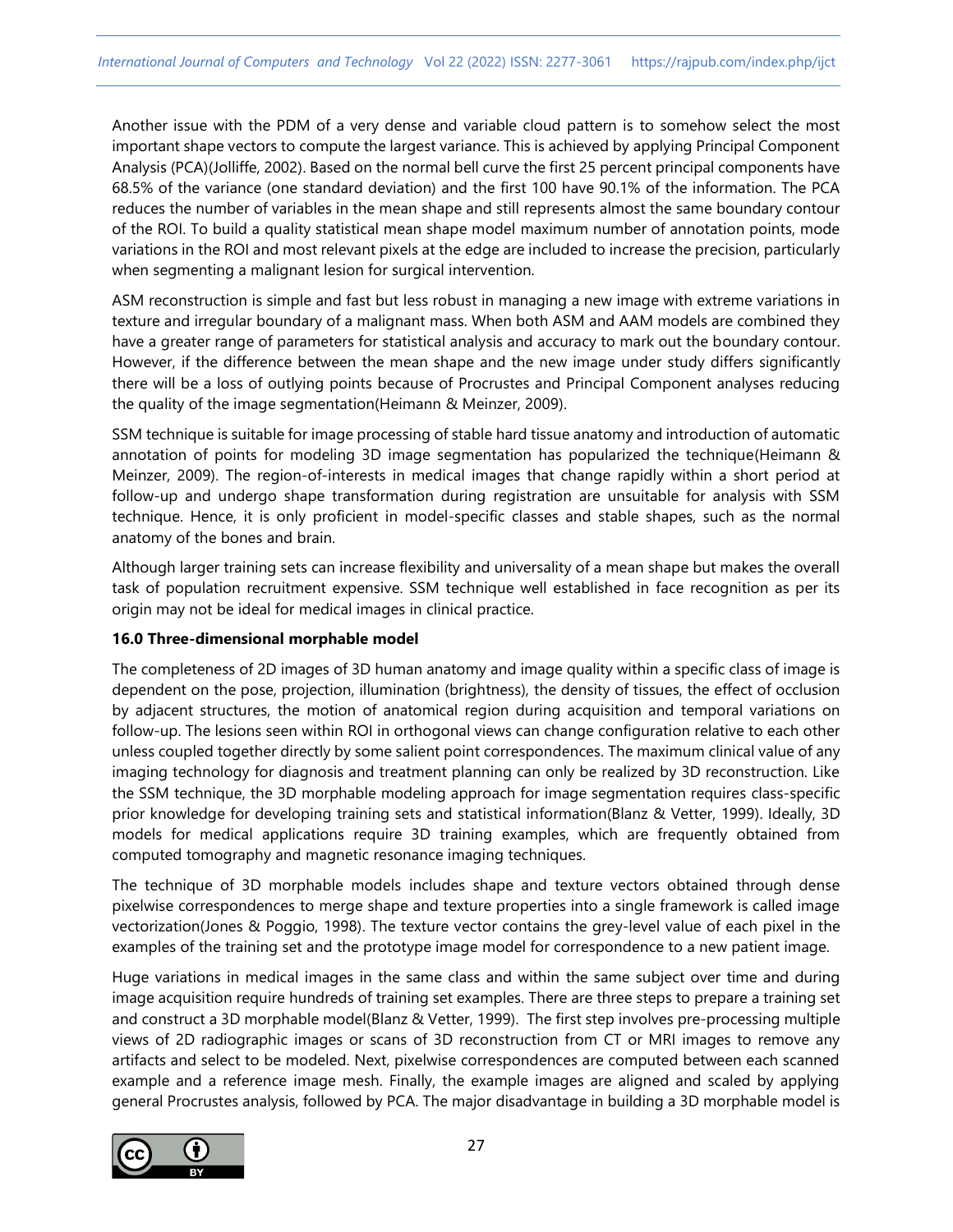the expense and ethical issues collecting hundreds of scanned 3D training examples, and pipeline to process the raw data onto a standard 3D mesh(Blanz & Vetter, 2003).

#### **17.0 Deep learning neural networks**

In the case of human vision, the moment an image is reflected on the retina, the humans can immediately label objects of interest and respond appropriately. An expert physician requires repetitive training and practice to characterize a medical image to recognize and segregate by focusing (attention mechanism) on a region of interest. It is this property of intricate operations of the multilayered anatomy and physiology of over 100 billion neurons in the brain that inspired the development of neural networks for image analysis and segmentation process. The neurons in the brain fire impulses when the retina is exposed to vertical, horizontal, and diagonal lines or edges(Hubel & Wiesel, 1962). And the idea that neurons organized in columnar architecture respond to a stimulus can be trained to learn graphic information for future applications encouraged the development of computer-based neural networks, often referred to as machine learning. It led to the development of multiple computer vision techniques including machine learning to detect features of a variety of objects in a scene. Machine learning process requires training set of specific image/s to train the network, a verification set in the form expertly segmented image as reference and parameters for training, and evaluation or test set to verify and authenticate the newly segmented patient image under examination. Deep learning is a machine learning mathematical algorithm, which has multiple layers to progressively train and learn in depth about the object of interest and refine it to extract features of interest from a busy image.

The artificial neural network is a computing system that consists of collection of artificial neurons carrying signals, process the information and pass the information further down the network. Each artificial neuron like biological neuron gets activated when signal intensity reaches certain threshold. To learn the task and train the network "weights" or parameters are added along with "bias" term as a constant value to the inputs by processing number of reference images (training atlases) through multiple successive layers. The process of network training continues through backpropagation and assessment of loss function (error) until there is minimum error by adjusting "weights" between the predicted output and the target output.





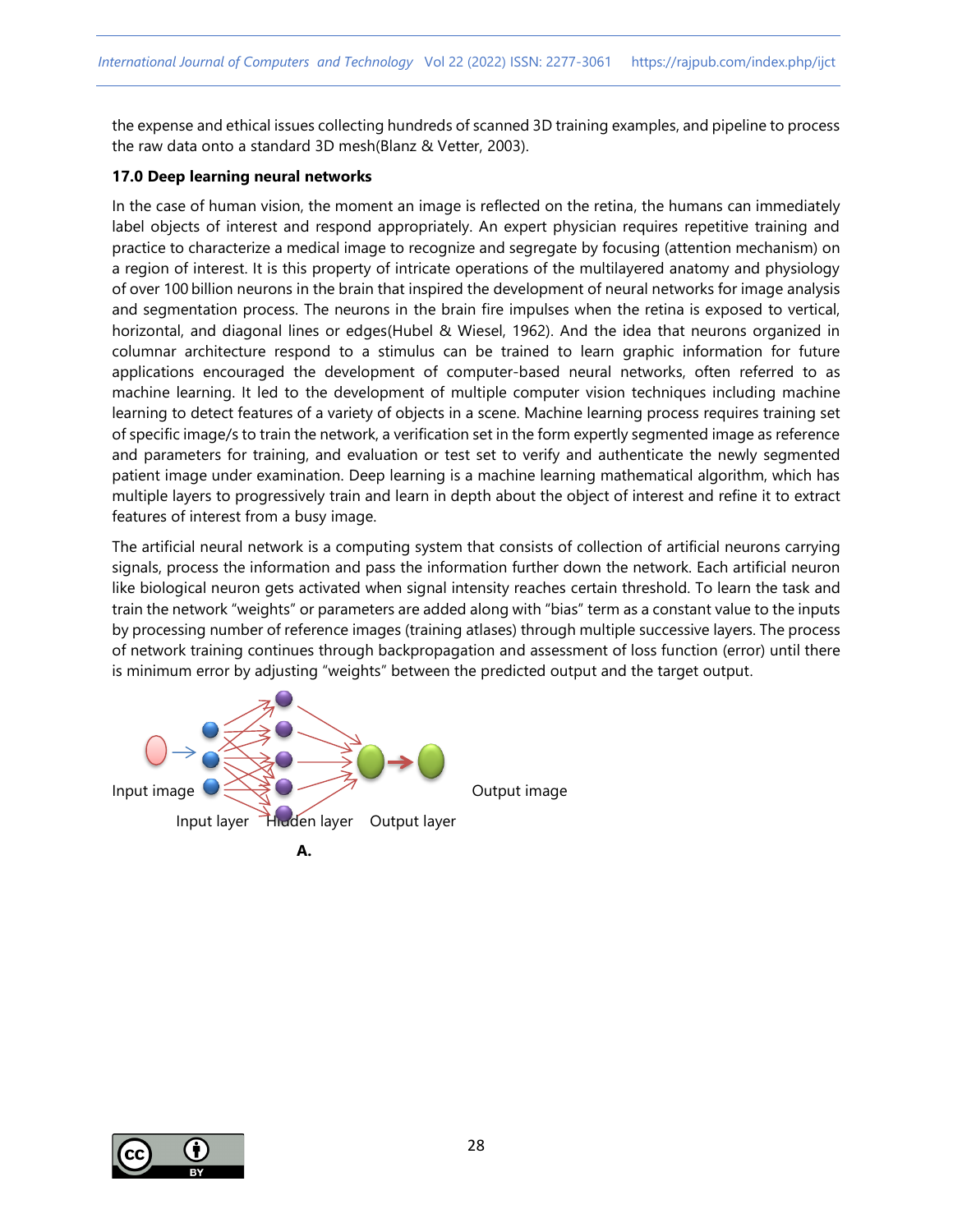

Aggregate information encoder sub-modules Input image Encoder sub-modules

# **C. C. C.**

**Figure 10** – **A.** – traditional multilayer perception neural network; **B.** - multilayered convolution neural network. The kernels/filters convolve with the image to extract various features; the linear operations of the convolution engage nonlinear activation function called rectified linear unit (ReLU) to compute function f(x)  $=$  max (0, x); the pooling layer reduce dimensionality of the network; and fully connected layer aggregates information by selecting patches from input feature maps and discard others. Back propagation algorithm trains neural network through learnable kernels and weights, which are updated based on loss function; **C. -** U-Net, arrangement of channels of down-sampling (green) and up-sampling sub-modules (blue).

The target output is either based on predetermined criteria or manual segmentation by an expert to set "ground truth" to increase robustness of the model and decrease value of loss function. Generally, the error between predicted output and expected target output never approaches zero and

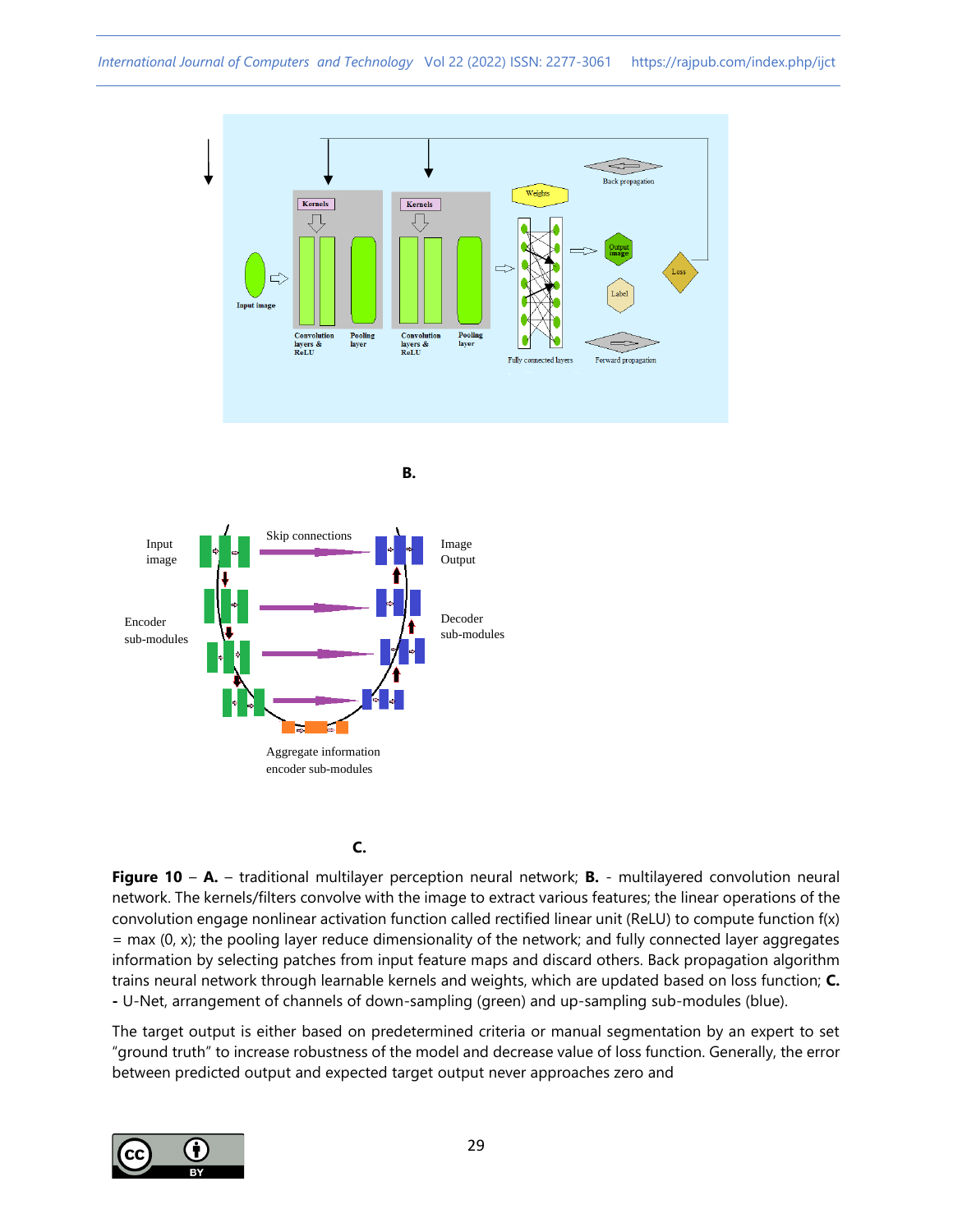frequently need redesigning the network. Although it is a supervised model, however once the network is trained and optimized the specific task is automatic for segmenting and diagnosing a particular class of pathological lesion or an intended object in future.

The traditional multilayered perception neural networks were a crude version of the biological visual cortex with an image input layer, one or two hidden layers, and an output layer(Lecun et al., 2015a) (Fig.10A). In machine learning, the input image is preprocessed by applying a kernel/filter to remove any noise and improve contrast, followed by thresholding and edge extraction. In the next layer, regional features are extracted by collecting certain pixels based on intensity variations, texture, and colour; and the next layers resolve horizontal and vertical lines(Coates et al., 2013; Lecun et al., 2015b). The machine learning classifier such as neural network classifies and labels target features to determine the segmentation boundary. It is the neural network classifier that is trained and learns to classify new images. This kind of simple multilayer perception model becomes active only when a certain threshold value of image pixels is reached. One significant limitation of this kind of model was that it used one perception for each input pixel in an image, when multiplied by three in the case of standard red, green, and blue images, the model failed to handle large image data. Secondly, it was trained for specific objects with defined features in a fixed coordinate and, if a given object was moved even within the same scene the network corrected the orientation of the object itself as trained and failed to accept and learn the changes. This could not work optimally for the analysis and processing of evolving heterogeneous medical images efficiently. However, with the advent of graphic processing unit (GPU) and fast computer machines for the gaming industry the interest in deep learning revived(Coates et al., 2013; Lecun et al., 2015a) and the traditional neural networks evolved to convolutional neural networks advancing the process to manage the image data in the form of multiple arrays, including coloured RBG images.

Based on image texture, the segmentation task of medical images is regarded as semantic segmentation (pixel by pixel segmentation of the same class of objects in an image). For this purpose, there are number of networks in practice, such as fully convolutional neural network (CNN), U-Net, V-Net, Non-local U-Net, generative adversarial network (GAN) projective adversarial network (PAN) is briefly discussed here.

## **17.1 Fully convolutional neural networks**

The fully convolutional neural network(Long et al., 2014) forms the basis of what came to be known as deep learning for processing image data. The convolutional neural network (CNN) classifier can directly handle raw image data without initial preprocessing and has multiple layers(Rizwan I Haque & Neubert, 2020). It has much greater accuracy for image classification, which is an important feature to classify, and label variegated medical images, particularly when an image has multiple satellite lesions. It deals with an image layer by layer, filtering, and computing relevant pixels as part of its learning process, like some of the classical computer vision techniques. It depends on the fact that all pixels in the neighbourhood forming an object, or the same type of tissue are intimately related to each other than one at a distance.

Convolution (from Latin convolvulus means to roll together, merge, fuse, or converge) neural networks are designed to adapt to the properties of images even if the tissue elements are in a different frame/slice appear at another location and can perform pixelwise segmentation process. The fully convolutional neural network architecture is made up of interrelated three types of multiple sequential layers examining the morphology of the image to locate and align edges by recognizing associated pixels/voxels forming a hierarchical structure. Every layer transforms a 3D volume input image to a 3D volume output image. The three types of layers are convolutional layer, pooling layer, and fully connected layer(Kenji Suzuki, 2017; Yamashita et al., 2018) (Fig. 10B). In the convolutional layers, learnable filters or kernels are applied to the original image. It is in these layers that the receptive field of an input image is scanned by a series of a userspecific grid of parameters in the form of filters or kernels to extract certain image features. The number of filters, filter stride, filter size,  $3 \times 3$  or  $5 \times 5$  grid window are the most important parameters. To convolve

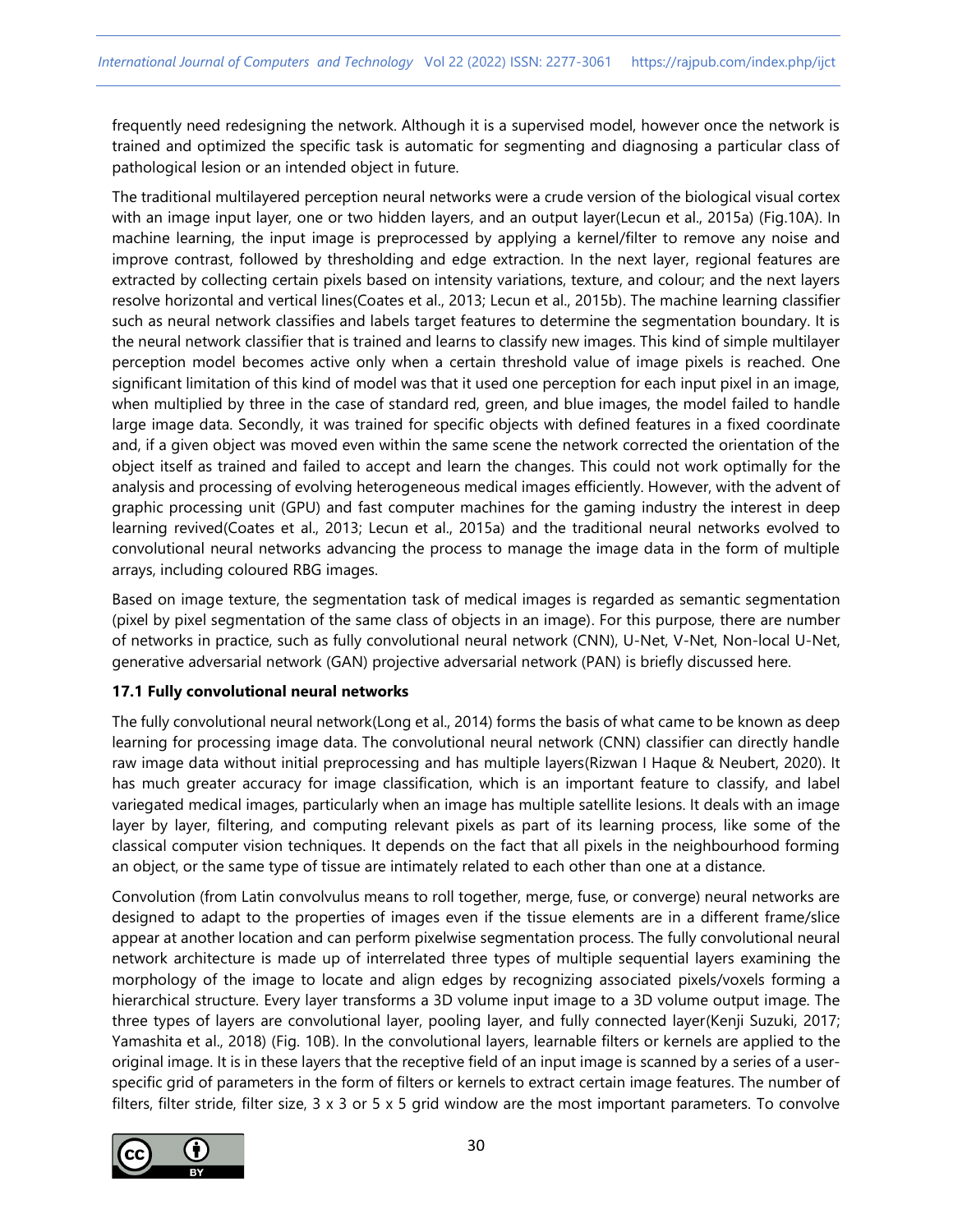with image pixel grid, the kernel scans from top left to the bottom right corner of the image. At each group of pixels on the image, based on the size of a filter window convolutional value (pixel grid grey level value and filter grid weights) is calculated and stored. The process of optimizing the values and weights of the filters decides the quality of training and learning of the network. The activation non-linear rectified linear unit (ReLU) improves the training speed. Next the pooling layer down-sample the input data, extract the maximum average value of a convolved window and reduce image dimension. There can be numerous convolutional and pooling layers to increase the capability of the network.

In the end, the fully connected layer has complete connectivity with all the neurons in the preceding and succeeding layer and collates the averaged information from the preceding feature maps to determine which features most correlate to a specific class in the image. The filter hierarchy in each layer learns an increasing number of features and the final layers have complete image representation to recognize the entire shape, form, and orientation of the structures in the image. To train a neural network the computer adjusts its kernels/filters in convolutional layers and filters values or weights in the fully connected layers through a training process called back-propagation(Yamashita et al., 2018). Convolutional neural network filters are given values and weights randomly at the initiation, and during the forward propagation, the output image loss function calculates the kernel values. The weights and learnable parameters are updated according to loss value through optimization back-propagation algorithm(Yamashita et al., 2018). The efficacy of an image segmentation system may be evaluated by using standard statistical methods for accuracy, precision, and reproducibility to assess for correctly predicting a total number of actual disease pixels/voxels.

## **17.2 U-Net, V-Net, and adversarial networks**

The U-Net(Ronneberger et al., 2015) is so named because the architecture of channels, encoder contracting path and decoder expanding path submodules are arranged symmetrically with skip connections between the descending and ascending limbs (Fig. 10C). This high performance network based on fully convoluted network without a fully connected layer can be trained "end-to-end" from very few images in the training set. Also, the pooling operators are replaced by up-sampling operator to improve resolution. As there are few examples to teach the network the data is augmented by rescaling using rotation, shifting, elastic deformation and even making changes to pixel grey values. For training the input images and corresponding segmentation maps are used to train the network. The U-Net takes less than a second to segment a 512 x 512 image on a GPU. There are four encoder submodules in the descending limb and four decoder submodules in the ascending limb. The encoder has two convolutional layers for down-sampling and decoder submodules successively increase resolution by up-sampling of input image dataset and enhance accuracy of segmentation by inclusion and exclusion of relevant pixels. The network skip connections between the descending and ascending limbs for up-sampling resulting in same resolution as input in the encoder submodule as the input of the next decoder submodule, thereby it has the capability to handle simultaneously low level and high level information increasing accuracy and extracting complex features. The same group introduced 3D U-Net(Çiçek et al., 2016), where the 3D operators of the network architecture consisting of 3D down-sampling convolution, 3D up-sampling convolution, and 3D maxpooling layer is fed with 3D sparsely annotated limited number of images for training. The data is augmented by elastic deformation, and it is the weighted soft-max loss function that allows the network to learn from only labelled pixels while setting the rest to zero. Once the network is trained on sparse 2D CT data, input of individual slices arranged in a stack can provide segmentation of 3D volume. Residual U-Net and hybrid dense U-Net are weighted convolutional networks. The former network is preferred for retinal vascular tree segmentation in diabetic and hypertensive retinopathy and latter is for segmentation of liver tumour in contrast enhanced CT imaging.

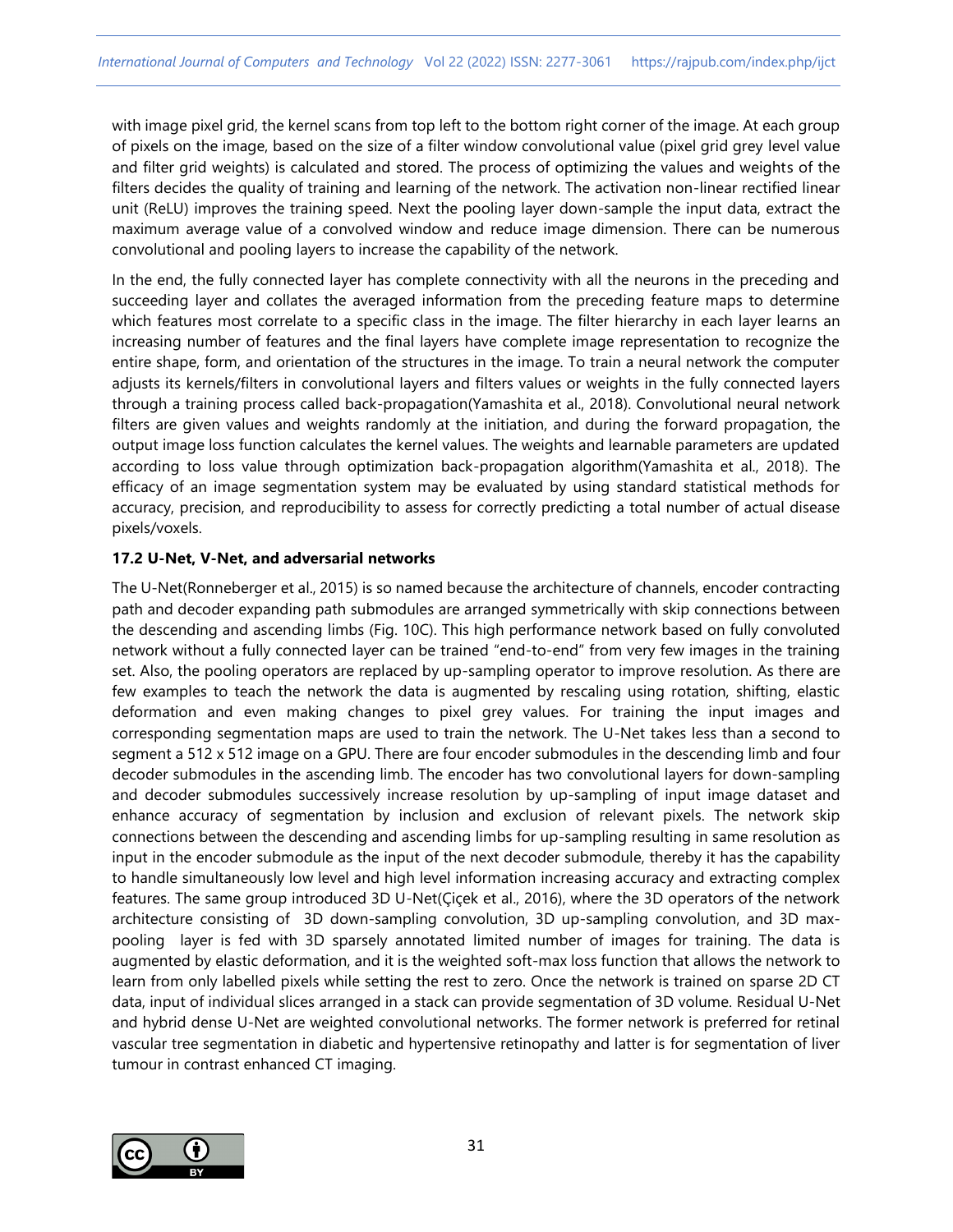The V-Net(Milletari et al., n.d.) is like 3D U-Net trained on limited number of images in a training set. The data is augmented by applying random non-linear transformation and histogram matching. To discriminate between enormous size of background and much smaller foreground voxels, the V-Net employs Dice coefficient (calculate similarities) loss function instead of statistical mean square error (the average squared difference between the estimated value and actual value), or the cross-entropy loss function (entropy is measure of randomness in information and cross-entropy refers to difference in two random variables). The descending limb path of the V-Net compresses the data and during up-sampling gradually decompress the signal until it reaches the original size extracting the required features for image segmentation. The architecture claims to ensure convergence in a fraction of the time compared to similar networks that do not learn residual functions.

Generative adversarial network (GAN)(Goodfellow et al., 2014) is based on game theory philosophy having two models to train simultaneously to segment the intended group of pixels. The generative component adds random noise to the input image fabricating a pseudo-image and the adversarial part of the network is the discriminator that estimates the probability to remove the random noise from the training data to segment the target pixels in the image. Projective adversarial network(Khosravan et al., 2019) (PAN) utilizes 2D CT image projections without the need for 3D reconstructed image to generate high level 3D information for segmentation. The three component architecture of the PAN consists of a fully connected network called segmentor with an encoder and decoder to handle 2D grey-scale input image to produce a pixel level probability map, and two adversarial networks to capture high level information during training phase. One of the adversarial networks has an additional attention mechanism module to focus on highly desired object pixels to increase overall performance of the PAN model.

## **18.0 Evolution based genetic algorithms**

Evolutionary algorithms being beyond everyday simple observations are considered metaheuristic. They are based on biological concepts of natural selection and the genetic propagation of species. An evolutionbased computational genetic algorithm(The Evolution of Intelligence. The Nervous System as a Model of Its Environment, n.d.; Holland, 1962) is not an image segmentation algorithm but a search-based optimization technique applied to engineering problems. Such a technique is frequently applied secondarily to find an optimal solution to difficult problems, which otherwise would take an extremely long time and require extensive computational resources to solve.

In nature, there is continuous randomization of events and physical adaptation without a fixed scheme and pattern. Over time because of this continuous change the nature is forced to produce better solutions more often than best to overcome arising adversities. The same would apply to a genetic algorithm for an engineering problem to find a better solution from among many possible alternatives to solve a given problem in terms of cost and time, rather than the best which may not be practical and cost-effective. In this regard, genetic algorithms have proven to be a reasonable metaheuristic method to provide practical near-optimal solutions for the image segmentation process within minimal computational space, cost, and time. Analogous to evolutionary genetics a set of solutions is chosen heuristically (former experience or speculation), which form a given population (the total number of solutions from which samples are selected for statistical measurement). Each solution is a representation of a chromosome and elements of that solution are the genes arranged in a specific order (Fig. 11). The values or parameters given to

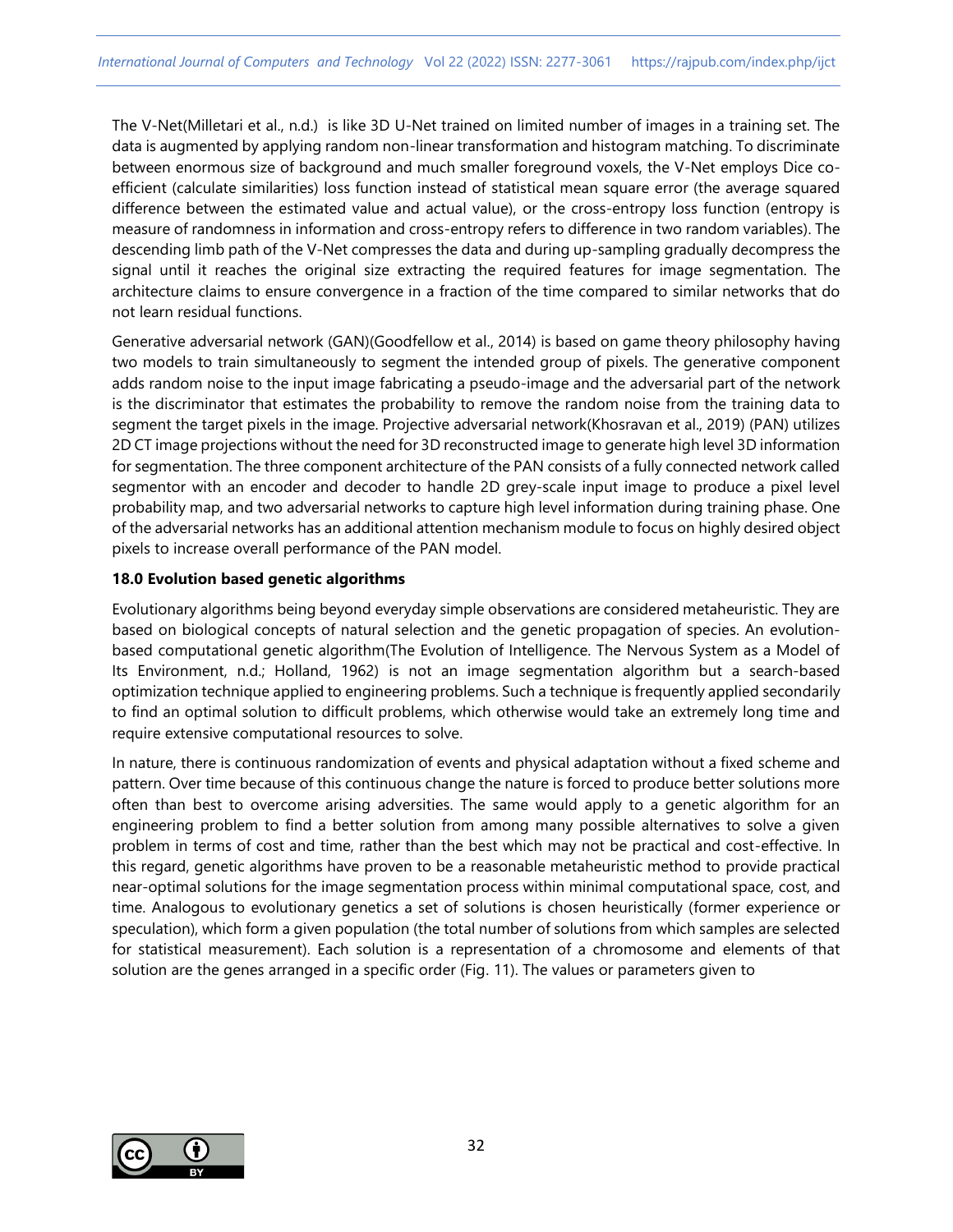

**Figure 11** – The steps of genetic algorithm for optimization, **a.** each of the solutions (chromosome) is a string of real values (genes) encoding the parameters, **b.** selects a set of random strings from the old population and **c.** choose the best individual strings, **d.**, **e.**, and **f.** process of selecting the best values and discarding others, **g.** new generation of strings with best values. It is the variation operator that combines and alters best values in each string by crossover blending and random mutation.

each gene are alleles. Within the computational space arrangement of the solutions form genotype, and upon decoding the most effective solutions from genotype space enters phenotype space (activity space) as functionally adaptable solution to solve the problem. Otherwise, to better the functional fitness of the selected solution it is encoded and returned to the genotype space for re-evaluation. The genetic operators alter the composition of the solution (chromosome) by changing the parameters through the exchange of values (alleles) between a selected pair of solutions (chromosomes) called crossover operation or introducing new parameters (mutation) within one or more solution elements (genes) of the set of solutions (chromosome population), or even make new pair of solutions to find a better solution and make the algorithm robust. Once a 'fit' solution is found to solve the problem the algorithm (evolution) is terminated. The random process of crossover of values (alleles) at one or more specific crossover points is considered one of the most significant steps in running a genetic algorithm(Goldberg, 1989) to better the solution to make it robust for solving the problem in-hand. Mutation adds randomness and more options to the current set of solutions.

#### **19.0 Technique of animated deformable organism**

The subject of virtual animation and artificial intelligence is a rapidly expanding field. Deformable organism model (Hamameh et al., 2001; Hamarneh et al., 2009) for medical image analysis is a parametric semiautomatic image segmentation technique based on well-established interdisciplinary specialties such as continuum mechanics, Newtonian dynamics and numerical computation, differential geometry, vector calculus, and computer graphics(Nealen et al., 2006). In principle, the deformable organism is advanced modeling of 'Snakes' and other deformable models based on time-integrated Euler-Lagrangian partial differential equation algorithms for image segmentation(Heimann & Meinzer, 2009). The deformable organism is an interactive systematically mechanized model with artificial life control algorithms given a predefined set of criteria to manipulate and deform its shape in response to image properties. The activation of model deformation and behaviour is based on the perception of the image data and prior knowledge of

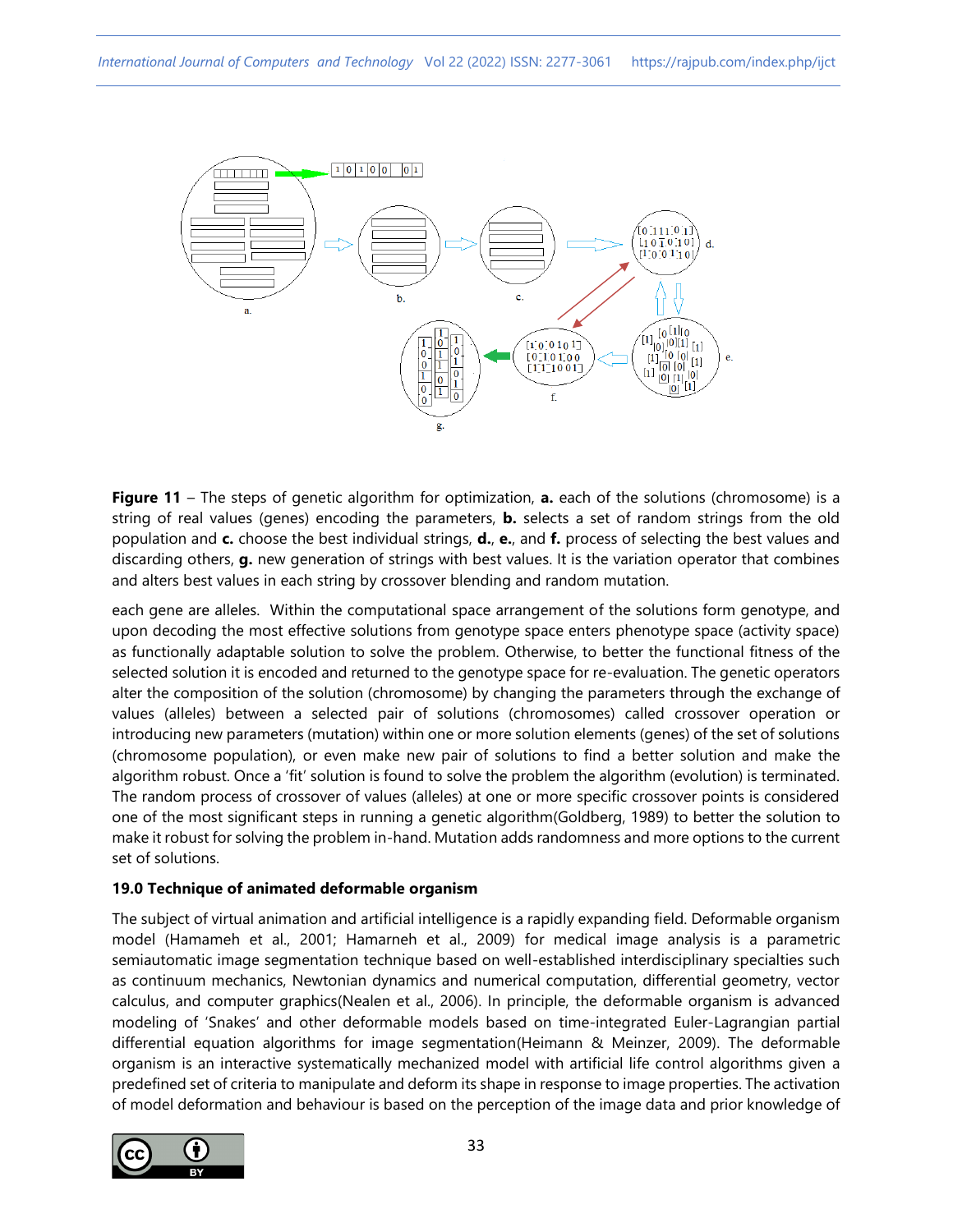anatomy, topology, pathology, and any other structural landmarks. The model is programmed to be aware of itself and its environment to search intelligently by exploring the entire image space to reach correct solutions.

## **19.1 Deformable organism model**

The deformable organism model has a hierarchical structure incorporating biomechanical principles and a higher life centre. It is organized into four main systems consisting of structural geometry, motor system, a sensory system for perception, and a cognitive centre to manage the behaviour of the organism, which defines it as an artificial intelligent 'life'. The geometry of deformable organism that forms the morphology, shape, and topological constraints is built on the medial (*median*) axis(Hamarneh et al., 2004) and medial (*median*) sheet(Hamarneh et al., 2007). Geometric deformation (stretching, shrinking, bending, thickening) manipulates the geometric structure of the model without constraints. The structure explicitly stores the location information on its Lagrangian surface mesh and internal nodes, and in the Eulerian model, the shape is formulated to zero level-set function. The motor system simulates Hooke's spring-mass law. The actuation of the motor system at basic low-level skills brings about simple bulging and stretching, and higher-level skills are parametrized to cause rigid transformations such as translation, sweeping, bending, and smoothing the medial (*median*) axis depending on underlying geometry. Sensory perception is facilitated by providing a set of sensors to perceive the external environment to gather information regarding image properties and interact with other organisms in the image space. There are image gradient sensors, texture sensors, and edge detection sensors. These sensory organs can be trained to focus on specific image features so that non-essential non-region-of-interest is ignored and search for relevant programmed features. There are internal sensors confined to the organism and external free-floating sensors within the image domain. The sensory information is transmitted to the cognitive centre for behaviour modification of the organism. The cognitive centre responds to the internal and external sensory stimuli as predefined parameters, as well as to any user-initiated changes to redirect the behaviour of the organism to match image segmentation requirements. In return, per-programming and learning ability over time, the model behaves by appropriately deforming and translating to detect the edge.

According to prior knowledge of anatomy and segmentation requirements and, programmed parameters, the organism initiates the process, deforms, analyzes, make decisions, and segment ROI as planned. The deformable organism model has the capability of processing 3D medical images.

## **19.2 Artificial intelligence deformable organism model**

For segmentation of MRI images, an artificial intelligence organism with a primitive brain has also been developed(McInerney et al., 2002). This kind of intelligent organism model is thought of as higher evolved versions of deformable active contour models. The structure of a deformable organism consists of a virtual body form capable of altering its shape to match the ROI for segmentation. The construction of boundary contour is achieved through sensory communication between image properties and the primitive brain of the organism. The rudimentary brain has centres for perception, motor control, and cognition. They can perform voluntary movements and respond by altering body shape based on sensory input and motor response. The organism once released in the image domain tends to search for edges of the region for segmentation.

## **20.0 Solid modeling**

Solid is a three-dimensional object bounded by a uniform surface having a homogeneous continuous dense interior with four or more facets (polyhedrons), sphere, and cylinder without overhanging edges. Mathematically, one can derive mass and area to determine its volume. On the other hand, a wireframe is an ambiguous three-dimensional object. It is an incomplete structure unsuitable for mass and volume determination. A polyhedral object whether solid or wireframe obeys geometric principles relating to its

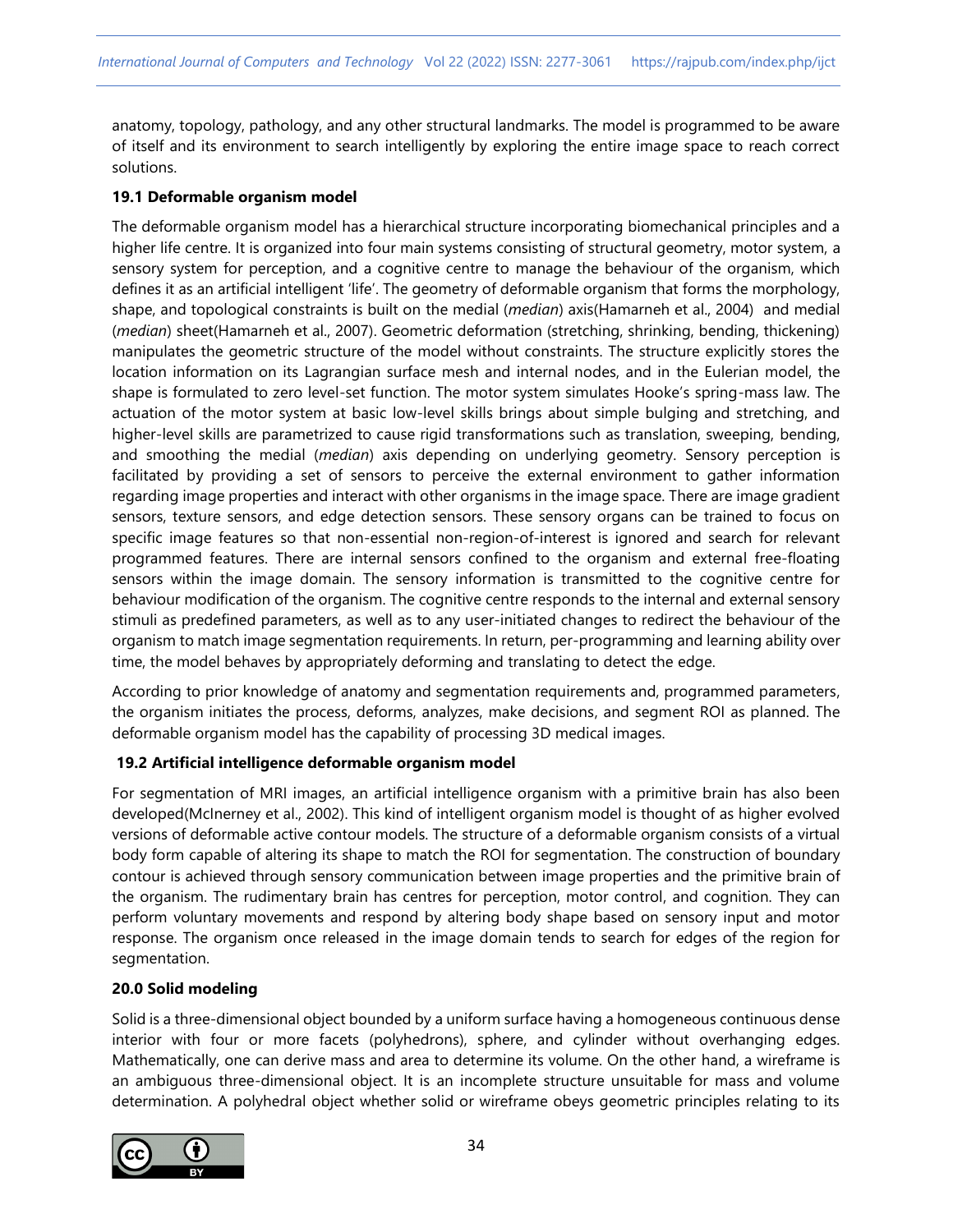shape and parameters. The movements of their edges and vertices respond following the Cartesian coordinates in Euler space. And, how the various parts of the object are related to each other expresses its topology. Fundamentals of constructive solid geometry in combination with elementary geometric primitives such as lines, triangles, blocks, etc. provide necessary elements for constructive solid modeling(Requicha & Voelcker, 1982).

#### **20.1 Parametric solid modeling**

A parametric solid is a constrained parametrized object whose parameters (dimensions) can be manipulated in a stepwise fashion according to the wish of an operator to achieve the required configuration instantaneously. In the computer environment, the creation and alteration of 3D shapes are achieved by changing parameters to manipulate its size and configuration to exploit the design of an object. The process of parametric solid modeling acts on the meta-structure of a shape as it can be modified to create new instances by implementing computer-aided design software in comparison to the geometric structure which represents a specific real shape of the solid object and its constant topology.

Parametric modeling technique has the potential for application to segment and create new instances of skeletal elements as 3D models and even change dimensions of a reference prototype radiological image to match patient-specific new target image. In the case of the thoracic cage skeleton, there are multiple elements, each element possessing unique architectural geometry and topology created by their adjacency and connectivity with nearly solid cortical and trabecular structure internally. Unlike a true solid all its components are irregular having overhanging edges at places as seen on plain radiographic and computed tomographic images.

The intention to construct a parametric solid model is to develop a competent technique whereby new parametrized instances of skeletal and soft tissue structures can be built and segmented for application of surgical implants and finite elements for non-invasive analysis in a virtual environment. Application of parametric solid modeling lends itself to construct a model of 3D human vertebral column satisfactorily(Rodriguez et al., 2011). The method is history-based modeling from a 3D reference prototype CT reconstruction image to parameterize the new patient-specific image in terms of morphometric dimensions of its anatomy and bone density. To the constructed model patient-appropriate related boundary conditions and loads can be applied to reach the correct solution when FE analysis is sought. Unfortunately, as the number of overall parameters will increase, so would the computation time and cost.

Unlike plain radiography, CT can acquire 3D anatomy easily but there is concern over excessive radiation to the patient. However, from a single generic atlas of 3D reconstructed CT image parametric solid model of the same class of two or more plain radiographic images of a new patient can be constructed for surgical application. The thoracic skeletal cage has an elaborated anatomical structure of articulated twelve pairs of ribs and cartilages with the sternum on the front and twelve thoracic vertebrae on the back, all having a variety of articulations and accessory structures. Within the computer virtual environment appropriately designed or existing engineering software for parametric solid modeling may be used to re-parametrize the plain radiographic views by using the image registration method. One such open-access software called 3D Slicer [\(www.slicer.org\)](http://www.slicer.org/) employs greyscale densities to segment skeletal parts(Rodriguez et al., 2011). Segmentation of the CT slices can be performed manually by using a thresholding tool such as a computer mouse to create a 3D labeled map. Each segmented element can be annotated in a variety of colours to identify the thoracic cage components. The soft tissue structures can also be defined if MRI slices are used for developing the model. The thoracic cage model can be iteratively smoothed if required to remove noise and edited before stereo tessellation lithography (STL) file is generated for transfer into 3D slicer or other engineering CAD software for parametric solid modeling for creating a new target 3D model.

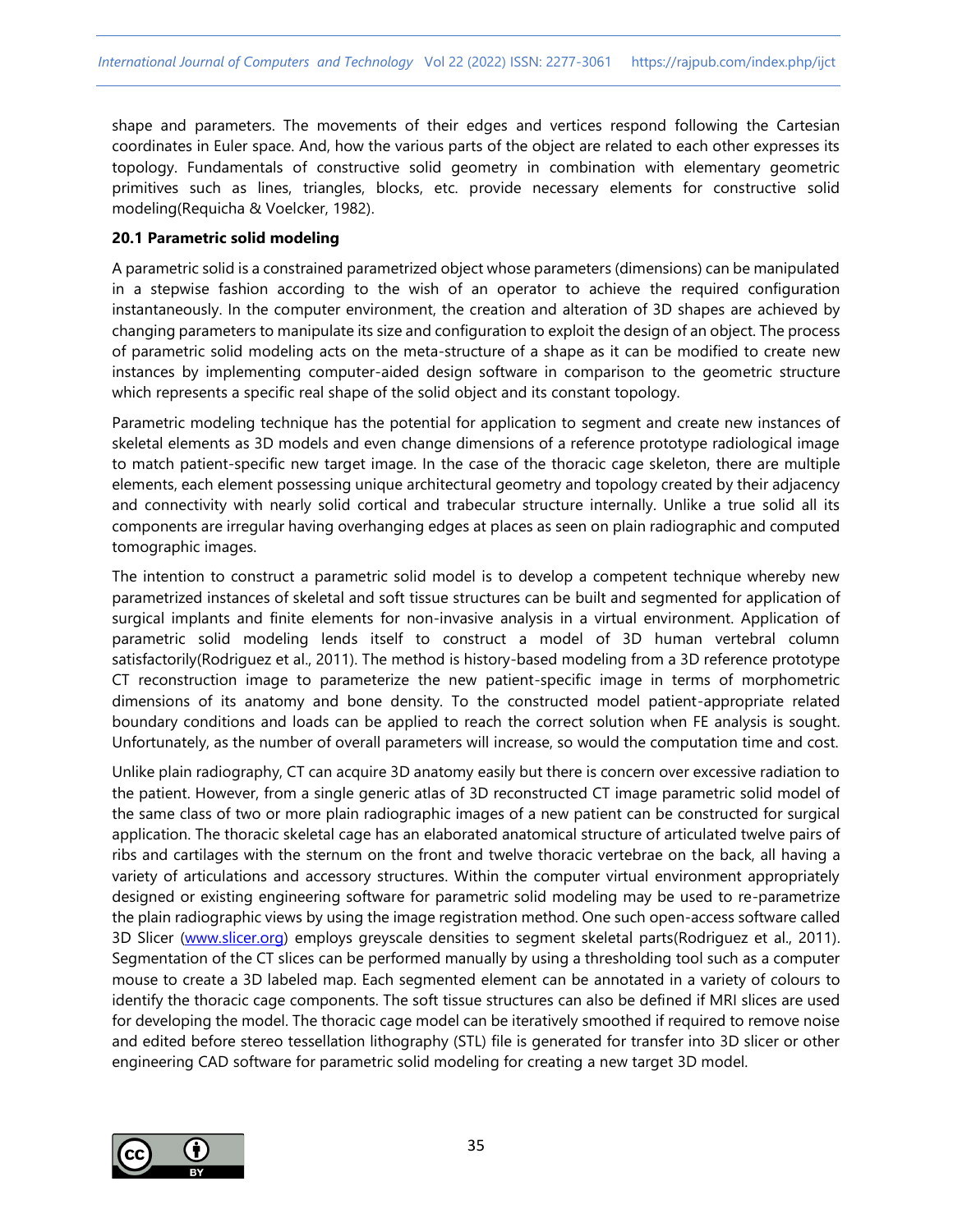The step in parametric solid modeling that helps to resize a solid structure to manipulate all the parts at once by changing one parameter may not apply to irregular widely varying human skeletal anatomy of the thoracic cage, which is an assembly of multiple structures. User interaction may become necessary to adapt the prototype parametric solid model for refining its application and registration to the new patient-specific image by moving specific control points at the salient anatomical vertices or an alternative technique is devised to constrain the use of automatic re-parametrization method.

The pipeline line of the parametric solid modeling (Fig. 12), say for thoracic skeletal structure begins with 0.625mm thick CT slices. Each slice after the smoothing process is segmented manually or using an automatic deformable model for each element of the articulated cage skeleton. 3D CT-based reference prototype image of the segmented structure is mapped. With the help of the 3D Slicer from the patientspecific 2D plain radiograph 3D parametric solid model is prepared by registering a 3D reference CT prototype, followed by creating STL from the created 3D patient-specific model. The patient-specific STL file with an applied surgical implant is transferred to a finite

#### **3-D Slicer application**

**2-D 0.625mm CT slices of the chest** ₩ **Smoothing of the skeletal elements** 业 **Segmentation of the skeletal elements 3-D reconstruction of the thoracic cage Mapping of the elements Prototype 3-D image of the thoracic cage** ∨ **Patient-specific 2-D plain radiographic views** Registration of prototype to the patient-specific views **3-D parametric thoracic cage model Patient-specific STL file of the thoracic skeleton +**

**Test implant STL file**

**Sternum bone-implant interface development**

**FE model and analysis**

**Figure 12** – Parametric solid modeling algorithm

element analysis space for the creation of the mesh. Patient-appropriate boundary conditions and, bone and implant material properties are applied to obtain stress-strain von Mises maps. This pipeline set up from the step after the creation of the patient-specific STL file onwards can be run in parallel on multiple computer stations to receive results from several different types of implants at the same time. And, depending on the facilities the setup may be run for as many patients as necessary for more than one elective operating list. Such a computational patient-specific and patient-appropriate operating model in practice is feasible only in the presence of a clinical biomechanical engineering team.

The single most advantage of the parametric solid model will be its ability to create all shapes and sizes of normal and anomalous sterna, ribs, and vertebral anatomy as new patient-specific instances and finite element analysis by applying patient-appropriate boundary conditions to choose a better implant for the best possible outcome in a patient.

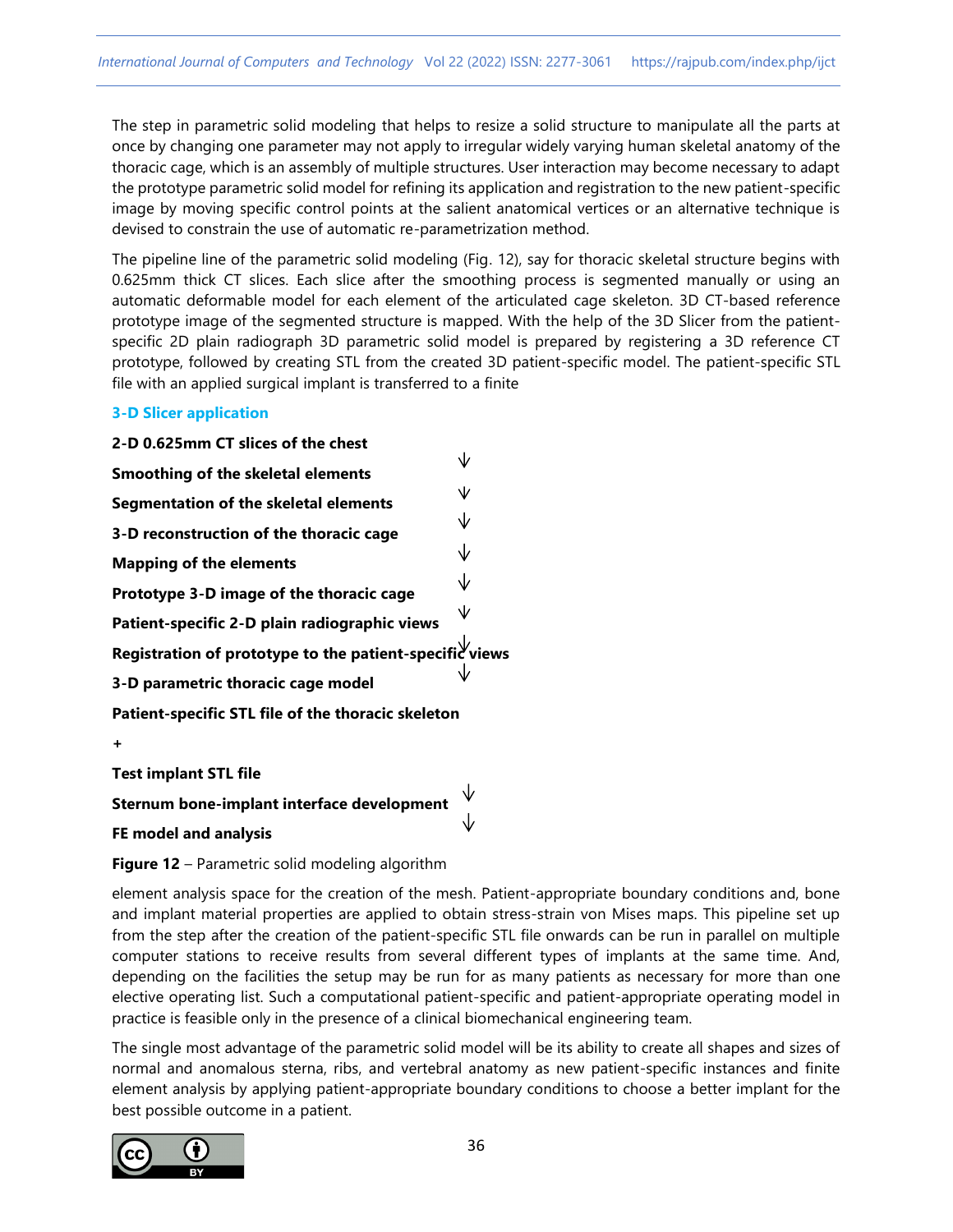#### **20.2 Direct modeling technique**

It is a technique of building and editing a model that goes together. In this computer-aided model, the operator directly manipulates the geometry of a 3D solid or a wireframe at its vertices. This model does not have a ready history of parameters to which the dimensions can be changed to fit a new shape of the same class of object. This adds significant versatility to this modeling technique. Here the designer can perform direct deformation to change the configurations of the native object elastically as a go-along design project. The ease of modification adds the capability to allow rapid iteration of the 3D base raw wireframe stock model to be converted to the new patient-specific image as an open-mesh structure initially during registration. The segmented image is sized into a 3D structure based on morphometric measurement of multiple views of 2D images by selecting salient anatomical control points and refined by iterations to smooth the whole structure. The wireframe mesh can be converted to 3D stereo-lithographic model by including the bone mineral density based on Hounsfield units recorded from the native patient-specific radiograph for each of its elements when an image structure has multiple components. The current mesh can then be transformed into a 3D fully textured voxel-based greyscale model ready for polyhedral finite element mesh to apply surgical implants and patient-appropriate boundary conditions.

Direct medical image modeling technique can open a new field for the construction of 3D solid skeletal structures from 2D multiple views of plain radiographs element-by-element to generate a completely new patient-specific 3D model without the need for a library of many atlases and a mean statistical model. Like the former history-based parametric solid modeling technique, in this history-free and edit-free direct modeling system the user may not be able to return and edit the dimensions during the post-processing phase and iterate further. This makes the direct modeling technique demanding as it requires sufficient expert knowledge of both anatomical structures and computer thresholding to take full advantage of it. It is an interactive method and completely patient-specific once the clinical biomechanical engineering team has patient-specific bone material properties and patient-appropriate clinical parameters with the collaboration of a clinical team. This modeling technique can be used for direct stereo-lithographic modeling for medical image segmentation and therapeutic applications. Most of the currently available engineering CAD systems are a hybrid of parametric solid modeling and direct modeling tools. Solidworks® comes with a direct editing option and creates a history tree with the potential to make necessary changes during the advanced modeling phase. Synchronous technology (Siemens Nx® and Solid edge®) means having a display of both parametric and direct modeling menu on the same screen environment without history-tree and the necessity to re-compute editing job.

## **20.3 Multilayer parametric solid modeling**

The key dimensions of a skeletal region or a segment can be accurately extracted either directly from cadaveric dried bones or 3D reconstructed CT image. Then these dimensions can be used as parameters to enable customization of the same class of skeletal anatomy of a new patient from 2D multiple plain radiology images to 3D stereo images based on the multilayer parametric solid modeling technique such as for rapid shoe-last customization(Wang et al., 2011).

The multilayer parametric solid technique consists of multiple layers - feature control point layer, parametric curve layer, parametric surface layer, dimension layer, and constraint layer to obtain parametric piecewise reconstruction. An interactive draft-driven deformation method is used to customize the object mesh to match the surface curves and contours. The feature point layer represents control points marked at all the salient features and the dimension layer to resize the dimensions of the object. The whole object is placed in the global coordinate frame such that the sagittal, coronal, and axial planes correspond to normal anatomy. This level of accuracy will help recognize anatomical details during the conversion of 2D to 3D solid images. The parametric curve layer describes concave and convex contours, and the parametric surface layer carries the mesh for piecewise interactive draft-driven deformation. The object anatomy is divided into

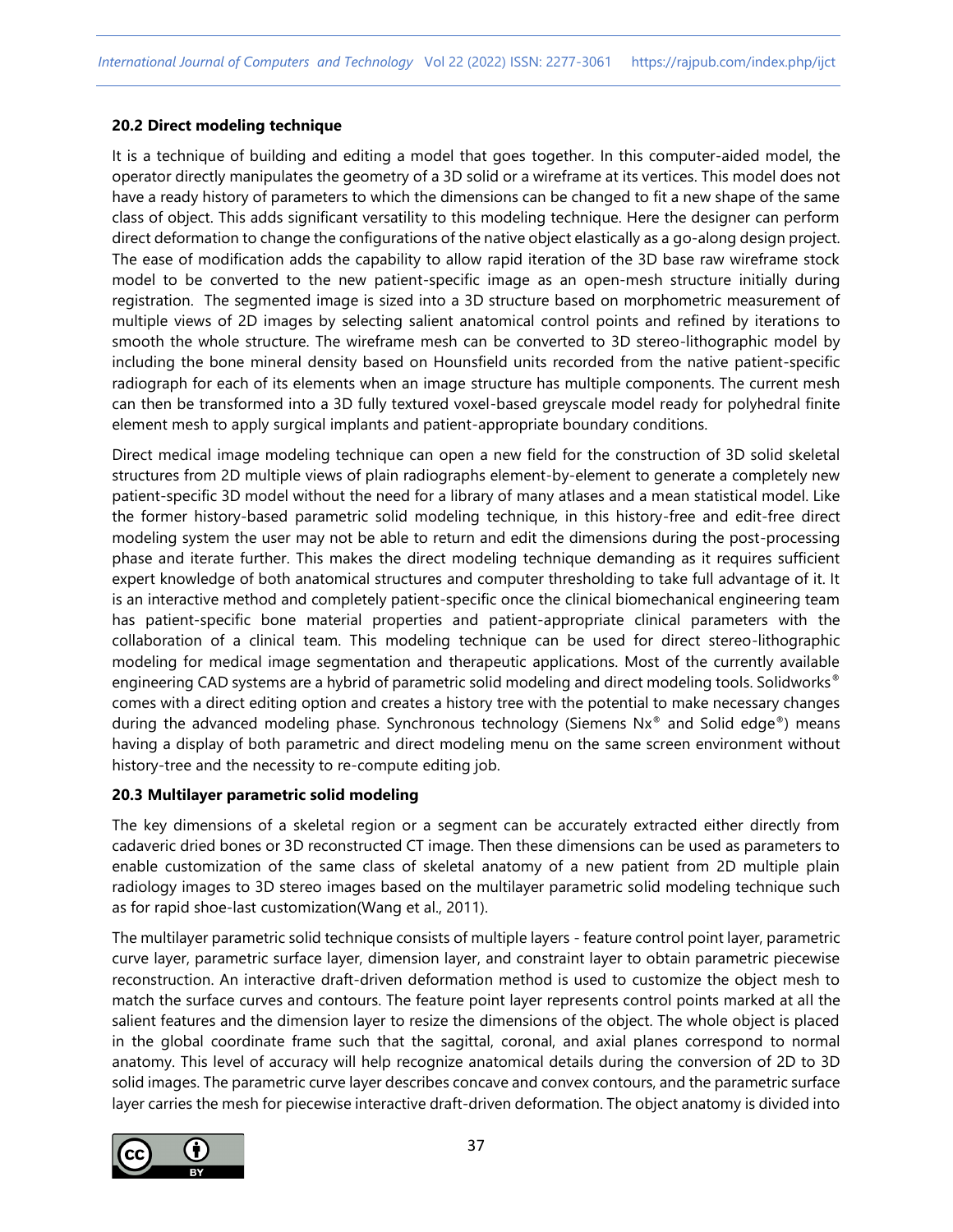as many regions as possible in a meaningful way representing salient features on which the technique can be conducted. When the object is divided into relevant parts it becomes easier to edit the local surface contours and edges to accurately adapt the base prototype 3D model to the 2D new patient-specific images. The Slice technique can be used to manipulate the mesh vertices and every other layer is adjusted to regularize it to the new image. In the case of the sternum, it can be divided into manubrium, gladiolus further into several sternebrae, and xiphisternum. Next mark multiple control points on the curves and surface contours and sharp corners at the attachment of costal cartilages and clavicles in both right posterior-anterior oblique and lateral views. Dense labeling of surface features points and piecewise surface division help with the topology and appearance of the final model. The robustness of the parametric curves is maintained by parametric constraints for curve stability at the intersection nodes during the deformation process.

The object mesh of the 3D prototype is encoded parametrically to preserve its geometric information and then used on new patient-specific 2D multiple view images by decoding to acquire similar geometry as long their class is the same. The encoding is built on the feature control points in the feature point layer to follow the salient features of the new images based on the prototype geometry. The relative position of each vertex of the object mesh is encoded and decoded to adapt to the salient feature points on the new image. The draft-driven deformation is performed by directly dragging the feature control points and in real-time following the curves and surface contours under coplanar, dimensional, and directional constraints at the intersection nodes.

Over time numerous atlases of the same object class with variations will build a comprehensive library whatever solid modeling technique is employed. At the same time collecting a patient-matched set of data and outcomes based on age, gender, co-morbidities, BMI, etc. can help modify and develop new implant design. These modeling techniques are adaptable to medical image modalities and the design process is visible, intuitive, and interactive as the model is being constructed.

## **21.0 Comments and analytic conclusion**

Computer vision is an interesting science made up of a kaleidoscope of numerous algebraic, geometrical, and differential calculus-based algorithms, and recently integration of biological processes. The literature is extensive, and its jumbled evolution has occurred rapidly in the last fifty years. There are numerous synonymous terms to confuse a newcomer to this science and require a simplified organization to make its study practical for those physicians interested in medical image processing and analysis for surgical diagnosis, preoperative planning, radiotherapy, and medical therapeutics.

The major objective in medical image processing and analysis is optimal segmentation of heterogeneous images, registration across available imaging modalities, 2D to 3D transformations of human anatomy, and application of FE analysis in-silico to harvest mathematical solutions for in-vivo surgical applications. To accomplish this ambition there are numerous semiautomatic and automatic computer vision techniques for image analysis and processing in the manufacturing and media industry applicable to medical images with varying degree of success. Despite great efforts there is not a single image registration and segmentation modeling technique that can be applied confidently to the medical images in daily clinical practice for therapeutic applications. To solve any scientific problem there is a set of input values that are processed to get optimal output values. For optimization or a solution providing 'best' output values in mathematics there is an amelioration exercise by randomly selecting the parameters to maximize or minimize objective functions by varying input parameters. The set of all available solutions or values as input parameters forms the search space and within this space is present a better solution to the problem in hand, which in the case of image processing is the quest for a segmentation algorithm. As a result, there are so many attempts to refine the segmentation process to resolve few yet significant problems of image analysis and processing leading to hundreds of techniques that the task to devise a comprehensive classification system applicable

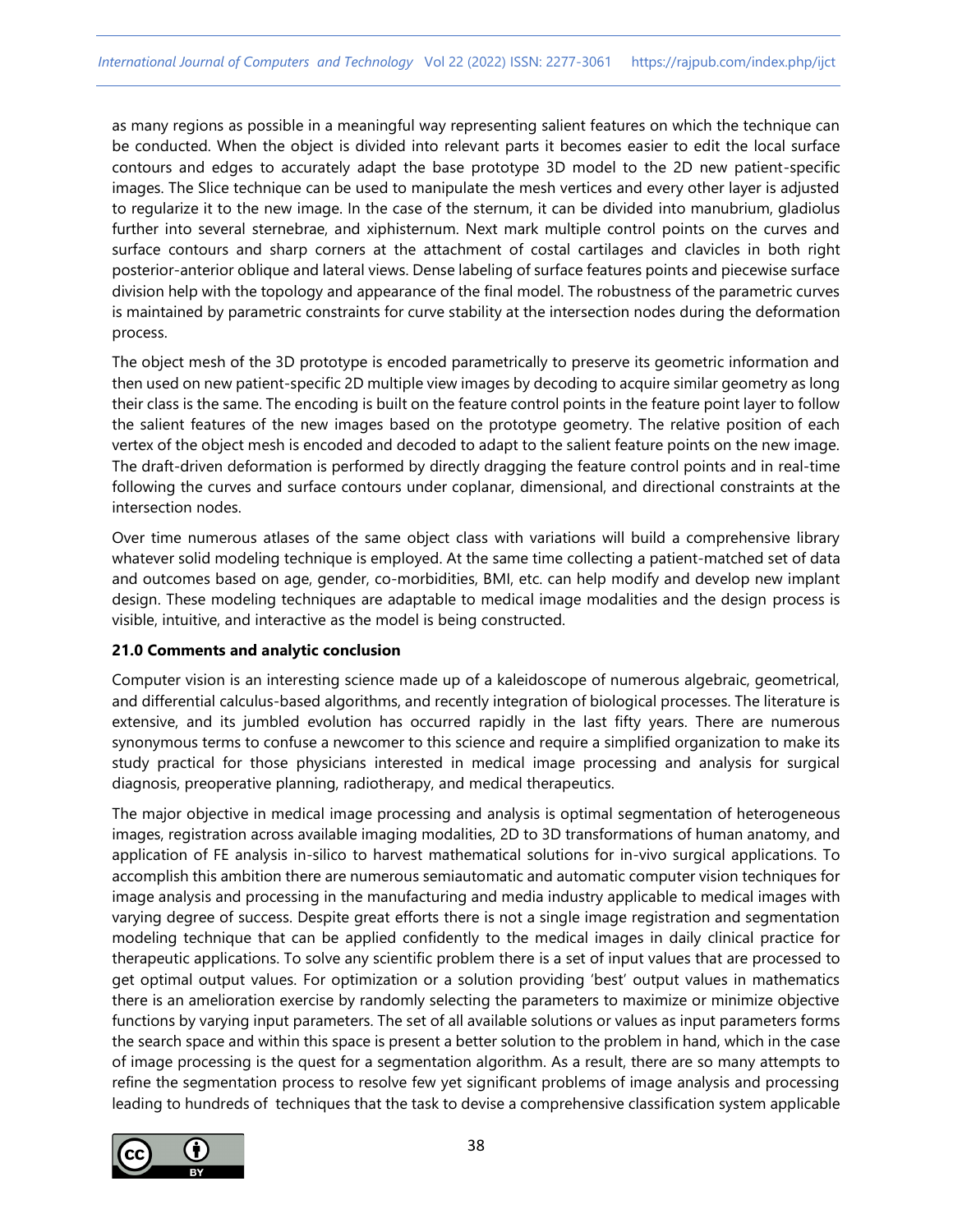to clinical medical practice is lacking. It is expected to remain in the evolution phase to develop a technique for managing medical images as a standard of care. So far most of the refinements are occurring piecemeal and have resolved pre-existing issues only partially. Currently, deep learning has become the hub of computer scientists worldwide.

The basic issues in medical image processing are blurred edges, edge interruptions, image noise, intricate tissue textures, heterogeneous intensity gradient, anatomical variations, changing topology, and changes in pathological images over time in the same patient. Moreover the 'work-piece,' the image in medical computer vision science, there is a lack of standardization of image production by the same and different radiographic imaging modalities, which leads to variations in the viewed frame for registration/ comparison and extraction of the data for concrete decision-making on each follow-up visit in the same patient remains unresolved.

As the primary objective of introducing computer vision science into the medical field is an intensive activity of image segmentation and 3D rendering of 2D radiographic images for FE modeling and analysis, there is a need for the expertise of a dedicated clinical biomechanical engineering team within a surgical unit. The simplest way for an expert to draw a boundary contour manually to segment a region-of-interest is with a pointing device such as a computer mouse or pen. The same can be done to reconstruct a 3D computed tomography volume structure by segmenting one slice at a time and finally computing the segmented slices of a region by stacking them together. It is also convenient to modify and replace the previously drawn boundary contour on the same or new follow-up image for comparison. Although manual segmentation is used frequently it is time-consuming, expensive, and lacks consistent reproduction even in the hands of an expert(Preim & Botha, 2014). But manual segmentation, the method to establish "ground-truth," may still be preferred if the image has a significant number of artifacts or the ROI in an instance of a tumour that evolves unexpectedly rapidly where an automatic segmentation technique may provide incomplete boundary contour. Developing an automatic segmentation algorithm is challenging when it comes to selecting a mathematical model and parametric values to compute missing details for optimal results and satisfactory clinical outcomes. On the other hand, the fully automatic techniques for image segmentation comes with individual pros and cons. To overcome some of the difficulties encountered development of several semi-automatic (interactive) techniques has been encouraged throughout the evolution of computer vision science(Olabarriaga & Smeulders, 2001) because semi-automatic techniques rely on operator attended computer interaction to modify parameters allowing increased accuracy.

Although currently medical image processing and analysis has been limited to radiology, radiotherapy, and radio-surgical interventions, however, the science of computer vision is rapidly expanding into the fields of computational anatomy and biomechanics, and the study of normal and pathological tissue histology. It may have application in clinical methods for the surface examination of the human body to detect for example subtle changes in hyper- and hypopigmentation changes of skin lesions such as malignant melanoma and leukoderma respectively, at each follow up visit. The human visual system can easily segregate a well-defined island of homogeneous density with a single grey-level value in a medical image. However, when a less distinct high-intensity lesion important to the physician is embedded in a background of similar grey-level value and texture, it can be very easily overlooked and missed by even an expert radiologist. A good example of this kind of scenario is a mammogram of a condition referred to as "white dense breast", which can harbour malignant tissue. It can be extremely difficult to automatically segment malignant tissue embedded in such a condition based on grey-level scale and intensity gradient, and almost impossible to visually isolate and excise the area confidently to include all malignant extensions at surgery. Similarly, in a multilayered posterior-anterior view of chest radiographic image with a spectrum of pixel intensities a malignant lesion hiding behind a rib or sternum overlapping cardiac shadow can be easily missed. This issue has been largely resolved with the introduction of dual-energy subtraction radiography to separate the soft tissues from the skeletal structures. Still, it is not a simple task to segment thoracic

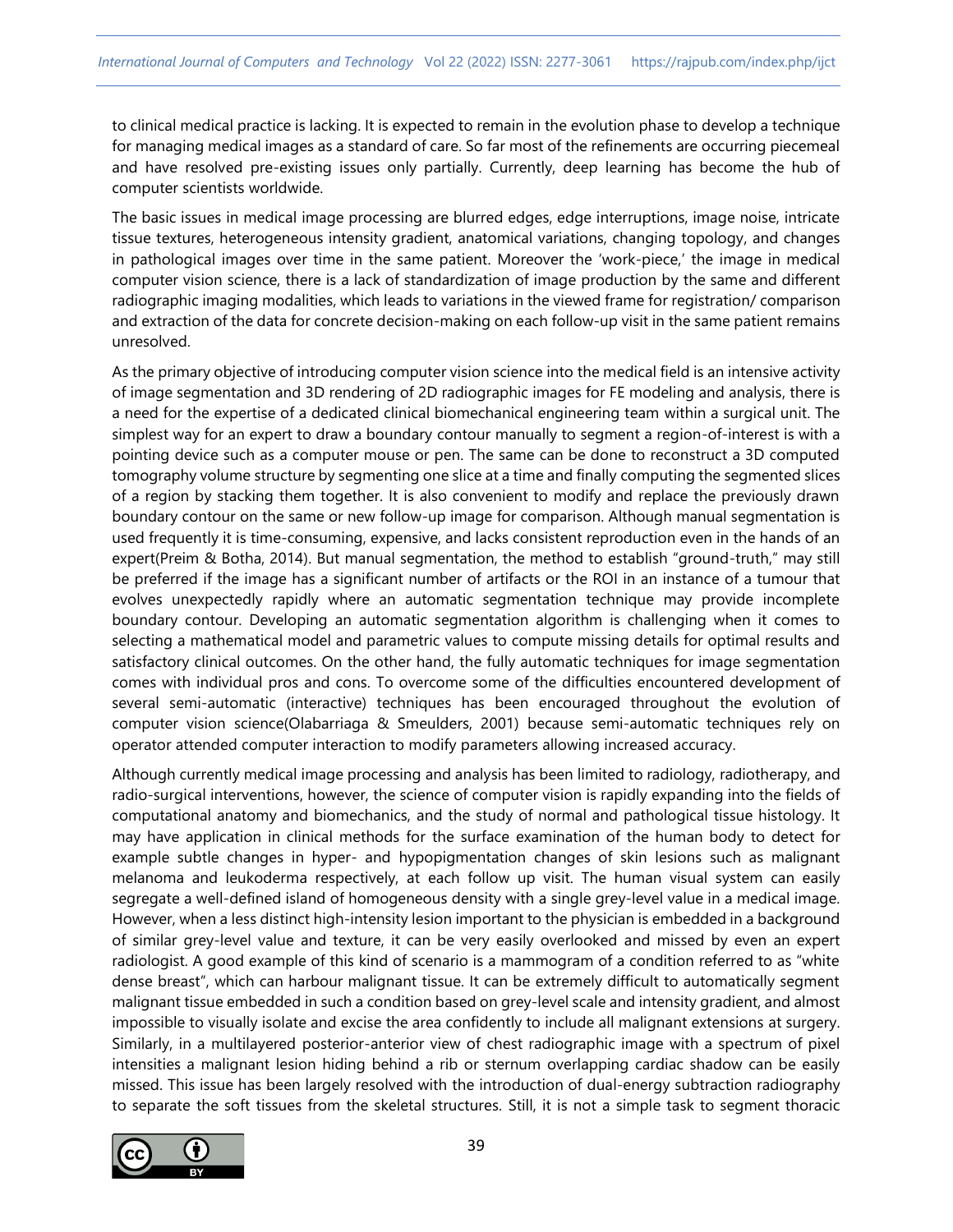skeleton by subtracting soft tissue structures and merging two orthogonal views taken separately to reconstruct a three-dimensional model and try to estimate bone mineral density to extract bone material properties for bone-implant finite element analysis.

What can be concluded by looking at the big picture of computer vision as a practical instrument in medicine is its application to recognize tissue patterns and to distinguish between ROI from the rest of its environment for qualitative and quantitative analysis, diagnosis, and temporal evolution to make prompt decision to undertake appropriate treatment. Unfortunately, to achieve these goals fully, there is a lack of reproducibility of grey-level values and intensity gradient to consistently acquire radiology images and flawless cross-registration techniques between various radiology modalities. There is also no universal standard segmentation technique that can be applied to all kinds of medical images. Almost all the known registration and segmentation methods are far from perfect for daily clinical practice.

A medical image is a collection of orderly arranged pixels to construct a meaningful image. Most of the commonly employed segmentation techniques operate on grey-level pixel intensities and intensity gradients to describe the projected information in an image. It is inopportune that intensity gradient-based techniques are easily influenced by lack of standard luminance when the images of the same anatomy are compared in a patient over time and co-registered among different modalities. The numerous mathematical assumptions and alteration of image characteristics during pre-processing to remove artifacts can undermine the physical value of segmentation and its true clinical relevance. The process of segregating ROI containing an irregular lesion in an image speckled with noise, particularly near the discriminating edges between healthy and pathological anatomy can be a serious concern during surgical planning, when there is crossing over of true and false edges creating an ambiguous line for surgical excision, as in a case for total resection of a brain tumour such as glioblastoma.

The traditional "Snakes" and other active contour algorithms are generally based on pixel grey values and intensity gradient to delineate higher intensity edges, but no medical image is perfectly homogeneous, has a noise-free region and perfect leakproof edges. If the virtual environment and the algorithm parameters are not optimized to image features and quality the process of segmentation can be easily jeopardized midstream. The algorithm is overwhelmed by heterogeneity, irregular and concave edges, and a lack of prior knowledge of intended regional boundaries to assist with the initial placement site of the contour model by the user interactively or training the set of images in the case of deep learning for accurate output. The other significant issue is variable topology, which in the case of a medical image can be strikingly diverse intensity gradient due to highly variable texture of pathological tissue, occlusion of edges and merger between adjacent regions, inconstant presence of air, tissue water (oedema, necrosis, cyst formation), and fat distribution add an extra layer of complexity. It is biological fact that there are no empty spaces between juxtaposed organs abutting each other or within their normal substance carrying pathological lesions, except for cleavable dissecting planes. The merger of a variety of tissues occludes boundaries, resulting in radiology images that contain many pixels or voxels of varying grey-level values to make it difficult to assign the label and weight appropriately for thresholding and edge detection.

Now multiple imaging modalities and modes are routinely used to increase the accuracy and precision of diagnosis. The deep learning convolution neural network classifier lends itself well to facilitating fusion of CT and MRI images to improve segmentation of region-of-interest(Zhou et al., 2019). Here each modality image is employed as an input image and fused with the input image of the other. The fusion of the included images occurs either at the input level, intermediate layer level, or decision level neural network designed to independently learn complementary representative information of individual modality to create the segmented output image. Despite such increasing interest in deep learning convolution neural networks and their application to radiology images, there are some serious challenges. Clinical application of deep

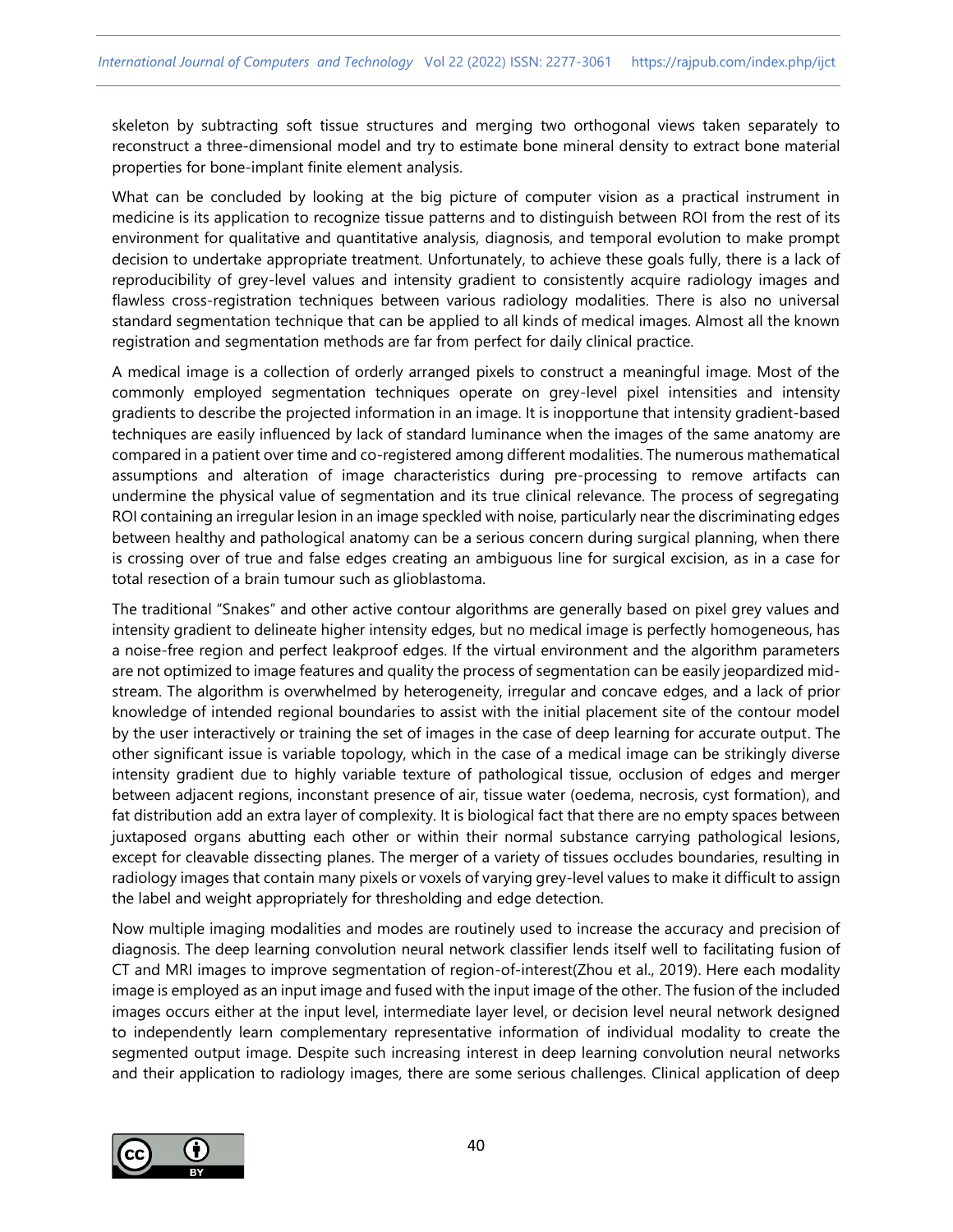learning neural networks for *patient-specific* and *patient-appropriate* analysis would require an extreme degree of robustness for higher applications.

Segmentation of medical images is dependent on the quality of the image, which in turn depends on standardization of image recording modalities, surrounding environment, and layers of organs projected as overlapping anatomy. The most thwarting of all that impair image quality is the incurable noise artifacts arising from electronics of a machine. The decision to improve image quality the intensity histogram is applied to almost all intensity gradient-based segmentation techniques sensitive to noise and image manipulation during pre-processing. It revises grey-level values altering projected original tissue properties that automatically alter Hounsfield units in the ROI, apparent bone density, and ultimately the extracted values of soft tissue and bone material properties for FE evaluation, defeating the objective of making patient-specific choices. Therefore, preservation of image features such as distribution of pixel values, intensity gradient, texture, etc. are extremely important. It is this endeavour what makes the process of segmentation an optimization dilemma still to be solved in computer vision.

No two tumours appear similar in their native anatomy nor are spherical. Tumours, whether carcinomas or sarcomas, malignant or benign, come in variety of forms and shapes and consistencies like fruits and vegetables (Fig. 13) with a difference that the tumours have intricate vascular supply and extensions embedded in the surrounding normal anatomy. Unlike human vision, the science of computer vision, computer 'eyeballing,' is unable to report confidently on the likely material properties and material qualities, whether it is soft, fluffy, firm, fluid, its compressibility, and degree of hardness for practical application directly without having prior knowledge of one or more of its salient features. A lot more research effort is needed in image processing and analysis for recognition of material properties and post-processing numerical analysis and, the ability to recognize items in an image having similar grey-level pixel values to distinguish shiny plastic from real steel and titanium. The ability to discriminate material qualities delivered at end of the segmentation process without direct haptic experience would enormously help provide significant knowledge what to expect at surgery during pre-operative planning.



**Figure 13 –** Like fruits and vegetables tumours come in all kinds of forms and shapes with unpredictable extensions into important surrounding structures.

Considering some of the limitations of the current segmentation techniques outlined above the hyalite solgel Amoeba (HSG-Amoeba) model based on the theory of pixel grey-level values, intensity gradient, and

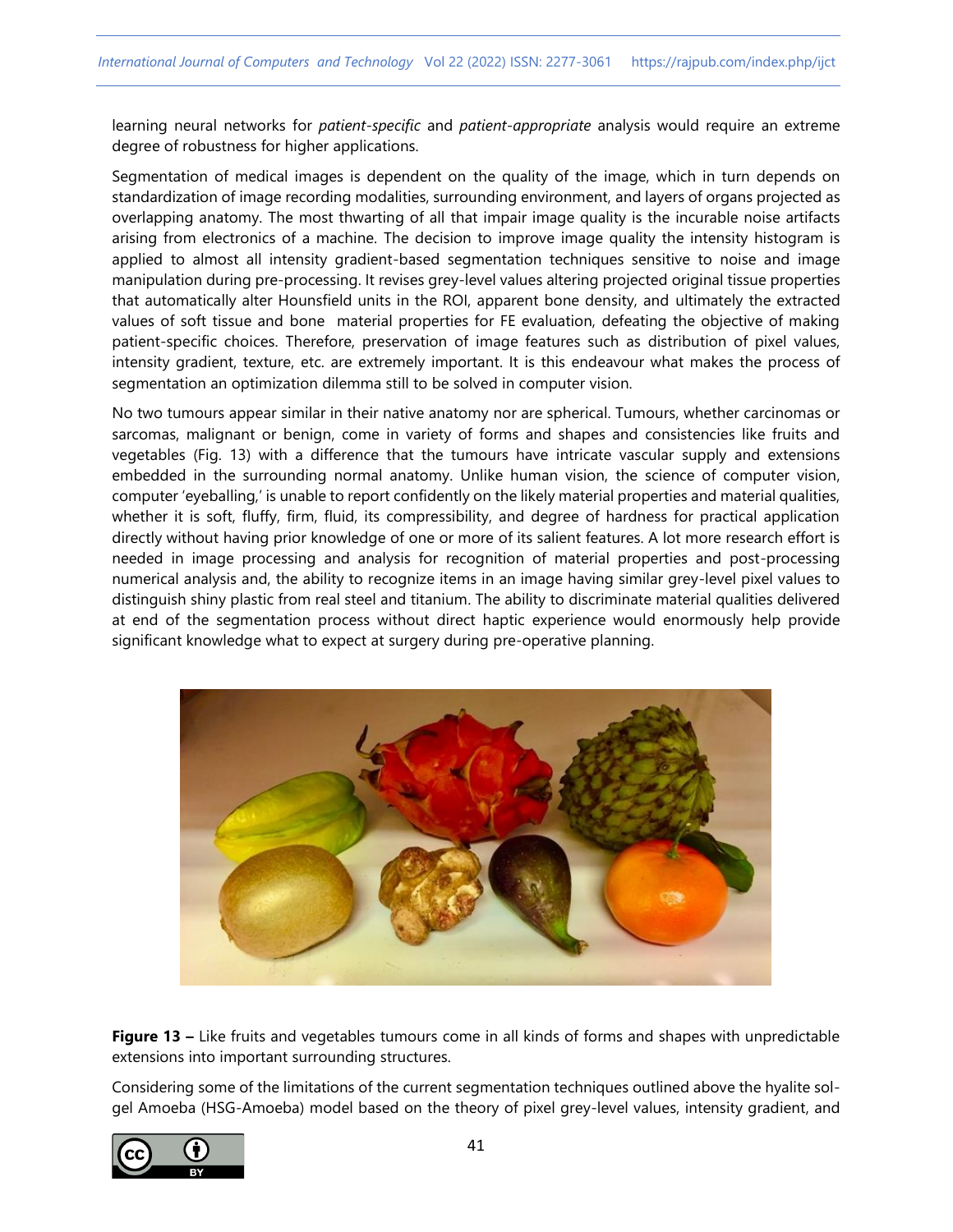tissue characteristics for medical image segmentation have been conceived for publication in the future. It is a deformable biomimetic model. Conceptually, the interior milieu of the HSG-Amoeba model is governed by active sol-gel models of soft matter physics(Petrie & Yamada, 2016). The workings of this biophysical model are based on the anatomy, physiology, and biomechanical principles that motivate the propagation of the Amoeba Proteus by extending multiple pseudopodia under the influence of environmental stimuli. The evolution of each stage of the model during propagation follows principles of solid mechanics, fluid mechanics, and bioelectricity. Finally, at the time of apoptosis, its protoplasm transforms from sol-gel to a solid-state. During the phase transition, the substance of the organism acquires 3D anatomy of the regionof-interest such that the resultant tissue densities are representative of original tissue intensities, whereof mechanical properties can be calculated for the higher application.

The deep learning networks seems to have become the 'panache' of the computer vision scientists for segmentation of medical images, but it cannot be called the final frontier, the 'panacea' for all kinds of hugely variable images of pathological anatomy. It is true that the physics based 'traditional' segmentation techniques cannot be directly equated to the much preferred biology based metaheuristic techniques, however there is place for amalgamation of the two to drive the segmentation techniques into the future. The deep learning models are not flawless as the fully convolutional neural network can be unresponsive to finer details resulting spatial inconsistencies in pixel selection(Liu et al., 2021). Although there are deep learning models which require limited examples to train a network, however for greater accuracy like statistical shape modeling a large training dataset is needed for successful training, greater accuracy and flawless performance of the models(Anaya-Isaza et al., 2021; Liu et al., 2021). Harvesting of large number of patient records is expensive and demands responsibility of privacy and data confidentiality, which adds another layer to a model. To resolve this issue recently devised model called asynchronized discriminator GAN has a central generator to synthesize pseudo-image of input image as in the GAN model. The discriminator learns to distinguish the actual image for segmentation resulting in an anonymous secure data which is then incorporated for further learning and training of the network for segmentation(Chang et al., 2020). In a recent systematic review and meta-analysis of two hundred and seventy peer-reviewed studies out of 11,921 deep learning studies of medical and surgical imaging the quality of segmentation for diagnostic accuracy has been questioned (Aggarwal et al., 2021)! In addition, the notable deficiencies such as heterogeneity, extensive variation in methodology, terminology and outcome measure have been highlighted that can lead to considerable uncertainties to convince surgical community to accept deep learning as a trustworthy and cost-effective tool for pre-operative planning and higher numerical analysis to put into daily practice.

The main derivative of this study is that although there are numerous segmentation algorithms and optimization approaches in computer vision applied to segregate and quantify the ROI there is no technique yet ready for standardization for medical image analysis and processing to become part of a wide spectrum of daily clinical practice. Most of the segmentation techniques applied to medical images are driven by physics-based 'energy minimization' principles and numerous mathematical algorithms, rather than physiological principles. So far there is no standardization of various radiology imaging modalities and constancy of grey-level scale for medical images based on tissue characteristics to extract material properties for in-vivo surgical application. The concept of HSG-Amoeba is an attempt to include image segmentation of 3D reconstruction from multiple views of 2D plain radiographs to extract tissue properties to formulate material properties, preferably within the same computer space.

Multiple aspects of computer vision convolved with medical and surgical specialties makes it a multidisciplinary specialty demanding immediate dire need for positioning clinical biomechanical engineers within hospital teams, particularly affiliated to surgical department. It is expected that over time with a greater understanding of computer vision techniques and machine learning, the interest of medical professionals through appropriate educational tools the whole process will develop truly into a precision

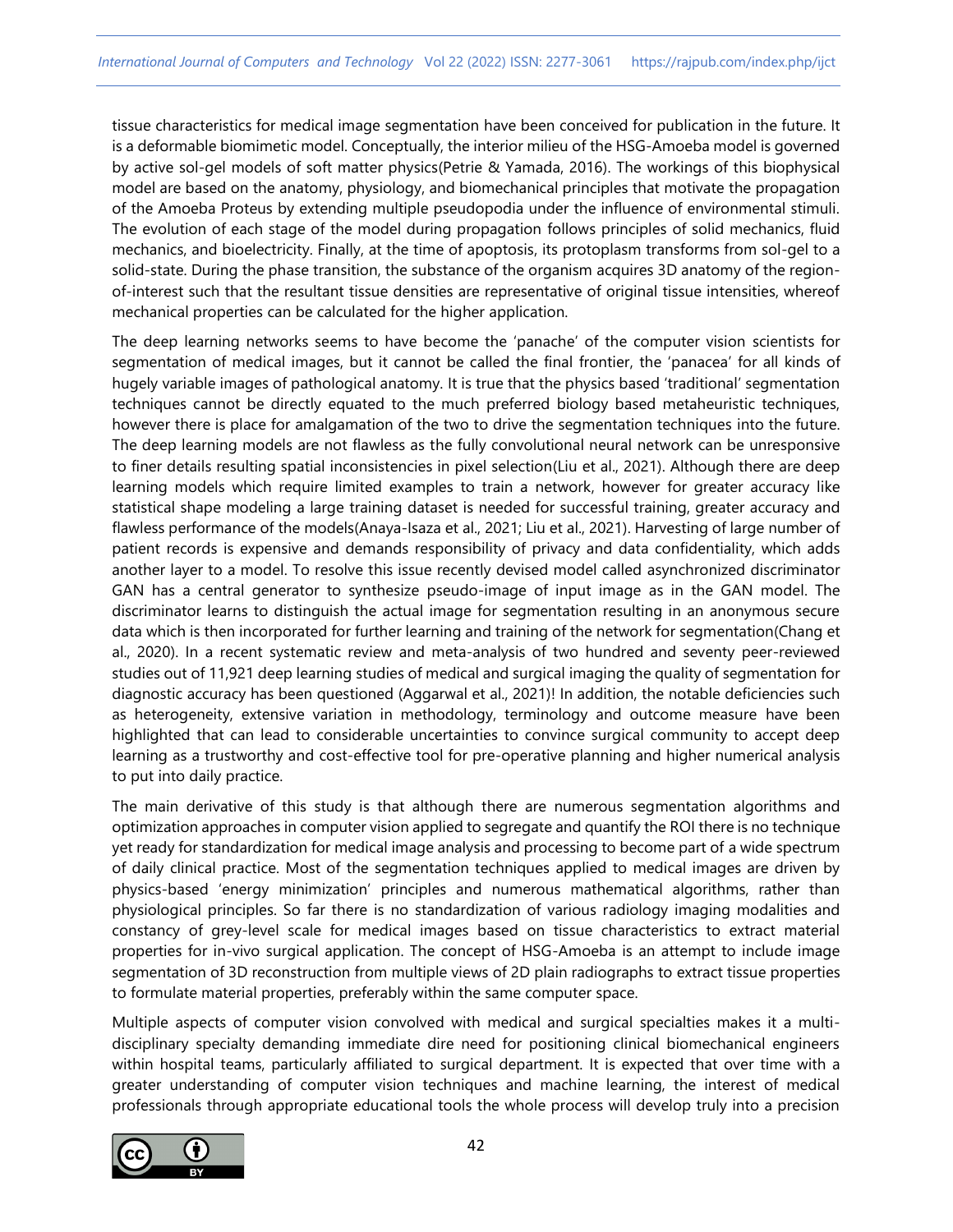instrument for the direct patient-based application. As of now, there is limited interest projected in this field by the medical and surgical specialties.

In the field of surgery, if *patient-specific* and *patient-appropriate medicine* practice must succeed effectively then the role of a clinical biomechanical engineering team within the department of surgery should not be a far cry, and its institutionalization as a hospital practitioner be seriously pursued. To implement such a vision from the bottom-up, indeed there is a need for the development of computer vision and machine learning opportunities. Ideally, it can be achieved as part of a higher clinical and surgical training curriculum in the form of a well-defined residency program under the mentorship of a clinical biomechanical engineering team at university teaching centres like any other residency program amounting to an innovating doctor-scientist graduate and postgraduate certification of medical computer science.

**Conflict of interest:** The author declare that he has no conflicts of interest.

**Funding:** The study was unfunded.

#### **References\_**

Aggarwal, R., Sounderajah, V., Martin, G., Ting, D. S. W., Karthikesalingam, A., King, D., Ashrafian, H., & Darzi, A. (2021). Diagnostic accuracy of deep learning in medical imaging: a systematic review and meta-analysis. In *npj Digital Medicine* (Vol. 4, Issue 1). Nature Research. https://doi.org/10.1038/s41746-021-00438-z

Alan I. Penn, M. H. L. (1996, April 16). Estimating fractal dimension of medical images. *Proceedings SPIE Volume 2710, Medical Imaging 1996: Image Processing; (1996)*.

Aljabar, P., Heckemann, R. A., Hammers, A., Hajnal, J. V., & Rueckert, D. (2009). Multi-atlas based segmentation of brain images: Atlas selection and its effect on accuracy. *NeuroImage*. https://doi.org/10.1016/j.neuroimage.2009.02.018

Anaya-Isaza, A., Mera-Jiménez, L., & Zequera-Diaz, M. (2021). An overview of deep learning in medical imaging. In *Informatics in Medicine Unlocked* (Vol. 26). Elsevier Ltd. https://doi.org/10.1016/j.imu.2021.100723

Barten, P. G. J. (1992). Physical model for the contrast sensitivity of the human eye. *Human Vision, Visual Processing, and Digital Display III*. https://doi.org/10.1117/12.135956

Bathe, K. J. (2006). Finite element procedures. Second edition. In *Mit*.

Benoit B. Mandelbrot. (1984). The fractal geometry of Nature. *The American Mathematical Monthly*, *91*(9), 594–598.

Bertrand, S., Laporte, S., Parent, S., Skalli, W., & Mitton, D. (2008). Three-dimensional reconstruction of the rib cage from biplanar radiography. *IRBM*. https://doi.org/10.1016/j.rbmret.2008.03.005

Blanz, V., & Vetter, T. (1999). A morphable model for the synthesis of 3D faces. *Proceedings of the 26th Annual Conference on Computer Graphics and Interactive Techniques, SIGGRAPH 1999*. https://doi.org/10.1145/311535.311556

Blanz, V., & Vetter, T. (2003). Face recognition based on fitting a 3D morphable model. *IEEE Transactions on Pattern Analysis and Machine Intelligence*. https://doi.org/10.1109/TPAMI.2003.1227983

The evolution of intelligence. The nervous system as a model of its environment, Technical report, no. 1, contract no. 477(17).

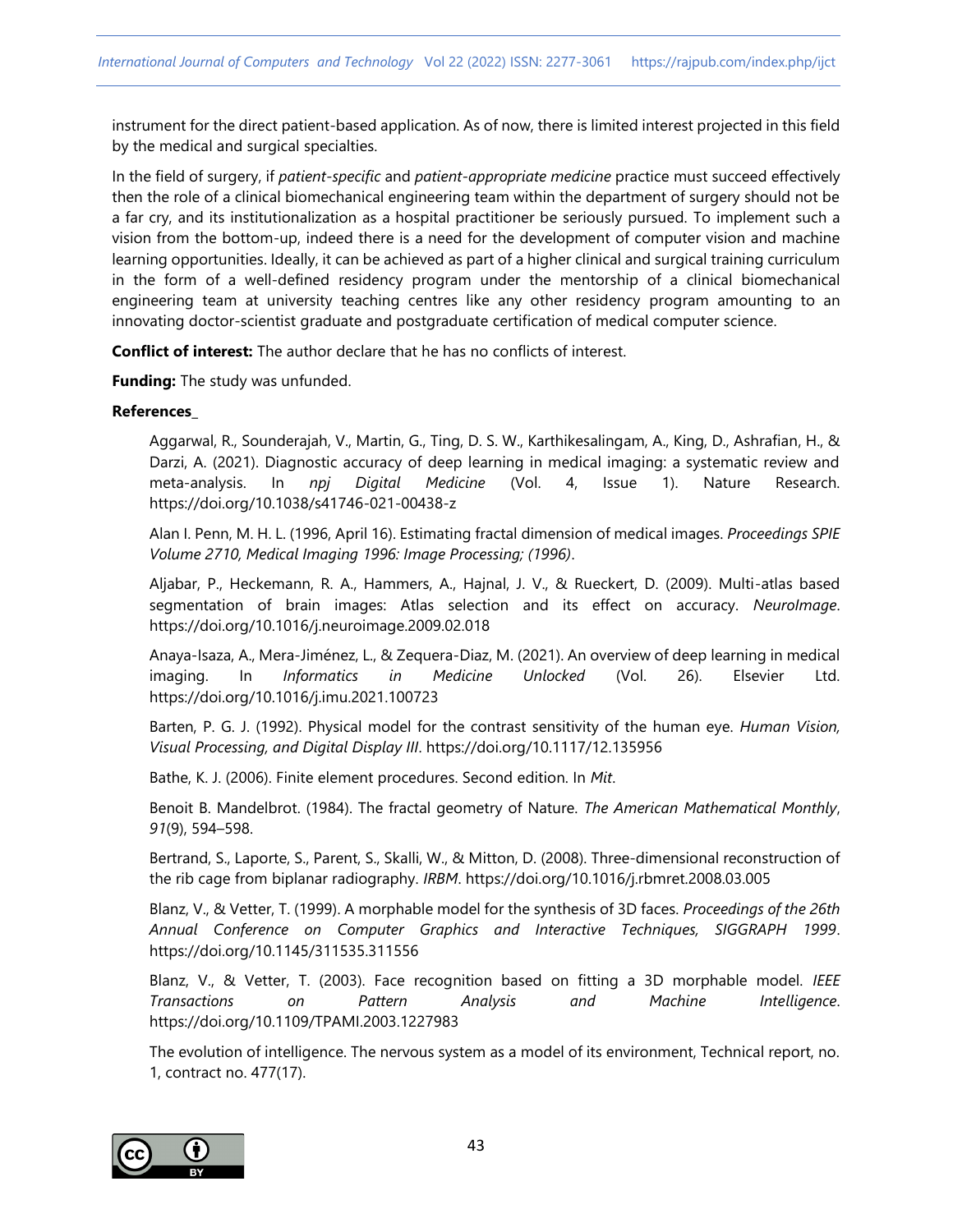Candemir, S., Jaeger, S., Antani, S., Bagci, U., Folio, L. R., Xu, Z., & Thoma, G. (2016). Atlas-based ribbone detection in chest X-rays. *Computerized Medical Imaging and Graphics*. https://doi.org/10.1016/j.compmedimag.2016.04.002

Canny, J. (1986). A Computational Approach to Edge Detection. *IEEE Transactions on Pattern Analysis and Machine Intelligence*. https://doi.org/10.1109/TPAMI.1986.4767851

Castleman, K. R. (1996). *Digital image processing* (Secnond). Prentice Hall Inc.

Chan, T., & Vese, L. (1999). An active contour model without edges. *Lecture Notes in Computer Science (Including Subseries Lecture Notes in Artificial Intelligence and Lecture Notes in Bioinformatics)*.

Chang, Q., Qu, H., Zhang, Y., Sabuncu, M., Chen, C., Zhang, T., & Metaxas, D. (2020). *Synthetic Learning: Learn From Distributed Asynchronized Discriminator GAN Without Sharing Medical Image Data*. http://arxiv.org/abs/2006.00080

Çiçek, Ö., Abdulkadir, A., Lienkamp, S. S., Brox, T., & Ronneberger, O. (2016). *3D U-Net: Learning Dense Volumetric Segmentation from Sparse Annotation*. http://arxiv.org/abs/1606.06650

Coates, A., Huval, B., Wang, T., Wu, D. J., Ng, A. Y., & Catanzaro, B. (2013). *Deep learning with COTS HPC systems*.

Cohen, L. D. (1991). On active contour models and balloons. *CVGIP: Image Understanding*. https://doi.org/10.1016/1049-9660(91)90028-N

Continuum Mechanics for Engineers, Third Edition. (2009). In *Continuum Mechanics for Engineers, Third Edition*. https://doi.org/10.1201/9781420085396

Cootes, T. F., Edwards, G. J., & Taylor, C. J. (1998). Active appearance models. *Lecture Notes in Computer Science (Including Subseries Lecture Notes in Artificial Intelligence and Lecture Notes in Bioinformatics)*. https://doi.org/10.1007/BFb0054760

Cootes, T. F., & Taylor, C. J. (2002). *Using grey-level models to improve active shape model search*. https://doi.org/10.1109/icpr.1994.576227

Cootes, T. F., Taylor, C. J., Cooper, D. H., & Graham, J. (1992). Training Models of Shape from Sets of Examples. In *BMVC92*. https://doi.org/10.1007/978-1-4471-3201-1\_2

Cootes, T. F., Taylor, C. J., Cooper, D. H., & Graham, J. (1995). Active shape models - their training and application. *Computer Vision and Image Understanding*. https://doi.org/10.1006/cviu.1995.1004

da Silva, L. G., da Silva Monteiro, W. R. S., de Aguiar Moreira, T. M., Rabelo, M. A. E., de Assis, E. A. C. P., & de Souza, G. T. (2021). Fractal dimension analysis as an easy computational approach to improve breast cancer histopathological diagnosis. *Applied Microscopy*, *51*(1). https://doi.org/10.1186/s42649- 021-00055-w

Davies, B. E. R., & Holloway, R. (2005). Machine Vision : Theory , Algorithms and Practicalities , Third Edition Order from Morgan Kaufmann Publishers. *Pattern Recognition Letters*.

Del Toro, O. A. J., Goksel, O., Menze, B., Müller, H., Langs, G., Weber, M. A., Eggel, I., Gruenberg, K., Holzer, M., Jakab, A., Kontokotsios, G., Krenn, M., Fernandez, T. S., Schaer, R., Taha, A. A., Winterstein, M., & Hanbury, A. (2014). VISCERAL -VISual concept extraction challenge in RAdioLogy: ISBI 2014 challenge organization. *CEUR Workshop Proceedings*.

Duan, Y., & Qin, H. (2001). Intelligent Balloon: A subdivision-based deformable model for surface reconstruction of arbitrary topology. *Proceedings of the Symposium on Solid Modeling and Applications*.

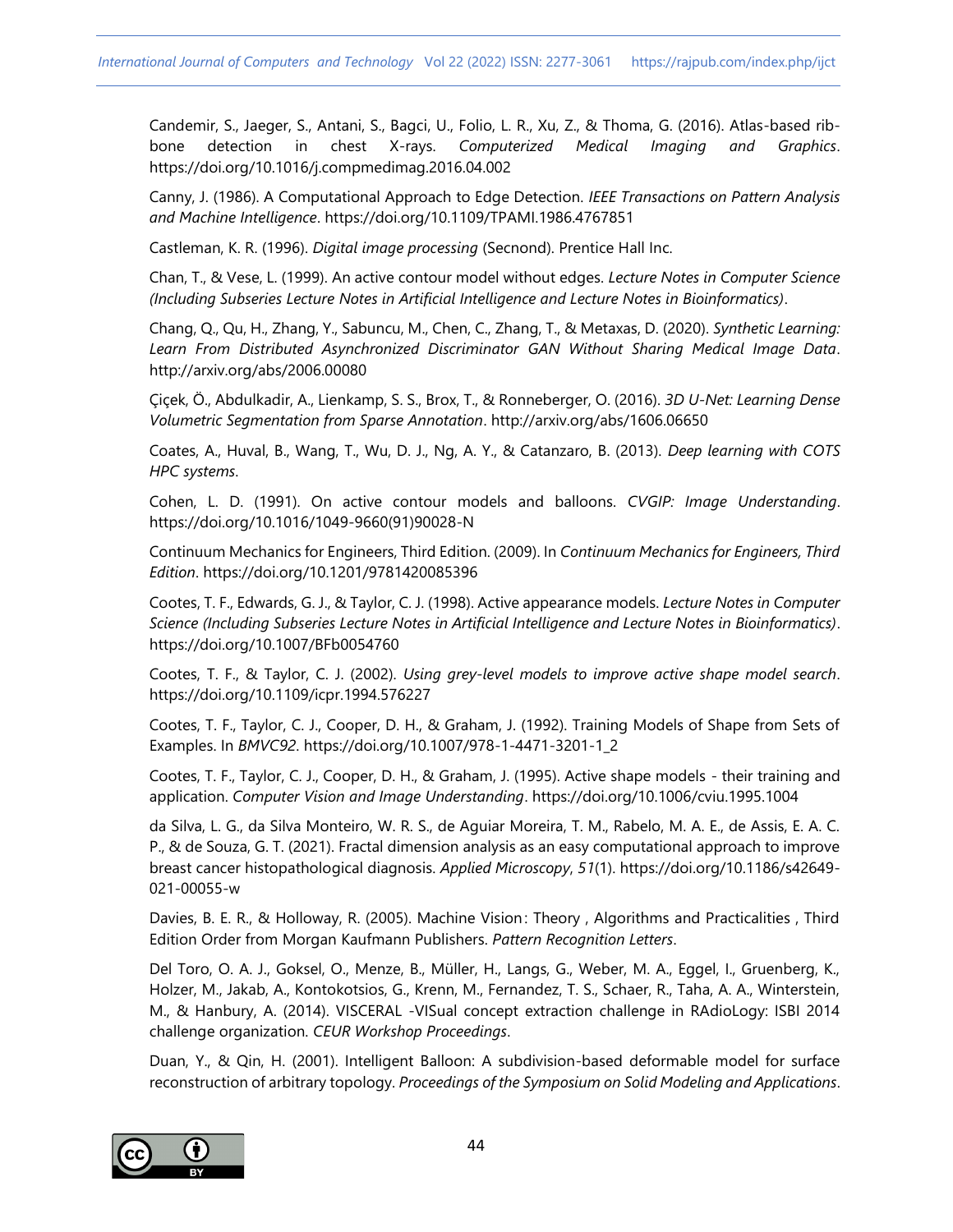Dzung, L., Chenyang, X., & Prince, J. L. (1998). A survey of current methods in medical image segmentation. *Department of ECE, Johns Hopkins Univ., Tech. Rep*. https://doi.org/10.1039/C5AN01075F

*Gage Canadian dictionary*. (1983). Gage educational publishing company.

Gandhi, H. S. (2019). Rationale and options for choosing an optimal closure technique for primary midsagittal osteochondrotomy of the sternum. Part 3: Technical decision making based on the practice of patient- appropriate medicine. *Critical Reviews in Biomedical Engineering*. https://doi.org/10.1615/CritRevBiomedEng.2019026454

Gibson, S. F. F., & Mirtich, B. (1997). A Survey of Deformable Modeling in Computer Graphics. *Merl - a Mitsubishi Electric Research Laboratory*.

Goldberg, D. (1989). *Genetic Algorithms in Search, Optimization and Machine Learning*. Addison-Wesley Longman Publishing Co., Inc.

Goodfellow, I. J., Pouget-Abadie, J., Mirza, M., Xu, B., Warde-Farley, D., Ozair, S., Courville, A., & Bengio, Y. (2014). *Generative Adversarial Networks*. http://arxiv.org/abs/1406.2661

Gower, J. C. (1975). Generalized procrustes analysis. *Psychometrika*. https://doi.org/10.1007/BF02291478

Haddon, J. F. (1988). Generalised threshold selection for edge detection. *Pattern Recognition*. https://doi.org/10.1016/0031-3203(88)90054-4

Hamameh, G., McFnemey, T., & Terzopoulos, D. (2001). Deformable organisms for automatic medical image analysis. *Lecture Notes in Computer Science (Including Subseries Lecture Notes in Artificial Intelligence and Lecture Notes in Bioinformatics)*. https://doi.org/10.1007/3-540-45468-3\_9

Hamarneh, G., Abu-Gharbieh, R., & Mcinerney, T. (2004). Medial profiles for modeling deformation and statistical analysis of shape and their use in medical image segmentation. *International Journal of Shape Modeling*. https://doi.org/10.1142/S0218654304000663

Hamarneh, G., McIntosh, C., McInerney, T., & Terzopoulos, D. (2009). Deformable organisms: An artificial life framework for automated medical image analysis. In *Computational Intelligence in Medical Imaging: Techniques and Applications*. https://doi.org/10.1201/9781420060614

Hamarneh, G., Ward, A. D., & Frank, R. (2007). Quantification and visualization of localized and intuitive shape variability using a novel medial-based shape representation. *2007 4th IEEE International Symposium on Biomedical Imaging: From Nano to Macro - Proceedings*. https://doi.org/10.1109/ISBI.2007.357081

Heimann, T., & Meinzer, H. P. (2009). Statistical shape models for 3D medical image segmentation: A review. *Medical Image Analysis*. https://doi.org/10.1016/j.media.2009.05.004

Holland, J. H. (1962). Outline for a Logical Theory of Adaptive Systems. *Journal of the ACM (JACM)*. https://doi.org/10.1145/321127.321128

Hubel, D. H., & Wiesel, T. N. (1962). Receptive fields, binocular interaction and functional architecture in the cat's visual cortex. *The Journal of Physiology*. https://doi.org/10.1113/jphysiol.1962.sp006837

Jolliffe, I. T. (2002). Principal Component Analysis, Second Edition. *Encyclopedia of Statistics in Behavioral Science*. https://doi.org/10.2307/1270093

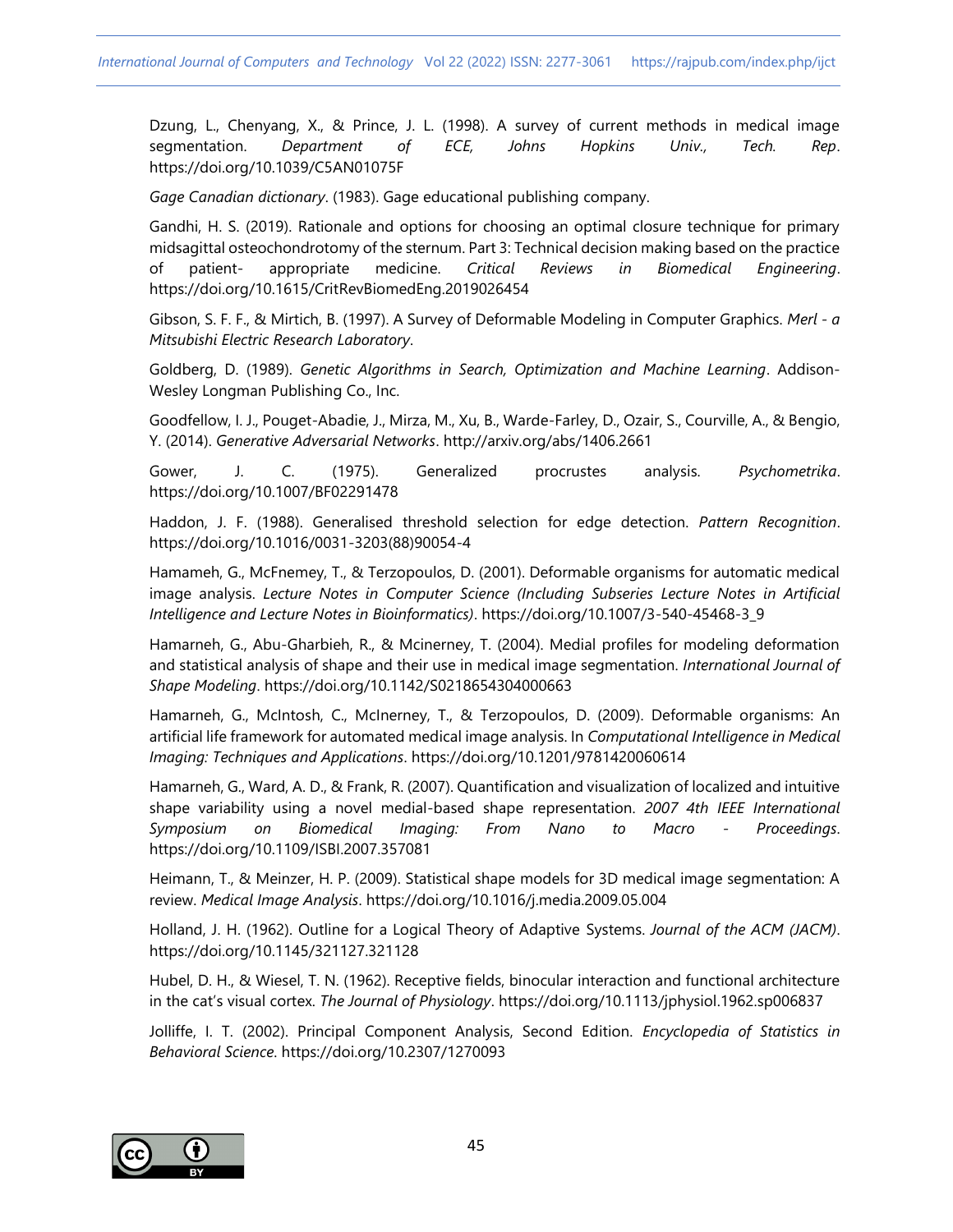Jones, M. J., & Poggio, T. (1998). Multidimensional Morphable Models: A Framework for Representing and Matching Object Classes. *International Journal of Computer Vision*. https://doi.org/10.1023/A:1008074226832

Kass, M., Witkin, A., & Terzopoulos, D. (1988). Snakes: Active contour models. *International Journal of Computer Vision*. https://doi.org/10.1007/BF00133570

Kenji Suzuki. (2017). Overview of deep learning in medical imaging. *Radiol Phys Technol*, *10*(3), 257– 273.

Kenyon, C. M., Pedley, T. J., & Higenbottam, T. W. (1991). Adaptive modeling of the human rib cage in median sternotomy. *Journal of Applied Physiology*, *70*(5), 2287–2302. https://doi.org/10.1152/jappl.1991.70.5.2287

Khosravan, N., Mortazi, A., Wallace, M., & Bagci, U. (2019). *PAN: Projective Adversarial Network for Medical Image Segmentation*. http://arxiv.org/abs/1906.04378

Klette, R. (2014). *Concise Computer Vision - An Introduction into Theory and Algorithms*. Springer-Verlag.

Kokash, N. (2005). An introduction to heuristic algorithms. *Department of Informatics and Telecommunications*.

Lecun, Y., Bengio, Y., & Hinton, G. (2015a). Deep learning. In *Nature*. https://doi.org/10.1038/nature14539

Lecun, Y., Bengio, Y., & Hinton, G. (2015b). Deep learning. In *Nature* (Vol. 521, Issue 7553, pp. 436– 444). Nature Publishing Group. https://doi.org/10.1038/nature14539

Li, C., Liu, J., & Fox, M. D. (2005). Segmentation of edge preserving gradient vector flow: An approach toward automatically initializing and splitting of snakes. *Proceedings - 2005 IEEE Computer Society Conference on Computer Vision and Pattern Recognition, CVPR 2005*. https://doi.org/10.1109/CVPR.2005.314

Liu, X., Song, L., Liu, S., & Zhang, Y. (2021). A review of deep-learning-based medical image segmentation methods. *Sustainability (Switzerland)*, *13*(3), 1–29. https://doi.org/10.3390/su13031224

Long, J., Shelhamer, E., & Darrell, T. (2014). *Fully Convolutional Networks for Semantic Segmentation*. http://arxiv.org/abs/1411.4038

Luke, S. (2013). Essentials of Metaheuristics, second edition. In *Optimization*.

Lyon, R. F. (2006). A brief history of "pixel." *Digital Photography II*. https://doi.org/10.1117/12.644941

Ma, W. Y., & Manjunath, B. S. (2000). EdgeFlow: a technique for boundary detection and image segmentation. *IEEE Transactions on Image Processing*. https://doi.org/10.1109/83.855433

Malladi, R., Sethian, J. A., & Vemuri, B. C. (1995). Shape Modeling with Front Propagation: A Level Set Approach. *IEEE Transactions on Pattern Analysis and Machine Intelligence*. https://doi.org/10.1109/34.368173

Mandar, M., Sontakke, D., Meghana, M., & Kulkarni, S. (2015). Different Types of Noises in Images and Noise Removing Technique. *International Journal of Advanced Technology in Engineering and Science*.

Marr, D., & Hildreth, E. (1980). Theory of edge detection. *Proceedings of the Royal Society of London Series B, Containing Papers of a Biological Character Royal Society (Great Britain)*.

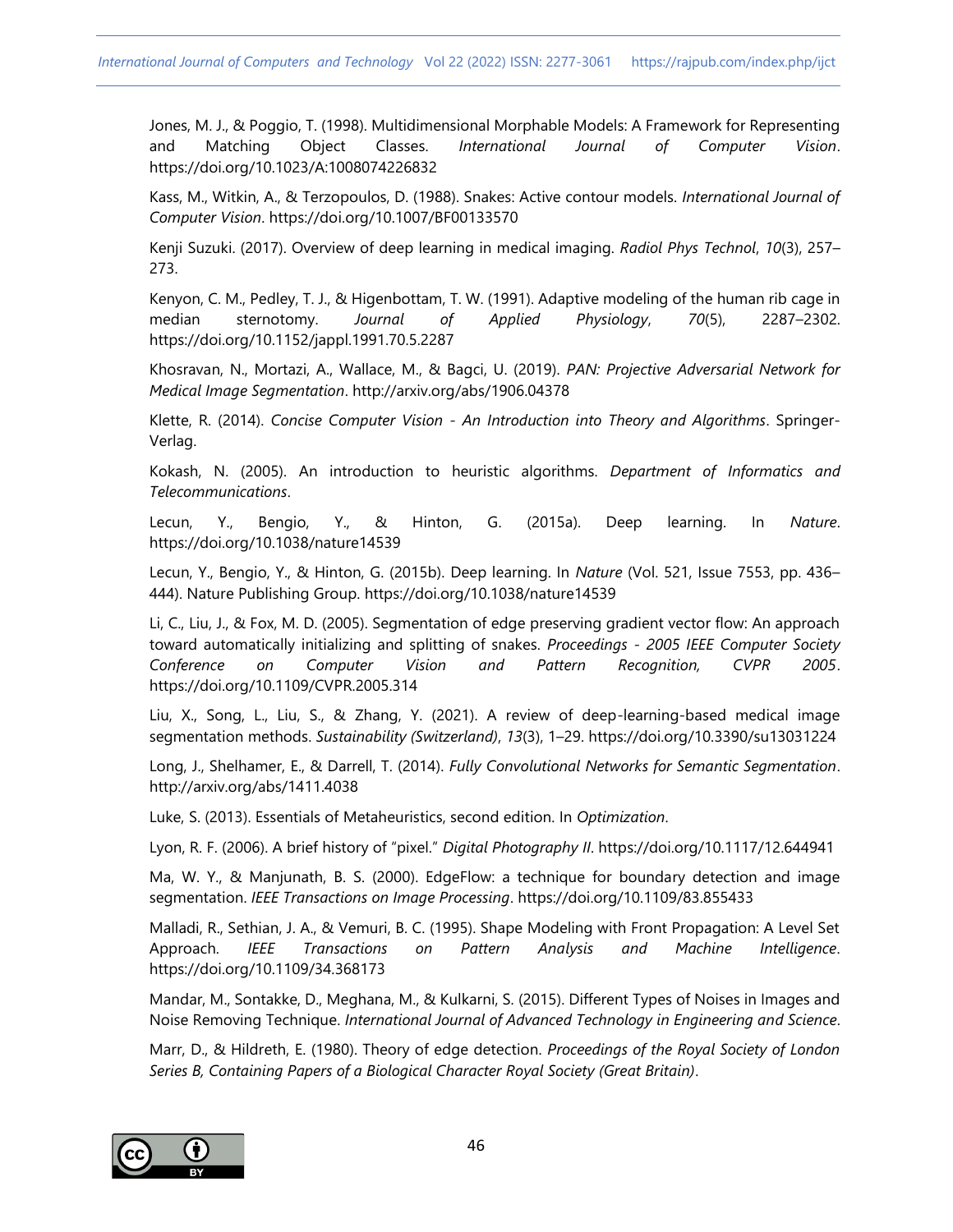Marusina, M. Y., Mochalina, A. P., Frolova, E. P., Satikov, V. I., Barchuk, A. A., Kuznetcov, V. I., Gaidukov, V. S., & Tarakanov, S. A. (2017). MRI image processing based on fractal analysis. *Asian Pacific Journal of Cancer Prevention*, *18*(1), 51–55. https://doi.org/10.22034/APJCP.2017.18.1.51

McInerney, T., Hamarneh, G., & Shenton, M Terzopoulos, D. (2002). Deformable organisms for automatic medical image analysis. *Med Image Anal.*, *6*(3), 251–266.

McInerney, T., & Terzopoulos, D. (1996). Deformable models in medical image analysis: A survey. *Medical Image Analysis*. https://doi.org/10.1016/S1361-8415(96)80007-7

Mendoza, F. & Lu, R. (2015). Basics of image analysis. In B. & L. R. Park (Ed.), *Hyperspectral imaging technology in food and agriculture* (pp. 9–56). Springer Science + Business Media.

Milletari, F., Navab, N., & Ahmadi, S.-A. (n.d.). *V-Net: Fully Convolutional Neural Networks for Volumetric Medical Image Segmentation*. http://promise12.grand-challenge.org/results/

Mumford, D., & Shah, J. (1989). Optimal approximations by piecewise smooth functions and associated variational problems. *Communications on Pure and Applied Mathematics*. https://doi.org/10.1002/cpa.3160420503

Nealen, A., Müller, M., Keiser, R., Boxerman, E., & Carlson, M. (2006). Physically based deformable models in computer graphics. *Computer Graphics Forum*. https://doi.org/10.1111/j.1467- 8659.2006.01000.x

Olabarriaga, S. D., & Smeulders, A. W. M. (2001). Interaction in the segmentation of medical images: A survey. *Medical Image Analysis*. https://doi.org/10.1016/S1361-8415(00)00041-4

Osher, S., & Sethian, J. A. (1988). Fronts propagating with curvature-dependent speed: Algorithms based on Hamilton-Jacobi formulations. *Journal of Computational Physics*. https://doi.org/10.1016/0021-9991(88)90002-2

Otsu, N. (1979). THRESHOLD SELECTION METHOD FROM GRAY-LEVEL HISTOGRAMS. *IEEE Trans Syst Man Cybern*. https://doi.org/10.1109/tsmc.1979.4310076

Petrie, R. J., & Yamada, K. M. (2016). Multiple mechanisms of 3D migration: The origins of plasticity. In *Current Opinion in Cell Biology*. https://doi.org/10.1016/j.ceb.2016.03.025

Pham, D. L., Xu, C., & Prince, J. L. (2000). A survey in current methods in medical image processing. *Annual Review of Biomedical Engineering*. https://doi.org/10.1146/annurev.bioeng.2.1.315

Prats-Montalbán, J. M., de Juan, A., & Ferrer, A. (2011). Multivariate image analysis: A review with applications. In *Chemometrics and Intelligent Laboratory Systems*. https://doi.org/10.1016/j.chemolab.2011.03.002

Preim, B., & Botha, C. (2014). Image Analysis for Medical Visualization. In *Visual Computing for Medicine*. https://doi.org/10.1016/b978-0-12-415873-3.00004-3

Prewitt, J. M. S., & Mendelsohn, M. L. (1966). THE ANALYSIS OF CELL IMAGES. *Annals of the New York Academy of Sciences*. https://doi.org/10.1111/j.1749-6632.1965.tb11715.x

Requicha, A. A. G., & Voelcker, H. B. (1982). Solid Modeling: A Historical Summary and Contemporary Assessment. *IEEE Computer Graphics and Applications*. https://doi.org/10.1109/MCG.1982.1674149

Rizwan I Haque, I., & Neubert, J. (2020). Deep learning approaches to biomedical image segmentation. In *Informatics in Medicine Unlocked* (Vol. 18). Elsevier Ltd. https://doi.org/10.1016/j.imu.2020.100297

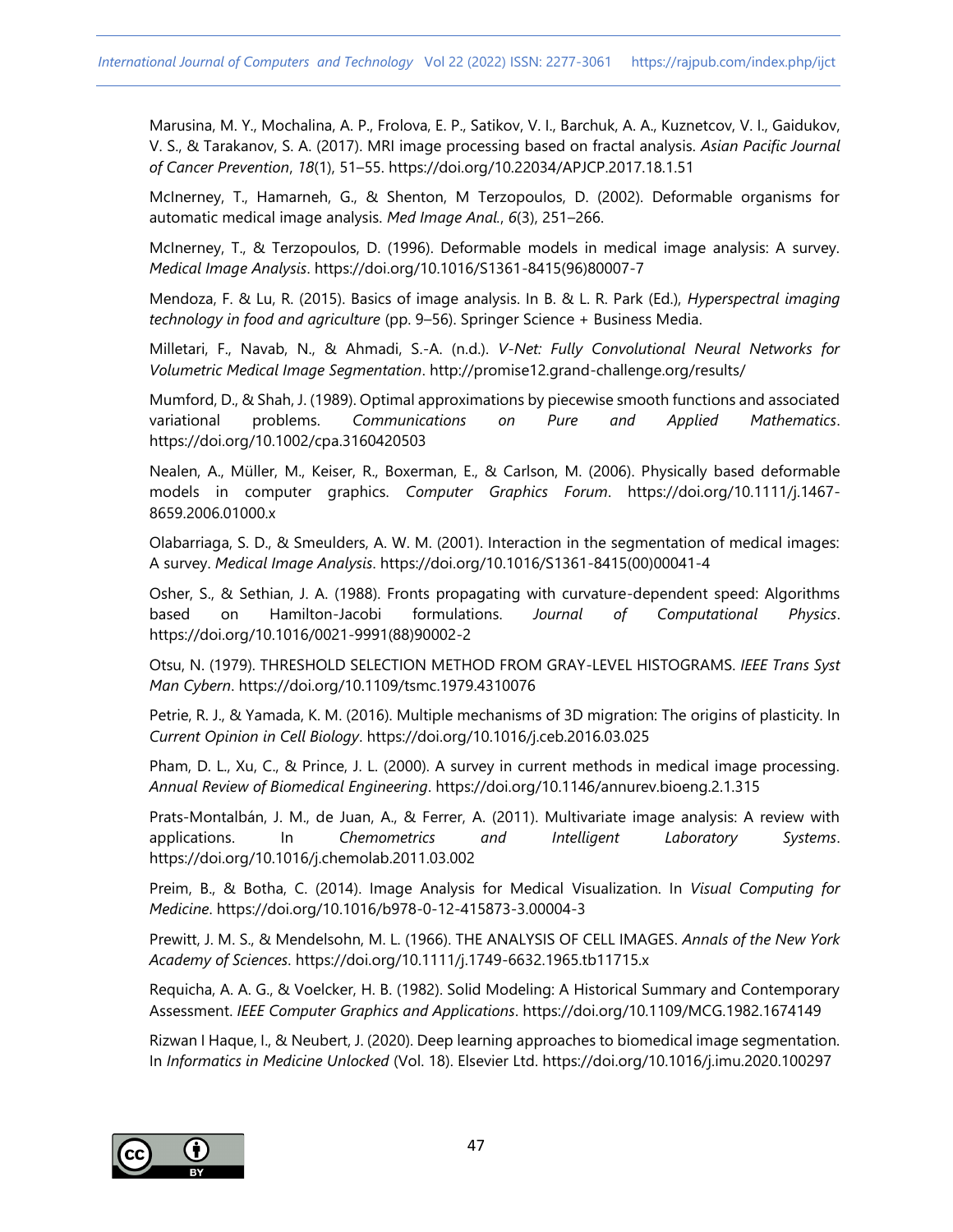Rodriguez, J., Choudhury, A. A., & Dragone, B. (2011). Application of parametric solid modeling for orthopedic studies of the human spine. *ASEE Annual Conference and Exposition, Conference Proceedings*.

Romanycia, M. H. J., & Pelletier, F. J. (1985). What is a heuristic? *Computational Intelligence*. https://doi.org/10.1111/j.1467-8640.1985.tb00058.x

Ronneberger, O., Fischer, P., & Brox, T. (2015). *U-Net: Convolutional Networks for Biomedical Image Segmentation*. http://arxiv.org/abs/1505.04597

Sabuncu, M. R., Balci, S. K., Golland, P., Shenton, M. E., Shenton, M. E., & Shenton, M. E. (2009). Image-Driven Population Analysis Through Mixture Modeling. *IEEE Transactions on Medical Imaging*. https://doi.org/10.1109/TMI.2009.2017942

Sahoo, P. K., Soltani, S., & Wong, A. K. C. (1988). A survey of thresholding techniques. In *Computer Vision, Graphics and Image Processing*. https://doi.org/10.1016/0734-189X(88)90022-9

Salvi, J., Matabosch, C., Fofi, D., & Forest, J. (2007). A review of recent range image registration methods with accuracy evaluation. *Image and Vision Computing*. https://doi.org/10.1016/j.imavis.2006.05.012

Senthilkumaran, N., & Rajesh, R. (2009). Edge Detection Techniques for Image Segmentation – A Survey of Soft Computing Approaches. *International Journal of Recent Trends in Engineering*.

Sethian, J. A. (1985). Curvature and the evolution of fronts. *Communications in Mathematical Physics*. https://doi.org/10.1007/BF01210742

Shah, J. (1996). Common framework for curve evolution, segmentation and anisotropic diffusion. *Proceedings of the IEEE Computer Society Conference on Computer Vision and Pattern Recognition*.

Shotton, J., Winn, J., Rother, C., & Criminisi, A. (2009). Texton Boost for image understanding: Multiclass object recognition and segmentation by jointly modeling texture, layout, and context. *International Journal of Computer Vision*. https://doi.org/10.1007/s11263-007-0109-1

Sotiras, A., Davatzikos, C., & Paragios, N. (2013). Deformable medical image registration: A survey. *IEEE Transactions on Medical Imaging*. https://doi.org/10.1109/TMI.2013.2265603

Sperling, G. (1970). Binocular Vision: A Physical and a Neural Theory. *The American Journal of Psychology*. https://doi.org/10.2307/1420686

Tam, G. K. L., Cheng, Z. Q., Lai, Y. K., Langbein, F. C., Liu, Y., Marshall, D., Martin, R. R., Sun, X. F., & Rosin, P. L. (2013). Registration of 3d point clouds and meshes: A survey from rigid to Nonrigid. In *IEEE Transactions on Visualization and Computer Graphics*. https://doi.org/10.1109/TVCG.2012.310

Terzopoulos, D. (1986). Regularization of Inverse Visual Problems Involving Discontinuities. *IEEE Transactions on Pattern Analysis and Machine Intelligence*. https://doi.org/10.1109/TPAMI.1986.4767807

Timothy F. Cootes, Gareth J. Edwards, and C. J. T. (2001). Active appearance models. *IEEE TRANSACTIONS ON PATTERN ANALYSIS AND MACHINE INTELLIGENCE*, *23*(6), 681–685.

Vala, M., & Baxi, A. (2013). A review on Otsu image segmentation algorithm. *International Journal of Advanced Research in Computer Engineering & Technology (IJARCET)*.

van Kaick, O., Zhang, H., Hamarneh, G., & Cohen-Or, D. (2011). A survey on shape correspondence. *Eurographics Symposium on Geometry Processing*. https://doi.org/10.1111/j.1467-8659.2011.01884.x